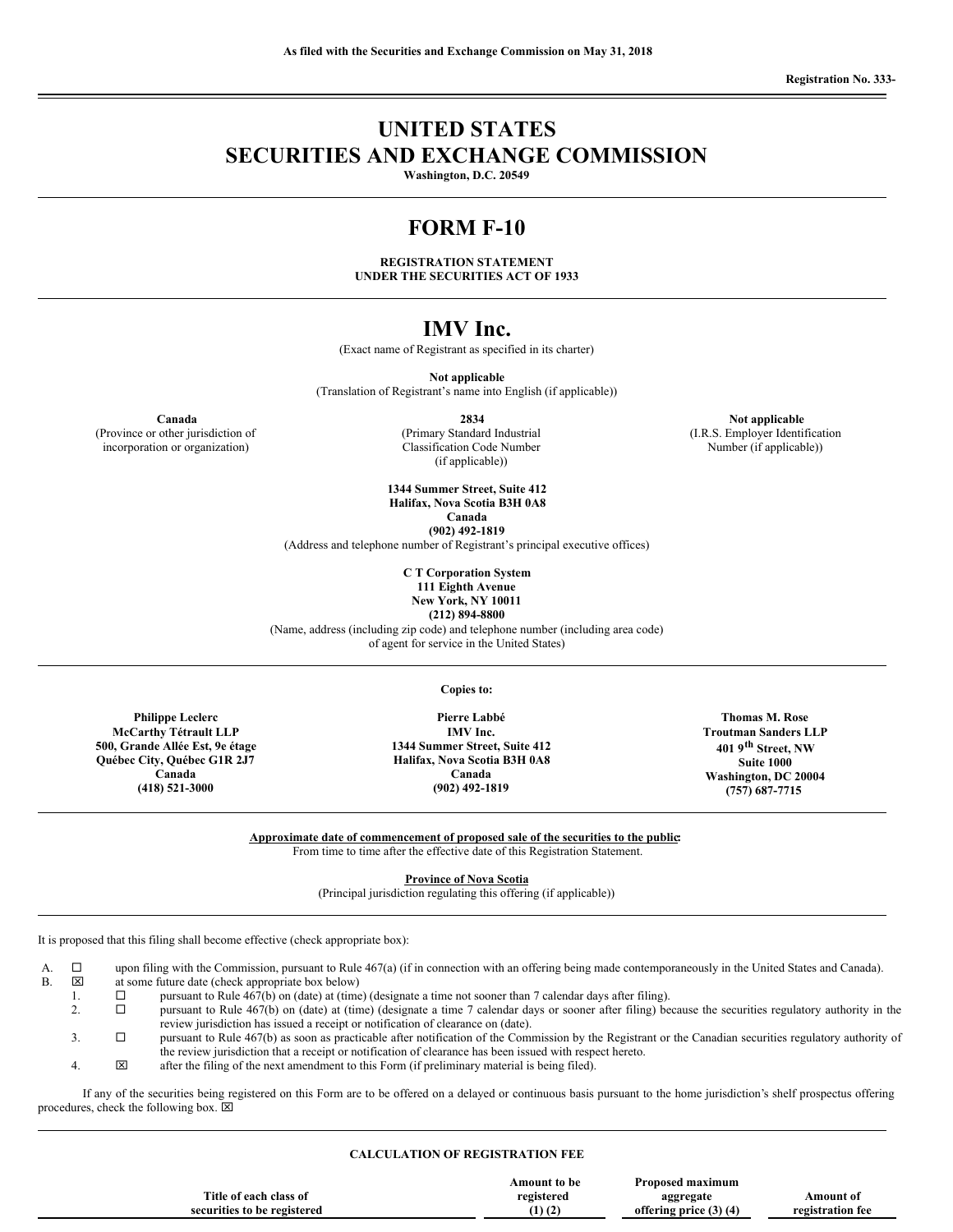| Common Shares (no par value)    |      |             |      |             |      |                                 |
|---------------------------------|------|-------------|------|-------------|------|---------------------------------|
| Preferred Shares (no par value) |      |             |      | __          |      |                                 |
| <b>Subscription Receipts</b>    |      |             |      |             |      |                                 |
| Warrants                        |      |             |      |             |      | $\hspace{0.1mm}-\hspace{0.1mm}$ |
| Units                           |      | _           |      |             |      |                                 |
| Total                           | US\$ | 116,306,118 | US\$ | 116,306,118 | US\$ | 14,481                          |

- (1) There are being registered under this Registration Statement such indeterminate number of common shares, preferred shares, subscription receipts, warrants and units of the Registrant (the "**Securities**") as shall have an aggregate initial offering price of up to US\$116,306,118 (Cdn\$150,000,000). The proposed maximum offering price per Security will be determined, from time to time, by the Registrant in connection with the sale of the Securities under this Registration Statement. Prices, when determined, may be in U.S. dollars or the equivalent thereof in Canadian dollars. Any Securities registered under this Registration Statement may be sold separately or as units with other Securities registered under this Registration Statement.
- (2) If, as a result of stock splits, stock dividends or similar transactions, the number of securities purported to be registered on this Registration Statement changes, the provisions of Rule 416 shall apply to this Registration Statement.
- (3) Estimated solely for the purpose of calculating the amount of the registration fee pursuant to Rule 457(o) under the United States Securities Act of 1933, as amended.
- (4) Determined based on the proposed maximum aggregate offering price in Canadian dollars of \$150,000,000 converted into U.S. dollars based on the average exchange rate on May 30, 2018, as reported by the Bank of Canada, for the conversion of Canadian dollars into U.S. dollars of Cdn\$1.00 equals US\$0.7754.

The Registrant hereby amends this Registration Statement on such date or dates as may be necessary to delay its effective date until the Registration Statement shall become effective as provided in Rule 467 under the Securities Act of 1933 or on such date as the Commission, acting pursuant to Section 8(a) of the **Act, may determine.**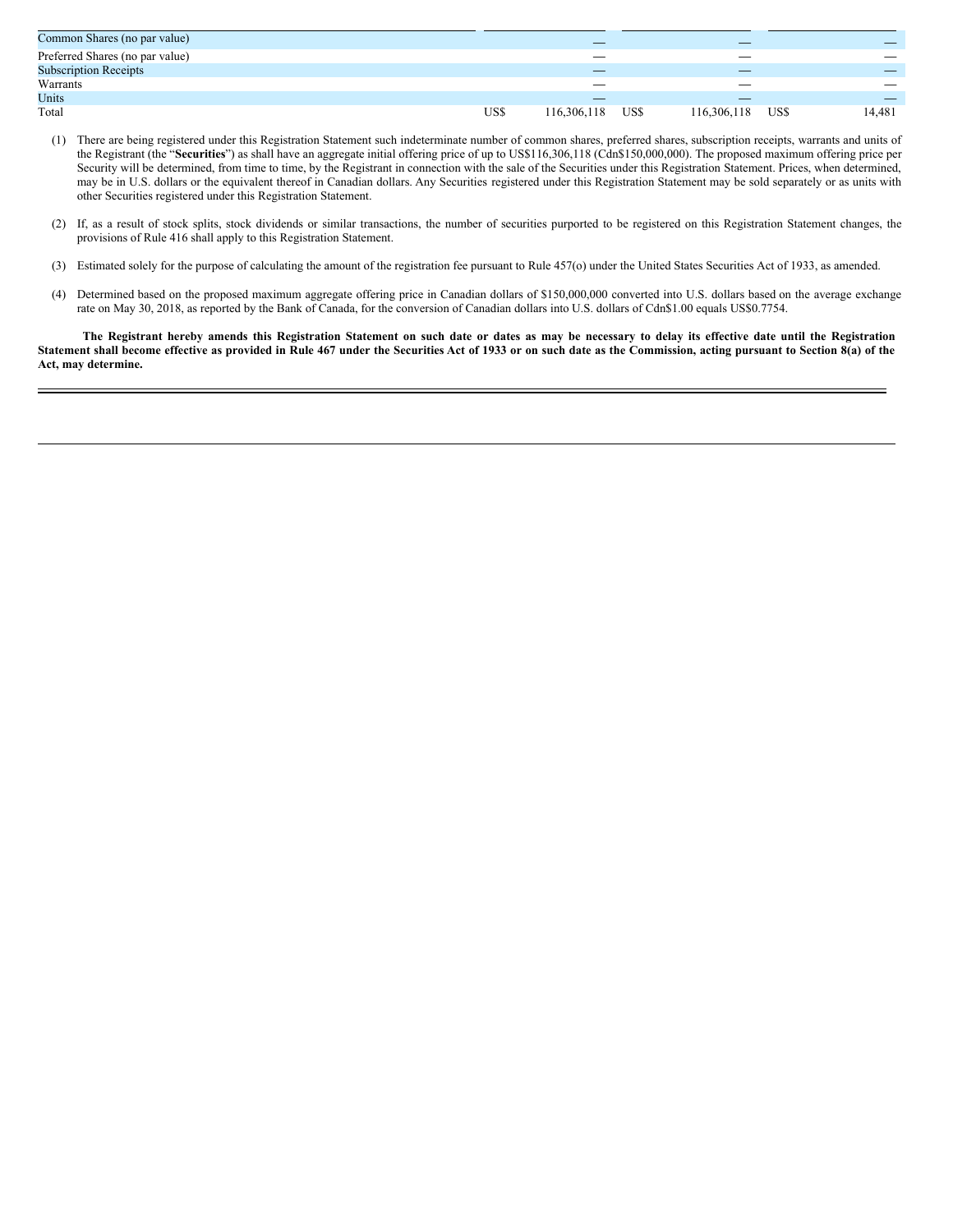#### **PART I**

#### **INFORMATION REQUIRED TO BE DELIVERED TO OFFEREES OR PURCHASERS**

#### *Base Shelf Prospectus*

A copy of this preliminary short form base shelf prospectus has been filed with the securities regulatory authorities in the provinces British Columbia, Alberta, Saskatchewan, Manitoba, Ontario, Ouébec, Nova Scotia and Newfoundland and Labrador, but has not vet become final for the purpose of the sale of securities. Information contained in this preliminary short form base shelf prospectus may not be complete and may have to be amended. The securities may not be sold until a receipt for the short form base shelf *prospectus is obtained from the securities regulatory authorities.*

This preliminary short form base shelf prospectus has been filed under legislation in the provinces British Columbia, Alberta, Saskatchewan, Manitoba, Ontario, Ouébec, Nova Scotia and Newfoundland and Labrador that permits certain information about these securities to be determined after this prospectus has become final and that permits the omission from this prospectus of that information. The legislation requires the delivery to purchasers of a prospectus supplement containing the omitted information within a *specified period of time after agreeing to purchase any of these securities.*

Information contained herein is subject to completion or amendment. A registration statement relating to these securities has been filed with the United States Securities and Exchange Commission. These securities may not be offered or sold nor may offers to buy be accepted prior to the time the registration statement becomes effective. This short form prospectus shall not constitute an offer to sell or the solicitation of an offer to buy, nor shall there be any sale of these securities in any state in which such offer, solicitation or sale would be unlawful prior to registration or qualification under the securities laws of any such state.

No securities regulatory authority has expressed an opinion about these securities and it is an offence to claim otherwise. This preliminary short form base shelf prospectus constitutes a public offering of these securities only in those jurisdictions where they may be lawfully offered for sale and therein only by persons permitted to sell such *securities.*

Information has been incorporated by reference in this short form prospectus from documents filed with securities commissions or similar authorities in Canada.Copies of the documents incorporated herein by reference may be obtained on request without charge from the Corporate Secretary of IMV Inc. at #53-1344 Summer Street, Suite 412, Halifax, Nova Scotia, Canada, B3H 0A8 (telephone (902) 492-1819), and are also available electronically at www.sedar.com.

# **PRELIMINARY SHORT FORM BASE SHELF PROSPECTUS** *New Issue* May 31, 2018  $\overline{\phantom{a}}$ **\$150,000,000 Preferred Shares Common Shares Subscription Receipts Warrants Units**

Under this short form base shelf prospectus (the '**Prospectus**"), IMV Inc. (formerly Immunovaccine Inc.) ('IMV" or the "Corporation") may, from time to time during the 25month period that this Prospectus, including any amendments, remains valid, offer and issue preferred shares (the "**Preferred Shares**") or common shares (the "**Common Shares**") of its share capital, or subscription receipts (the "**Subscription Receipts**"), warrants or options to purchase Common Shares (collectively, the "**Warrants**") or units comprised of one or more of the other securities described in this Prospectus in any combination (the "**Units**" and together with the Common Shares, Subscription Receipts and Warrants, the "Securities") in one or more offerings of up to \$150,000,000 (or the equivalent in foreign currencies). The Securities may be offered separately or together, in amounts, at prices and on terms based on market conditions at the time of the sale and set forth in an accompanying prospectus supplement (a "**Prospectus Supplement**"). The Corporation may sell the Preferred Shares, the Subscription Receipts and the Warrants in one or more series.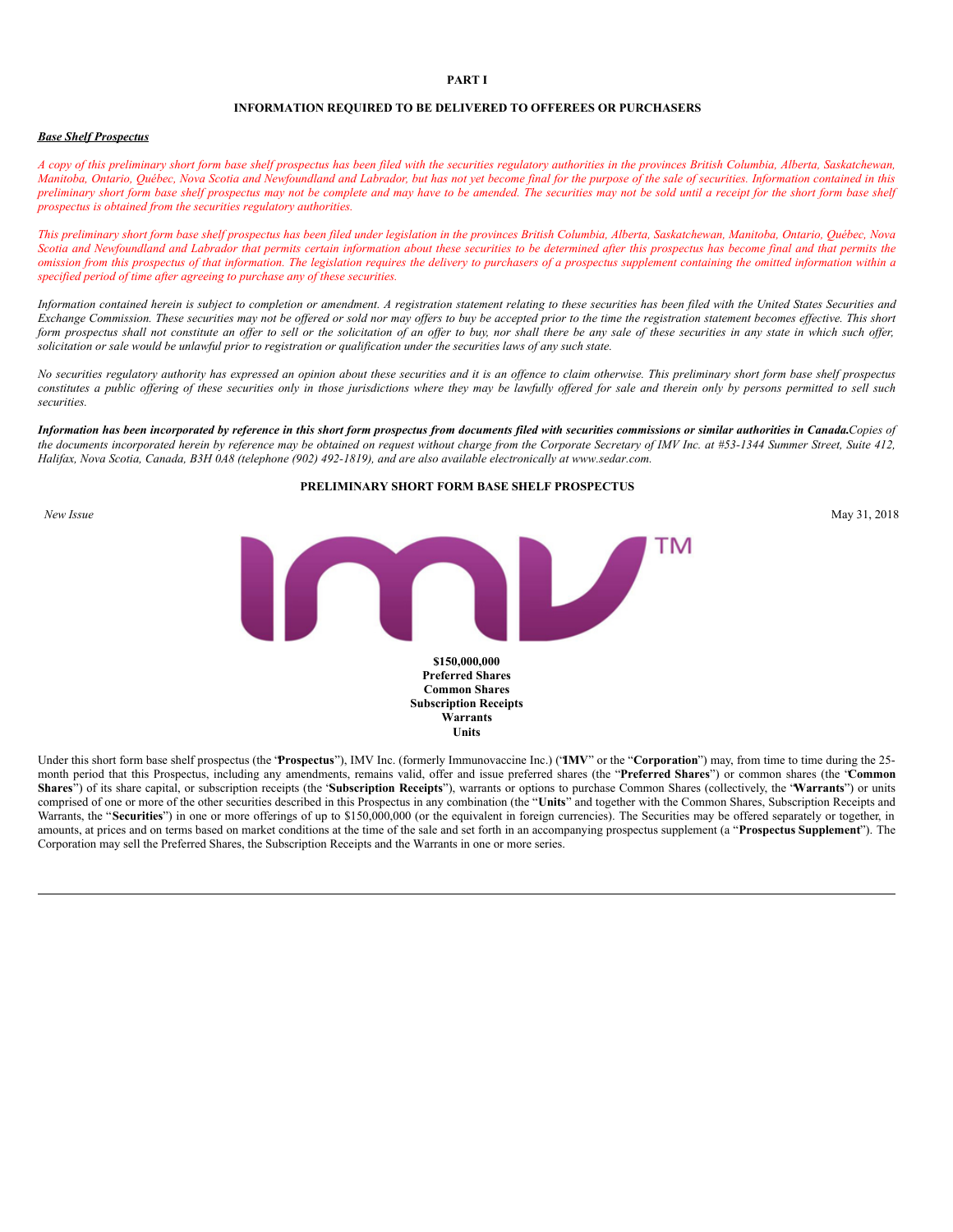The specific variable terms of any offering of Securities will be set forth in a Prospectus Supplement and may include, where applicable:

- in the case of Preferred Shares, the number of Preferred Shares offered, the offering price and any other specific terms;
- in the case of Common Shares, the number of Common Shares offered, the offering price and any other specific terms;
- in the case of Subscription Receipts, the number of Subscription Receipts offered, the issue price, the terms and procedures for the exchange of the Subscription Receipts and any other specific terms;
- in the case of Warrants, the number of Warrants offered, the offering price, the designation, number and terms of the Securities that may be purchased upon exercise of each Warrant and any other specific terms; and
- in the case of Units, the designation, number and terms of any other Securities comprising, in any combination, the Units.

A Prospectus Supplement may include specific variable terms pertaining to the Securities that are not within the alternatives and parameters set forth in this Prospectus.

All shelf information permitted under Securities legislation to be omitted from this Prospectus will be contained in one or more Prospectus Supplements that will be delivered to purchasers together with this Prospectus. Each Prospectus Supplement will be incorporated by reference into this Prospectus for the purposes of Securities legislation as of the date of the Prospectus Supplement and only for the purposes of the distribution of the Securities to which the Prospectus Supplement pertains. This Prospectus and any applicable Prospectus Supplement should be read carefully before investing in Securities. This Prospectus may not be used to offer any of the Securities unless accompanied by a Prospectus Supplement.

The Common Shares are listed on the Toronto Stock Exchange (the "**TSX**") under the symbol "IMV" and on the Nasdaq Capital Market ("**NASDAQ**") under the symbol "IMV". On ●, 2018, the last trading day of the Common Shares on the TSX and the NASDAQ before the date hereof, the closing price of the Common Shares was \$● and US\$●, respectively. Unless otherwise specified in an applicable Prospectus Supplement, the Preferred Shares, the Subscription Receipts, the Warrants and the Units will not be listed on any securities or stock exchange or on any automated dealer quotation system.

The Corporation may offer and sell Securities to or through underwriters, dealers, placement agents or other intermediaries and the Corporation may also offer and sell its Securities directly to one or more purchasers, or through agents designated from time to time at amounts and prices and other terms determined by the Corporation. The Prospectus Supplement relating to a particular offering of Securities will identify each underwriter, dealer, placement agent, intermediary or agent engaged in connection with the offering and sale of Securities and will set forth the plan of distribution for such Securities, including the proceeds to the Corporation and any fees, discounts, concessions or other compensation payable to the underwriters, dealers or agents, and any other material terms of the plan of distribution. See "*Plan of Distribution*".

The offering of Securities hereunder is made by a Canadian issuer that is permitted, under a multijurisdictional disclosure system ("MJDS") adopted by the United States and Canada, to prepare this Prospectus in accordance with Canadian disclosure requirements. Prospective investors should be aware that such requirements are different from those of the United States. Annual financial statements for the year ended December 31, 2017 included or incorporated herein have been prepared in accordance with International Financial Reporting Standards as issued by the International Accounting Standards Board ("IFRS") and are subject to Canadian auditing and auditor independence standards and thus may not be comparable to financial statements of United States companies.

The enforcement by investors of civil liabilities under the United States federal Securities laws may be affected adversely by the fact that the Corporation is incorporated or organized under the laws of a foreign country, that some or all of its officers and directors may be residents of a foreign country, that some or all of the underwriters or experts named in this Prospectus or any Prospectus Supplement may by residents of a foreign country and that all or a substantial portion of the **assets of the Corporation and said persons may be located outside the United States.**

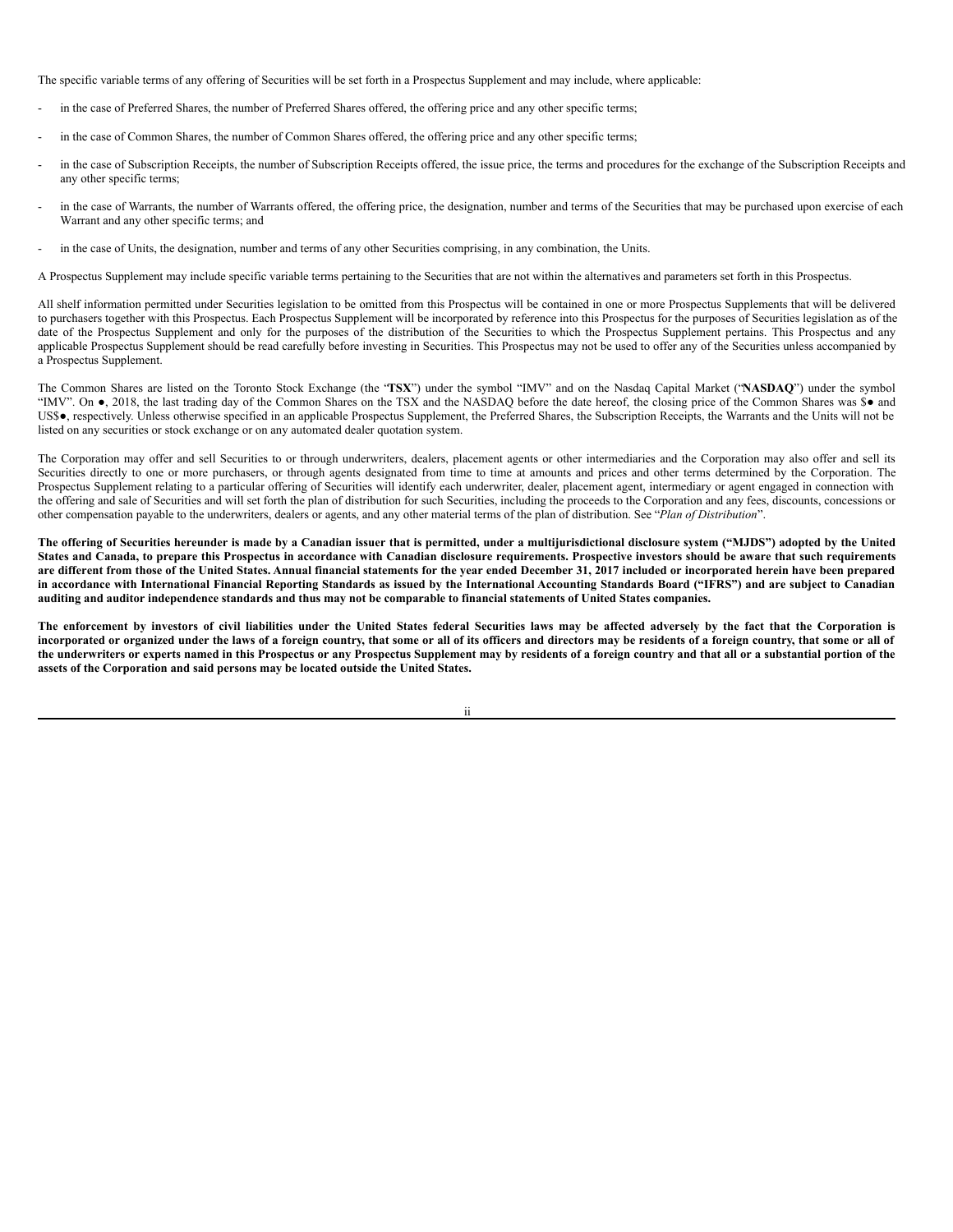**THESE SECURITIES HAVE NOT BEEN APPROVED OR DISAPPROVED BY THE UNITED STATES SECURITIES AND EXCHANGE COMMISSION** ("SEC") NOR HAS THE SECURITIES COMMISSION OF ANY STATE OF THE UNITED STATES OR ANY CANADIAN SECURITIES REGULATOR **APPROVED OR DISAPPROVED THESE SECURITIES OR PASSED UPON THE ACCURACY OR ADEQUACY OF THIS PROSPECTUS. ANY REPRESENTATION TO THE CONTRARY IS A CRIMINAL OFFENSE.**

Investors should be aware that the acquisition, holding or disposition of the Securities described herein may have tax consequences both in the United States and in Canada. Such consequences for investors who are resident in, or citizens of, the United States and Canada may not be described fully herein. You should read the tax discussion contained in the applicable Prospectus Supplement with respect to a particular offering of Securities and consult your own tax advisor with respect to your **own particular circumstances.**

Albert Scardino and Wayne Pisano, members of the board of directors of the Corporation, both reside outside of Canada and have appointed IMV Inc., #53-1344 Summer Street, Suite 412, Halifax, Nova Scotia, Canada, BH3 0A8, as agent for service of process. Purchasers are advised that it may not be possible for investors to enforce judgments obtained in Canada against any person or company that is incorporated, continued or otherwise organized under the laws of a foreign jurisdiction or resides outside of Canada, even if the party has appointed an agent for service of process.

The Corporation's head office and registered office is located at #53-1344 Summer Street, Suite 412, Halifax, Nova Scotia, Canada, BH3 0A8.

Investing in the Securities involves risks, including those that are described in the "Risk Factors" section of this Prospectus. The Corporation will apply to list the Common Shares distributed under this Prospectus including the Common Shares underlying the Preferred Shares, Units, Warrants and Subscription Receipts, if any. However, unless specified in the applicable Prospectus Supplement, there is no market through which the Preferred Shares. Units, Warrants and Subscriptions Receipts may be sold and purchasers may not be able to resell the Preferred Shares, Units, Warrants and Subscription Receipts purchased under this Prospectus and the Prospectus Supplements. This may affect the pricing of the Preferred Shares, Units, Warrants and Subscription Receipts in the secondary market, the transparency and availability of trading prices, the liquidity of the Preferred Shares, Units, Warrants and Subscription Receipts and the extent of issuer regulation. **See "Risk Factors".**

#### No underwriter, dealer, placement agent, other intermediary or agent has been involved in the preparation of this Prospectus or performed any review of the contents **of this Prospectus.**

On May 2, 2018, the Corporation filed articles of amendment to give effect to a consolidation of its Common Shares on the basis of 1 post-consolidation Common Share for each 3.2 pre-consolidation Common Shares. The post-consolidation Common Shares began trading on TSX on May 10, 2018. Historical trading prices and volumes have been amended to reflect the 3.2 for 1 consolidation.

The offering of Securities hereunder is subject to approval of certain legal matters on behalf of the Corporation by McCarthy Tétrault LLP, with respect to Canadian legal matters, and by Troutman Sanders LLP, with respect to U.S. legal matters.

iii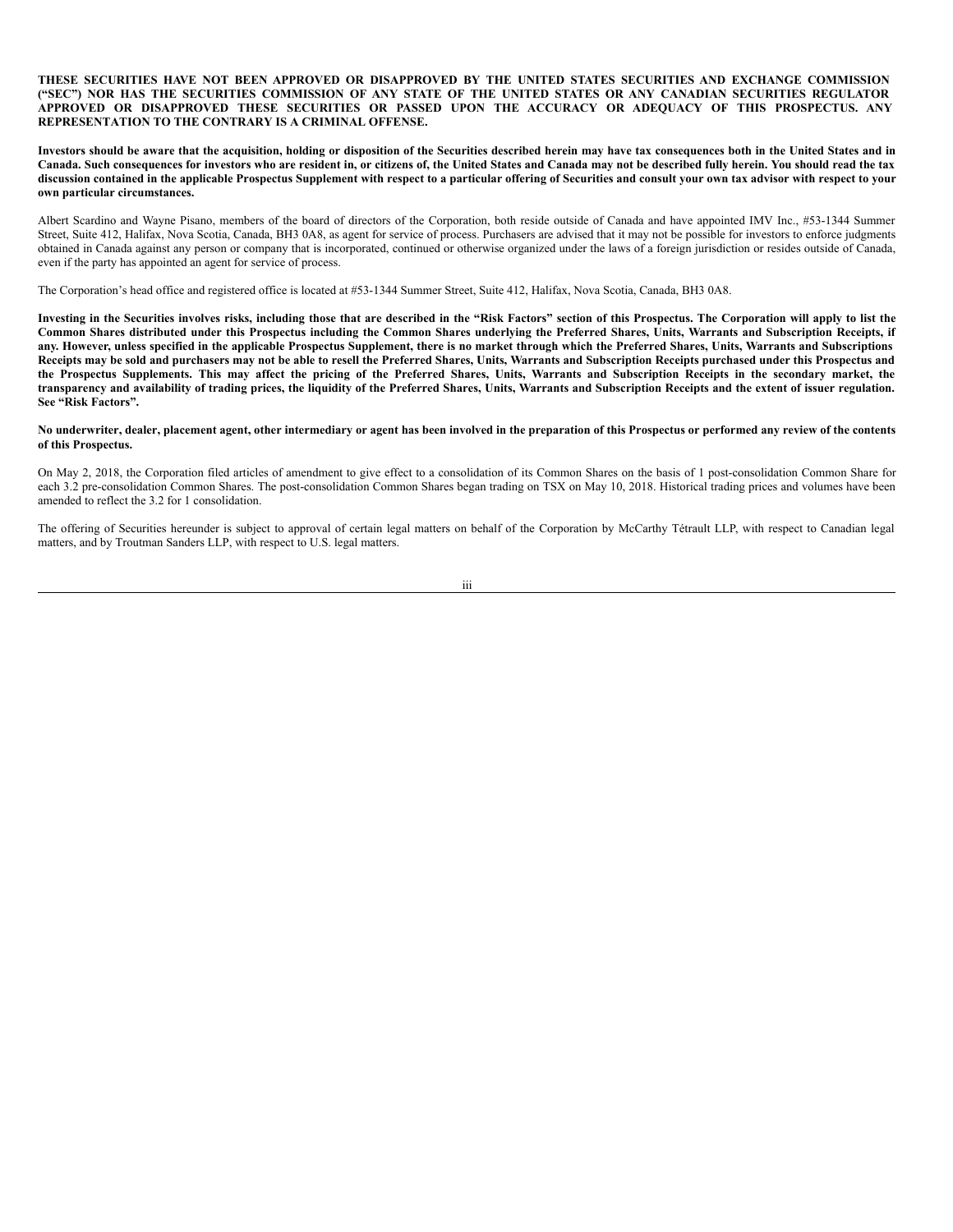# **TABLE OF CONTENTS**

|                                                            | Page                    |
|------------------------------------------------------------|-------------------------|
| <b>GENERAL MATTERS</b>                                     | $\overline{\mathbf{1}}$ |
| CAUTIONARY STATEMENT REGARDING FORWARD-LOOKING STATEMENTS  | $\overline{2}$          |
| DOCUMENTS INCORPORATED BY REFERENCE                        | $\overline{3}$          |
| DOCUMENTS FILED AS PART OF THE U.S. REGISTRATION STATEMENT | $\overline{2}$          |
| <b>THE CORPORATION</b>                                     | $\overline{2}$          |
| <b>BUSINESS OF THE CORPORATION</b>                         | $\overline{2}$          |
| <b>CONSOLIDATED CAPITALIZATION</b>                         | $6\overline{6}$         |
| <b>USE OF PROCEEDS</b>                                     | $6\overline{6}$         |
| <b>PLAN OF DISTRIBUTION</b>                                | $\overline{1}$          |
| <b>DESCRIPTION OF SHARE CAPITAL</b>                        | 10                      |
| DESCRIPTION OF SUBSCRIPTION RECEIPTS                       | 10                      |
| <b>DESCRIPTION OF WARRANTS</b>                             | 11                      |
| <b>DESCRIPTION OF UNITS</b>                                | 12                      |
| <b>PRIOR SALES</b>                                         | 13                      |
| <b>TRADING PRICE AND VOLUME</b>                            | 15                      |
| <b>RISK FACTORS</b>                                        | 15                      |
| CERTAIN CANADIAN FEDERAL INCOME TAX CONSIDERATIONS         | 17                      |
| CERTAIN U.S. FEDERAL INCOME TAX CONSIDERATIONS             | 17                      |
| <b>LEGAL MATTERS</b>                                       | 23                      |
| AUDITOR, TRANSFER AGENT AND REGISTRAR                      | 24                      |
| <b>AGENT FOR SERVICE OF PROCESS</b>                        | 24                      |
| STATUTORY RIGHTS OF WITHDRAWAL AND RESCISSION              | 24                      |
| <b>ENFORCEABILITY OF JUDGMENTS</b>                         | 25                      |
| <b>CERTIFICATE OF THE CORPORATION</b>                      | $C-1$                   |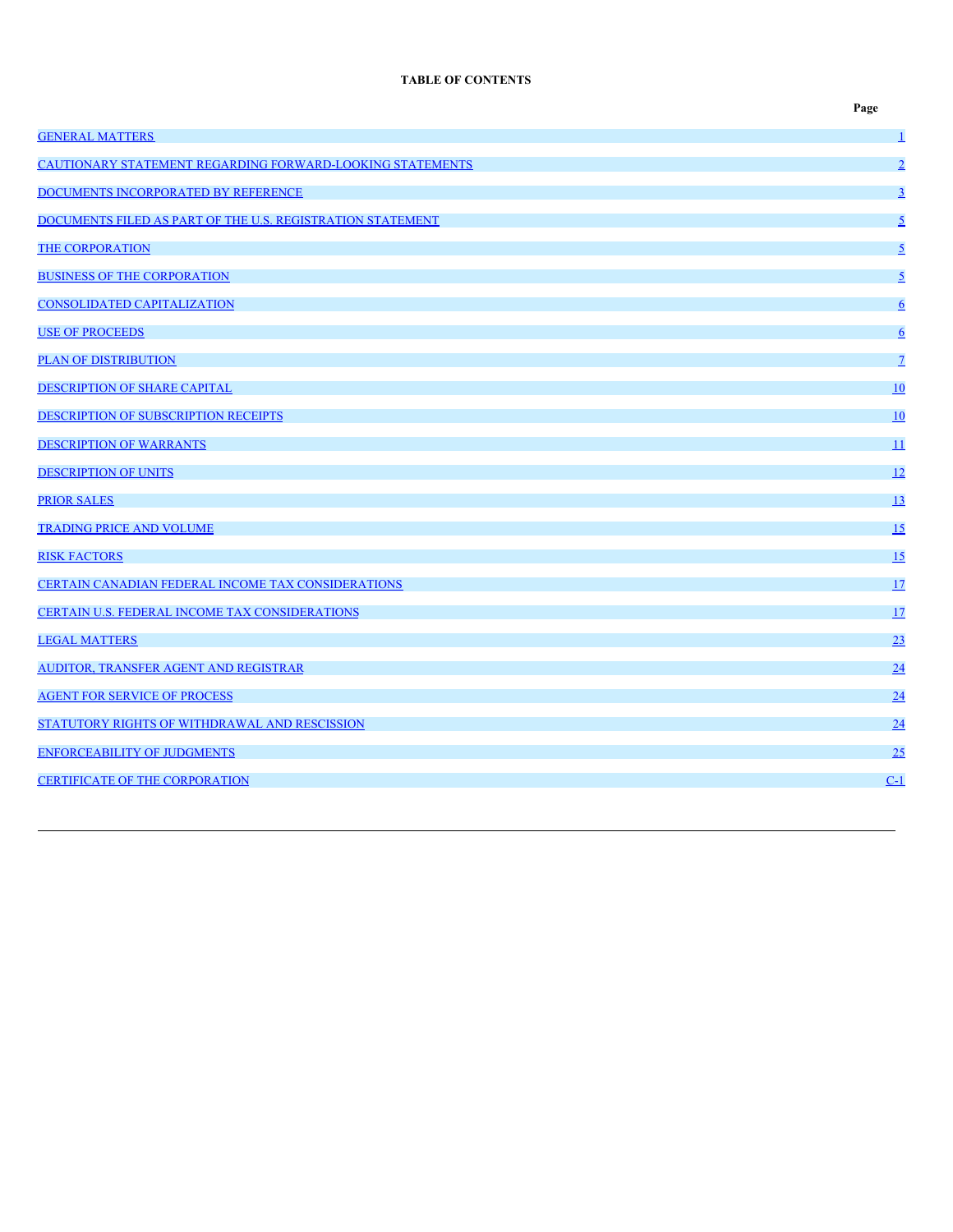#### <span id="page-6-0"></span>**GENERAL MATTERS**

Purchasers of Securities should rely only on the information contained in or incorporated by reference into this Prospectus or any applicable Prospectus Supplement. The Corporation has not authorized anyone to provide purchasers with different or additional information. If anyone provides purchasers with different or additional information, purchasers should not rely on it. The Corporation is not making an offer to sell or seeking an offer to buy these Securities in any jurisdiction where the offer or sale is not permitted. Purchasers should assume that the information contained in this Prospectus or any applicable Prospectus Supplement is accurate only as of the date on the front of those documents and that information contained in any document incorporated by reference is accurate only as of the date of that document, regardless of the time of delivery of this Prospectus or any applicable Prospectus Supplement or of any sale of the Securities. The Corporation's business, financial condition, results of operations and prospects may have changed since those dates.

"DepoVax" is a trademark of the Corporation. This Prospectus also includes references to trade names and trademarks of other companies, which trade names and trademarks are the properties of their respective owners.

#### The corporate website of the Corporation is www.imvaccine.com. The information on the Corporation's website is not intended to be included or incorporated by reference into this Prospectus and prospective purchasers should not rely on such information when deciding whether or not to invest in the Securities.

Statistical information and other data relating to the pharmaceutical and biotechnology industry included in this Prospectus are derived from recognized industry reports published by industry analysts, industry associations and/or independent consulting and data compilation organizations. Market data and industry forecasts used throughout this Prospectus were obtained from various publicly available sources. Although the Corporation believes that these independent sources are generally reliable, the accuracy and completeness of the information from such sources are not guaranteed and have not been independently verified.

In this Prospectus, unless otherwise noted, all dollar amounts are expressed in Canadian dollars.

This Prospectus is part of a registration statement on Form F-10 (the "**U.S. Registration Statement**") relating to the Securities that the Corporation has or will file with the SEC. Under the U.S. Registration Statement, the Corporation may, from time to time, sell Securities described in this Prospectus in one or more offerings up to an aggregate offering amount of \$150,000,000. This Prospectus, which constitutes part of the U.S. Registration Statement, provides you with a general description of the Securities that the Corporation may offer. Each time the Corporation sells Securities under the U.S. Registration Statement, it will provide a Prospectus Supplement that will contain specific information about the terms of that offering of Securities. A Prospectus Supplement may also add, update or change information contained in this Prospectus. Before you invest, you should read both this Prospectus and any applicable Prospectus Supplement together with additional information described under the heading "Documents Incorporated by Reference". This Prospectus does not contain all of the information set forth in the U.S. Registration Statement, certain parts of which are omitted in accordance with the rules and regulations of the SEC, or the schedules or exhibits that are part of the U.S. Registration Statement. Investors in the United States should refer to the U.S. Registration Statement and the exhibits thereto for further information with respect to IMV and the Securities.

#### **EXCHANGE RATE INFORMATION**

The consolidated financial statements incorporated by reference into this Prospectus and the other documents incorporated by reference into this Prospectus, and the financial data derived from those consolidated financial statements included in this Prospectus, are presented in Canadian dollars, unless otherwise specified, and have been prepared in accordance with IFRS. References in this Prospectus to "dollars", "Cdn\$" or "\$" are to Canadian dollars. United States dollars are indicated by the symbol "US\$".

The following table lists, for each period presented, the high and low exchange rates, the average of the exchange rates during the period indicated, and the exchange rates at the end of the period indicated, for one Canadian dollar, expressed in United States dollars, based on the closing exchange rate published by the Bank of Canada for the applicable periods.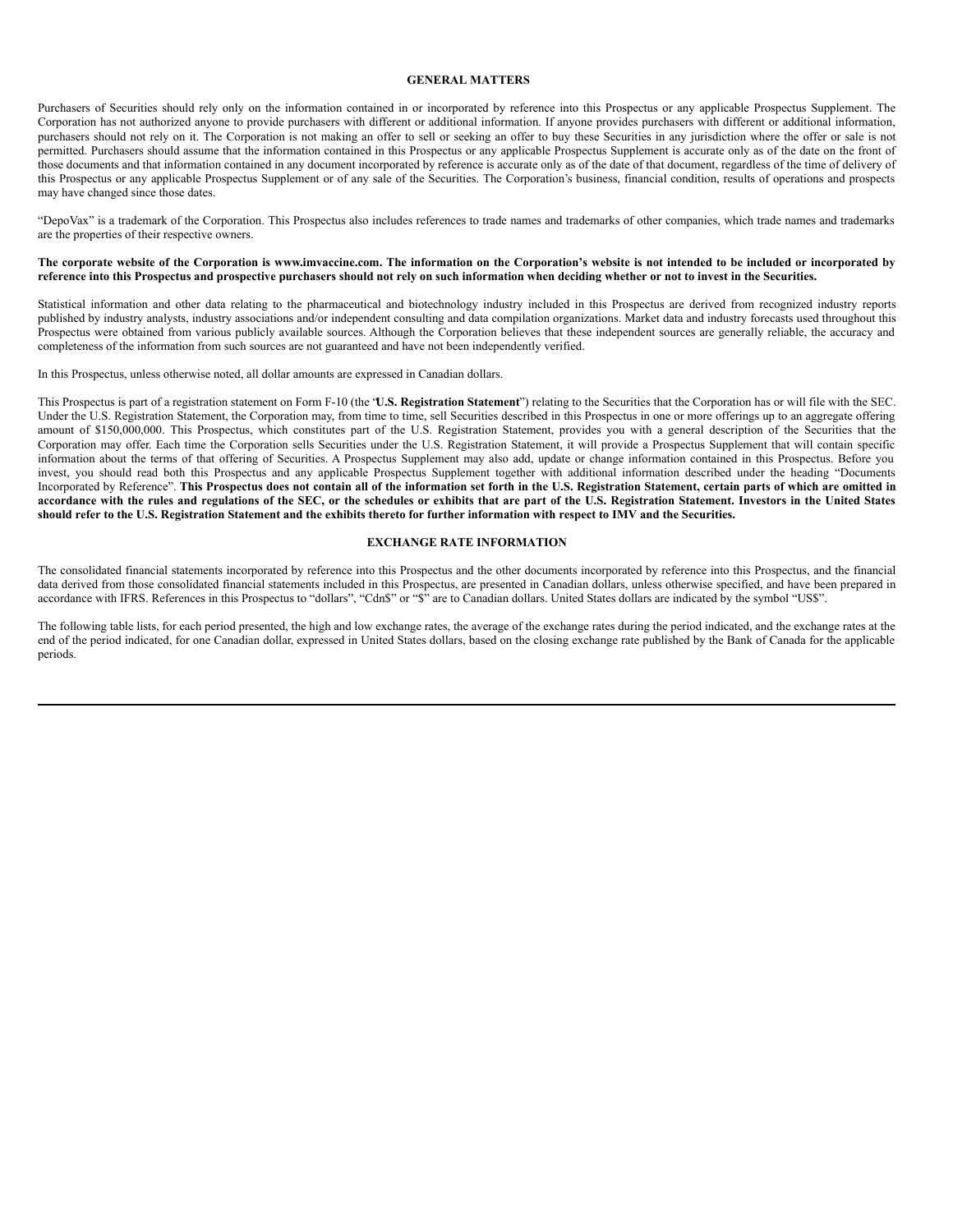|                        |        | Year ended December 31. |        |  |
|------------------------|--------|-------------------------|--------|--|
|                        | 2017   | 2016                    | 2015   |  |
| High for the period    | 0.8245 | 0.7977                  | 0.8511 |  |
| Low for the period     | 0.7276 | 0.6869                  | 0.7161 |  |
| End of period          | 0.7971 | 0.7448                  | 0.7821 |  |
| Average for the period | 0.7701 | 0.7550                  | 0.7225 |  |

On May 30, 2018, the closing exchange rate for one Canadian dollar, expressed in United States dollars, as reported by the Bank of Canada, was Cdn\$1.00 = US\$0.7754.

#### <span id="page-7-0"></span>**CAUTIONARY STATEMENT REGARDING FORWARD-LOOKING STATEMENTS**

Certain statements contained in this Prospectus, any Prospectus Supplement and the documents incorporated by reference herein and therein may constitute "forward-looking information" within the meaning of applicable securities laws in Canada and "forward-looking statements" within the meaning of the *United States Private Securities Litigation Reform Act of 1995* (collectively, "**forward-looking statements**") which involve known and unknown risks, uncertainties and other factors which may cause the actual results, performance or achievements of the Corporation, or industry results, to be materially different from any future results, performance or achievements expressed or implied by such forward-looking statements. When used in this Prospectus, such statements reflect current expectations regarding future events and operating performance and speak only as of the date of this Prospectus. Forward-looking statements may use such words as "will", "may", "could", "intends", "potential", "plans", "believes", "expects", "projects", "estimates", "anticipates", "continue", "potential", "predicts" or "should" and other similar terminology.

Forward-looking statements include, but are not limited to, statements relating to:

- the Corporation's business strategy;
- statements with respect to the sufficiency of the Corporation's financial resources to support its activities;
- potential sources of funding;
- the Corporation's ability to obtain necessary funding on favorable terms or at all;
- the Corporation's expected expenditures and accumulated deficit level;
- the Corporation's expected outcomes from its ongoing and future research and research collaborations;
- the Corporation's exploration of opportunities to maximize shareholder value as part of the ordinary course of its business through collaborations, strategic partnerships and other transactions with third parties;
- the Corporation's plans for the research and development of certain product candidates;
- the Corporation's strategy for protecting its intellectual property;
- the Corporation's ability to identify licensable products or research suitable for licensing and commercialization;
- the Corporation's ability to obtain licences on commercially reasonable terms;
- the Corporation's plans for generating revenue;
- the Corporation's plans for future clinical trials; and
- the Corporation's hiring and retention of skilled staff.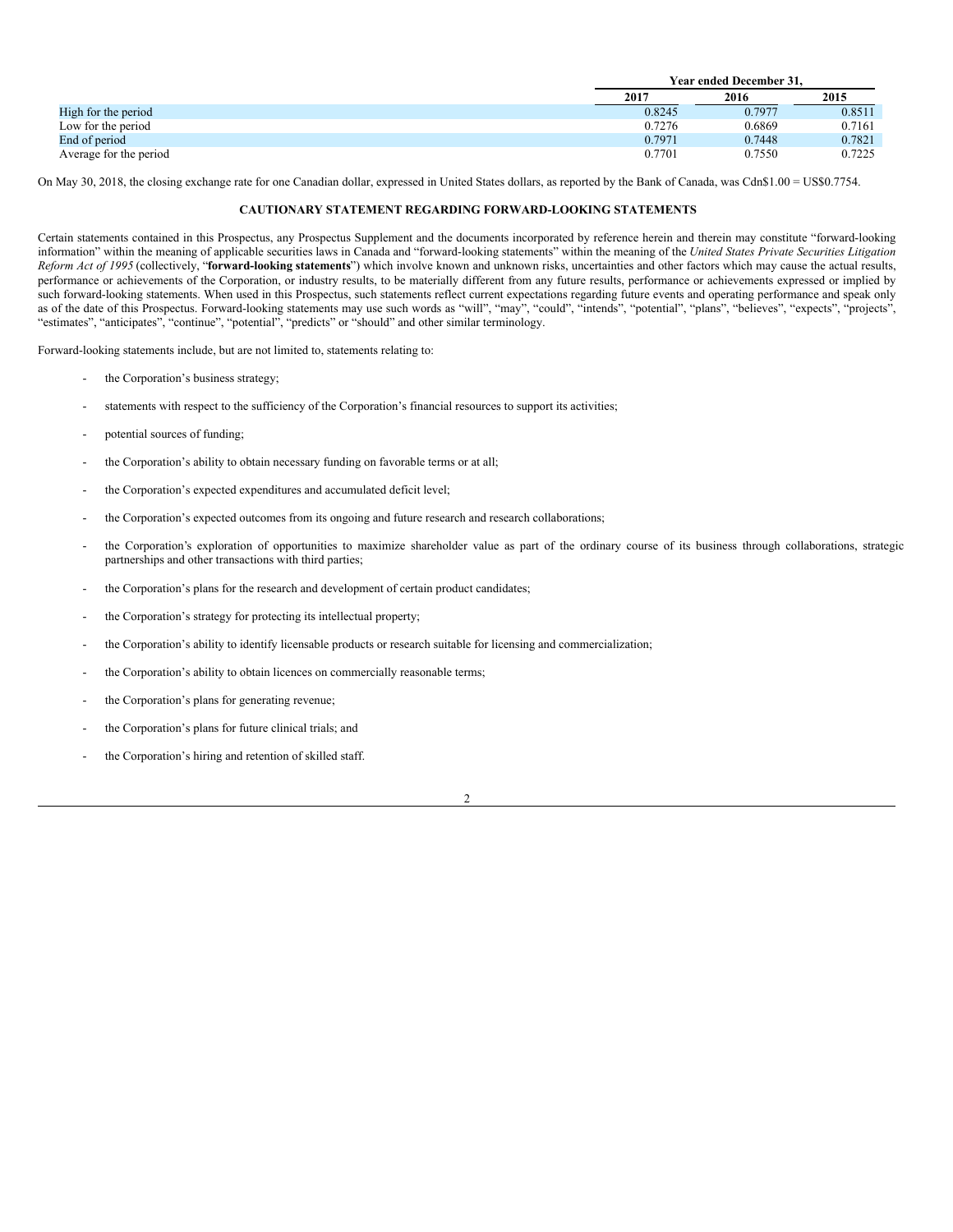The forward-looking statements reflect the Corporation's current views with respect to future events, are subject to risks and uncertainties, and are based upon a number of estimates and assumptions that, while considered reasonable by the Corporation, are inherently subject to significant business, economic, competitive, political and social uncertainties and contingencies. Many factors could cause the Corporation's actual results, performance or achievements to be materially different from any future results, performance, or achievements that may be expressed or implied by such forward-looking statements, including, among others:

- obtaining additional funding on reasonable terms when necessary;
- positive results of pre-clinical and clinical tests;
- the Corporation's ability to successfully develop existing and new products;
- the Corporation's ability to hire and retain skilled staff;
- the products and technology offered by the Corporation's competitors;
- general business and economic conditions;
- the Corporation's ability to protect its intellectual property;
- the Corporation's ability to manufacture its products and to meet demand; and
- regulatory approvals.

Should one or more of these risks or uncertainties materialize, or should the assumptions set out in the section entitled "Risk Factors" underlying those forward-looking statements prove incorrect, actual results may vary materially from those described herein. These forward-looking statements are made as of the date of this Prospectus or, in the case of documents incorporated by reference in this Prospectus, as of the date of such documents, and the Corporation does not intend, and does not assume any obligation, to update these forward-looking statements, except as required by law. There is no assurance that such statements will prove to be accurate as actual results and future events could differ materially from those anticipated in such statements. Purchasers are cautioned that forward-looking statements are not guarantees of future performance and accordingly purchasers are cautioned not to put undue reliance on forward-looking statements due to the inherent uncertainty therein. New factors emerge from time to time, and it is not possible for management of the Corporation to predict all of these factors or to assess in advance the impact of each such factor on the Corporation's business or the extent to which any factor, or combination of factors, may cause actual results to differ materially from those contained in any forward-looking statement.

The forward-looking statements contained in this Prospectus are expressly qualified by the foregoing cautionary statements and are made as of the date of this Prospectus. The Corporation does not undertake any obligation to publicly update or revise any forward-looking statements, except as required by applicable securities laws. Purchasers should read this Prospectus and consult their own professional advisors to assess the income tax, legal, risk factors and other aspects of **their investment in the securities.**

#### <span id="page-8-0"></span>**DOCUMENTS INCORPORATED BY REFERENCE**

Information has been incorporated by reference in this Prospectus from documents filed with securities commissions or similar authorities in Canada. Copies of the documents incorporated herein by reference may be obtained on request without charge from the Corporate Secretary of the Corporation at #53-1344 Summer Street, Suite 412, Halifax, Nova Scotia, Canada, B3H 0A8 (telephone (902) 492-1819), and are also available electronically at www.sedar.com.

In addition to the continuous disclosure obligations of the Corporation under the securities laws of certain provinces of Canada, the Corporation is subject to certain of the information requirements of the U.S. Securities Exchange Act of 1934 as amended (the "Exchange Act"), and in accordance therewith file reports and other information with the SEC. Under MJDS, some reports and other information may be prepared in accordance with the disclosure requirements of Canada, which requirements are different from those of the United States. As a foreign private issuer, the Corporation is exempt from the rules under the Exchange Act prescribing the furnishing and content of proxy statements, and the Corporation's officers, directors and principal shareholders are exempt from the reporting and short-swing profit recovery provisions contained in Section 16 of the Exchange Act. In addition, the Corporation may not be required to publish financial statements as promptly as U.S. companies. You may read any document that the Corporation files with or furnish to the SEC at the SEC's public reference room at Room 1580, 100 F Street N.E., Washington, D.C. 20549. You may also obtain copies of the same documents from the public reference room of the SEC at 100 F Street N.E., Washington D.C. 20549 by paying a fee. You should call the SEC at 1-800-SEC-0330 or access its website at www.sec.gov for further information about the public reference room. As well, a free copy of any public document filed by IMV with the SEC's Electronic Data Gathering and Retrieval (EDGAR) system is available from the SEC's website at www.sec.gov.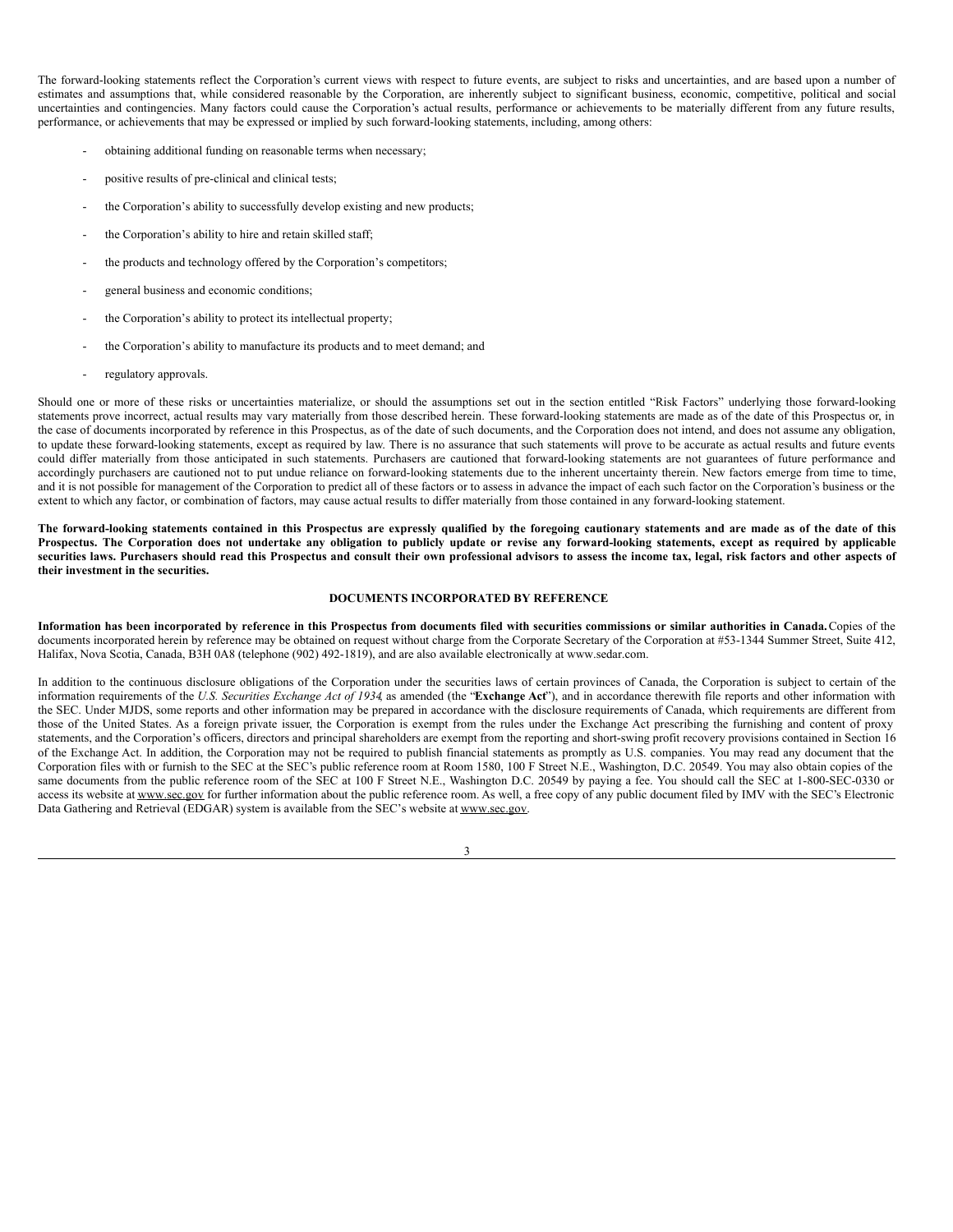The following documents filed with the securities commissions or similar authorities in the provinces of British Columbia, Alberta, Saskatchewan, Manitoba, Ontario, Québec, Nova Scotia and Newfoundland and Labrador are specifically incorporated by reference in and form an integral part of this Prospectus:

- (i) the annual information form of the Corporation dated March 20, 2018 for the year ended December 31, 2017 (the "**AIF**");
- (ii) the audited annual consolidated financial statements of the Corporation and the notes thereto for the years ended December 31, 2017 and 2016, together with the auditor's report thereon;
- (iii) the management's report on financial position and operating results of the Corporation for the year ended December 31, 2017 (the "**Annual MD&A**"), except for the "Letter to Shareholders" which is specifically excluded and is not incorporated by reference herein;
- (iv) the unaudited interim condensed consolidated financial statements of the Corporation and the notes thereto for the three months ended March 31, 2018 and 2017;
- (v) the management's report on financial position and operating results of the Corporation for the three months ended March 31, 2018, except for the "Letter to Shareholders" which is specifically excluded and is not incorporated by reference herein;
- (vi) the management information circular dated March 29, 2018 relating to the annual and special meeting of shareholders of the Corporation held on May 1, 2018;
- (vii) the material change report dated February 2, 2018 relating to a bought-deal financing agreement to sell Common Shares (the "**February 2018 Public Offering**");
- (viii) the material change report dated February 21, 2018 relating to the closing of the February 2018 Public Offering; and
- (ix) the material change report dated May 10, 2018 relating the NASDAQ listing, the consolidation of the Common Shares and the name change.

#### Any documents of the Corporation of the type referred to in the preceding paragraph and any material change reports (excluding any confidential material change reports) filed by the Corporation with a securities commission or similar regulatory authority in Canada on or after the date of Prospectus and prior to the termination of the offering of Securities hereunder shall be deemed to be incorporated by reference into this Prospectus.

In addition, to the extent that any document or information incorporated by reference into this Prospectus is included in any report on Form 6-K, Form 40-F or Form 20-F (or any respective successor form) that is filed with or furnished to the SEC by the Corporation after the date of this Prospectus, such document or information shall be deemed to be incorporated by reference as an exhibit to the U.S. Registration Statement of which this Prospectus forms a part. In addition, the Corporation may incorporate by reference into this Prospectus, or the U.S. Registration Statement of which it forms a part, other information from documents that the Corporation will file with or furnish to the SEC pursuant to Section 13(a) or 15(d) of the Exchange Act, if and to the extent expressly provided therein.

Any statement contained in this Prospectus or in a document incorporated or deemed to be incorporated by reference in this Prospectus shall be deemed to be modified or superseded for purposes of this Prospectus to the extent that a statement contained herein or in any other subsequently filed document which also is or is deemed to be incorporated by reference in this Prospectus modifies or supersedes such statement. The modifying or superseding statement need not state that it has modified or superseded a prior statement or include any other information set forth in the document that it modifies or supersedes. Any statement so modified or superseded shall not be deemed to constitute a part of this Prospectus, except as so modified or superseded.

You should rely only on the information contained in or incorporated by reference in this Prospectus or any applicable Prospectus Supplement and on the other information included in the U.S. Registration Statement of which this Prospectus forms a part. The Corporation is not making an offer of Securities in any jurisdiction where the offer is not permitted by law.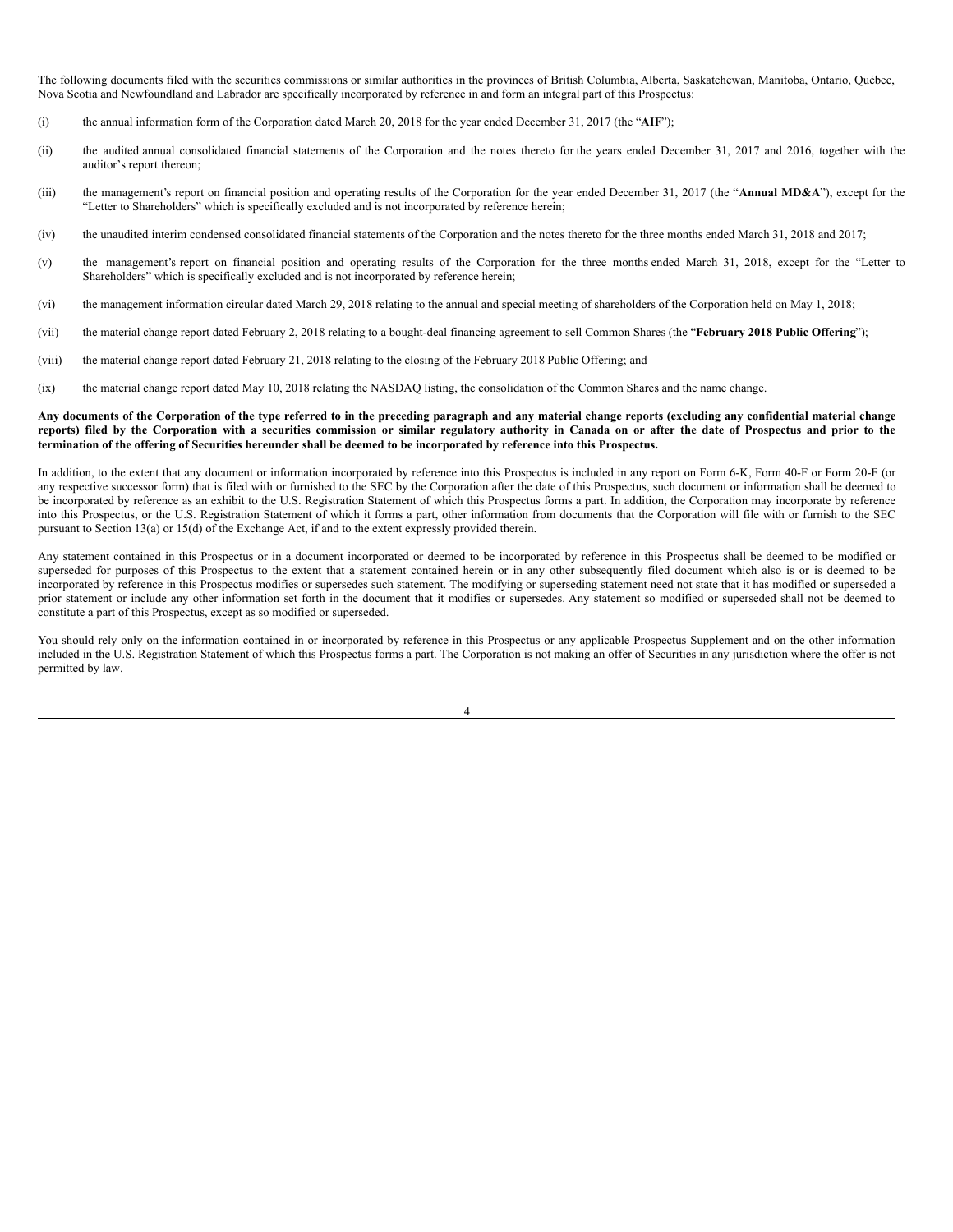### <span id="page-10-0"></span>**DOCUMENTS FILED AS PART OF THE U.S. REGISTRATION STATEMENT**

The following documents have been filed with the SEC as part of the U.S. Registration Statement of which this Prospectus is a part insofar as required by the SEC's Form F-10:

- the documents listed under "Documents Incorporated by Reference" in this Prospectus;
- the consent of PricewaterhouseCoopers LLP, the Corporation's independent auditor;
- · the consent of McCarthy Tétrault LLP, the Corporation's Canadian counsel; and
- powers of attorney of the Corporation's directors and officers, as applicable.

A copy of the form of warrant indenture will be filed by post-effective amendment or by incorporation by reference to documents filed with or furnished to the SEC under the Exchange Act.

#### <span id="page-10-1"></span>**THE CORPORATION**

The Corporation was incorporated on May 18, 2007 under the name of Rhino Resources Inc. pursuant to the*Canada Business Corporations Act*. On September 28, 2009, the Corporation changed its name to Immunovaccine Inc. and consolidated its outstanding share capital on a 5 to 1 basis. On May 2, 2018, the Corporation changed its name to IMV Inc. and consolidated its outstanding share capital on a 3.2 to 1 basis.

The Corporation has one wholly-owned subsidiary, Immunovaccine Technologies Inc. ("**IVT**"), which is incorporated under the laws of Nova Scotia.

The Corporation's head and registered office is located at 1344 Summer Street, Suite 412, Halifax, Nova Scotia, Canada, B3H 0A8.

#### <span id="page-10-2"></span>**BUSINESS OF THE CORPORATION**

#### **Overview**

IMV is a clinical-stage company pioneering a new class of immunotherapies based on a disruptive drug delivery technology (DPX) with potential applications in multiple markets in cancer, infectious diseases and other therapeutic areas. The DPX platform is based on a novel mechanism of action (MOA) for targeted delivery of active ingredients to immune cells using a patented lipid nanoparticle technology. The Corporation leverages this MOA to generate a new generation of therapeutic capabilities with a primary focus on T cell therapies for cancer.

The Corporation's first cancer immunotherapy uses survivin-based peptides licensed from Merck KGaA, on a world-wide exclusive basis, formulated in DPX. Survivin is a well characterized and recognized tumor associated antigen known to be expressed during fetal development and across most tumour cell types, but is rarely present in normal, nonmalignant adult cells. It has been shown that survivin was expressed in all 60 different human tumour lines used in the National Cancer Institute's cancer drug-screening program.

DPX-Survivac, is currently being tested in a co-funded Phase 1b clinical trial with Incyte Corporation ("**Incyte**"), which evaluates the combination of DPX-Survivac with Incyte's investigational oral indoleamine 2,3-dioxygenase 1 (IDO1) inhibitor, epacadostat, in ovarian cancer patients. DPX-Survivac is also being tested in two investigatorsponsored Phase 2 clinical trials in combination with checkpoint inhibitor pembrolizumab of Merck & Co Inc. in patients with recurrent, platinum-resistant and sensitive ovarian cancer and in patients with measurable or recurrent diffuse large B cell lymphoma (DLBCL). In infectious disease vaccine applications, the Corporation has completed a demonstration Phase 1 clinical trial with a target against the respiratory syncytial virus (RSV). The Corporation also has a commercial licencing agreement with Zoetis for the development of two cattle vaccines and is also conducting several research and clinical collaborations, including a collaboration with the Dana-Farber Cancer Institute for Human Papillomavirus (HPV) related cancers and with Leidos, Inc. in the United States for the development of vaccine candidates for malaria and the Zika virus.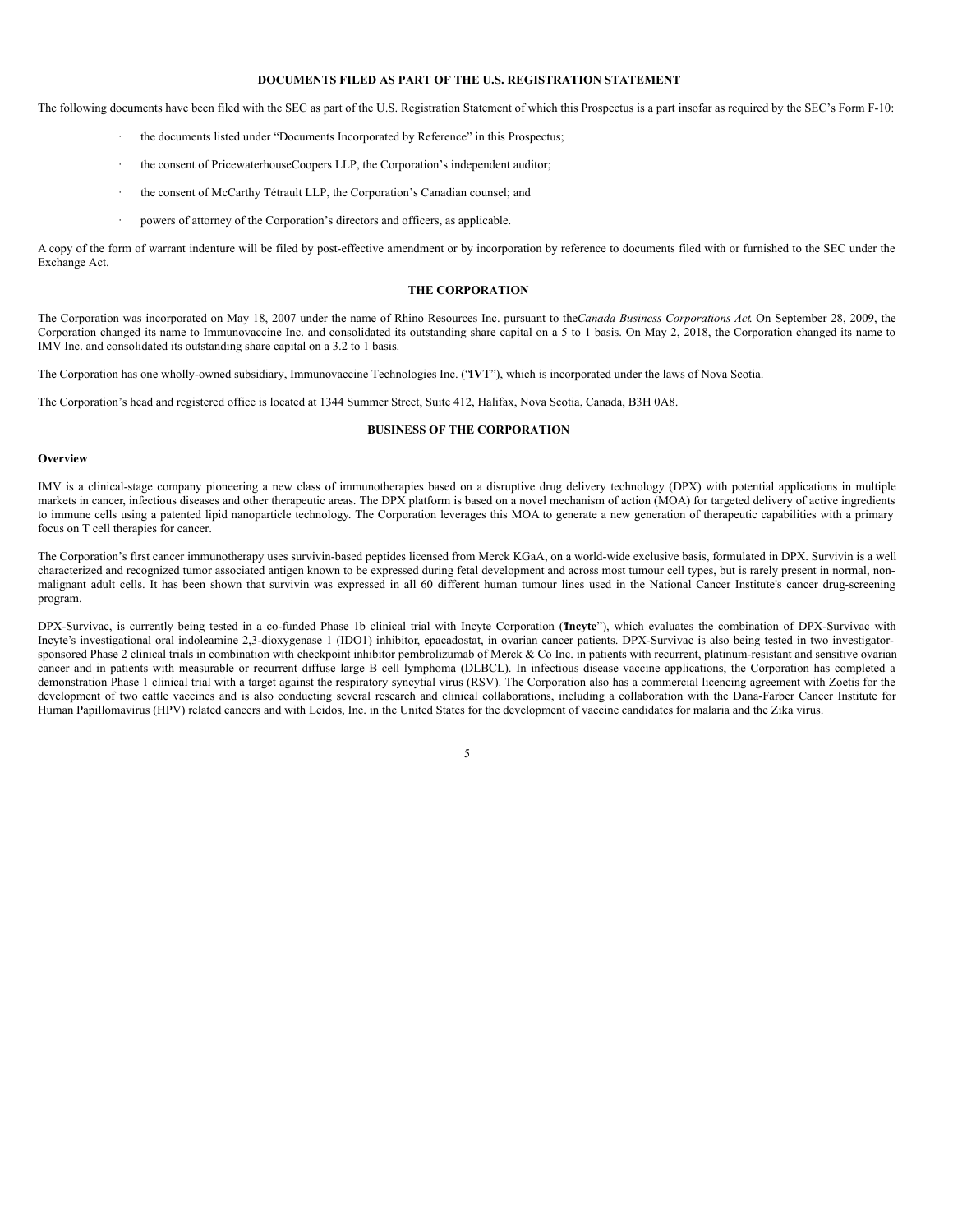#### **Recent developments**

On May 2, 2018, the Corporation filed articles of amendment to give effect to a consolidation of its Common Shares on the basis of 1 post-consolidation Common Share for each 3.2 pre-consolidation Common Shares. The post-consolidation Common Shares began trading on TSX on May 10, 2018.

The following table sets out certain information contained in documents incorporated by reference in this Prospectus for the periods indicated, restated as if the consolidation had occurred at such time. Due to the 3.2 for 1 share consolidation which occurred in May 2018, the total number of Common Shares and options outstanding, the total number of options exercisable and the weighted average Common Shares outstanding (basic and diluted) have all been divided by 3.2 from the numbers shown in the Corporation's previously filed annual financial statements (reported on an annual basis). As a result of the consolidation, the basic and diluted earnings per Common Share have been multiplied by 3.2 from the numbers disclosed in the Corporation's previously filed annual financial statements.

|                                               | <b>December 31, 2017</b> | <b>December 31, 2016</b> |
|-----------------------------------------------|--------------------------|--------------------------|
| Basic and diluted loss per share              | (0.31)                   | (0.28)                   |
| Common shares outstanding                     | 40.319.928               | 36,817,314               |
| <b>Stock options outstanding</b>              | 1.498.044                | 1,961,765                |
| Warrants outstanding                          | 2.087.598                | 2.725.596                |
| Deferred share units outstanding              | 186,327                  | 101.563                  |
| Weighted-average shares outstanding           | 38,656,778               | 31,602,737               |
| Weighted-average shares outstanding - diluted | 38,656,778               | 31,602,737               |

#### <span id="page-11-0"></span>**CONSOLIDATED CAPITALIZATION**

Except as otherwise disclosed in this Prospectus and the documents incorporated by reference herein, there have been no material changes in the consolidated share and loan capital of IMV from March 31, 2018 to the date of this Prospectus.

#### <span id="page-11-1"></span>**USE OF PROCEEDS**

The aggregate proceeds of distributions of Securities under this Prospectus shall not exceed \$150,000,000. The net proceeds to be received by the Corporation from the distribution from time to time of Securities under this Prospectus will be the gross proceeds of such issue less any commissions and expenses paid in connection therewith.

Unless otherwise specified in a Prospectus Supplement, the net proceeds received by the Corporation from the sale of the Securities will be used for working capital and general corporate purposes including, but not limited to, to advance the research and development and clinical advancement of the Corporation's cancer and infectious disease vaccine candidates. A Prospectus Supplement will contain specific information about the use of proceeds from the sale of the Securities under that Prospectus Supplement.

More detailed information regarding the use of proceeds from the sale of the Securities will be described in any applicable Prospectus Supplement. Pending the application of the net proceeds, the Corporation intends to invest the net proceeds in investment-grade, interest-bearing securities, the primary objectives of which are liquidity and capital preservation.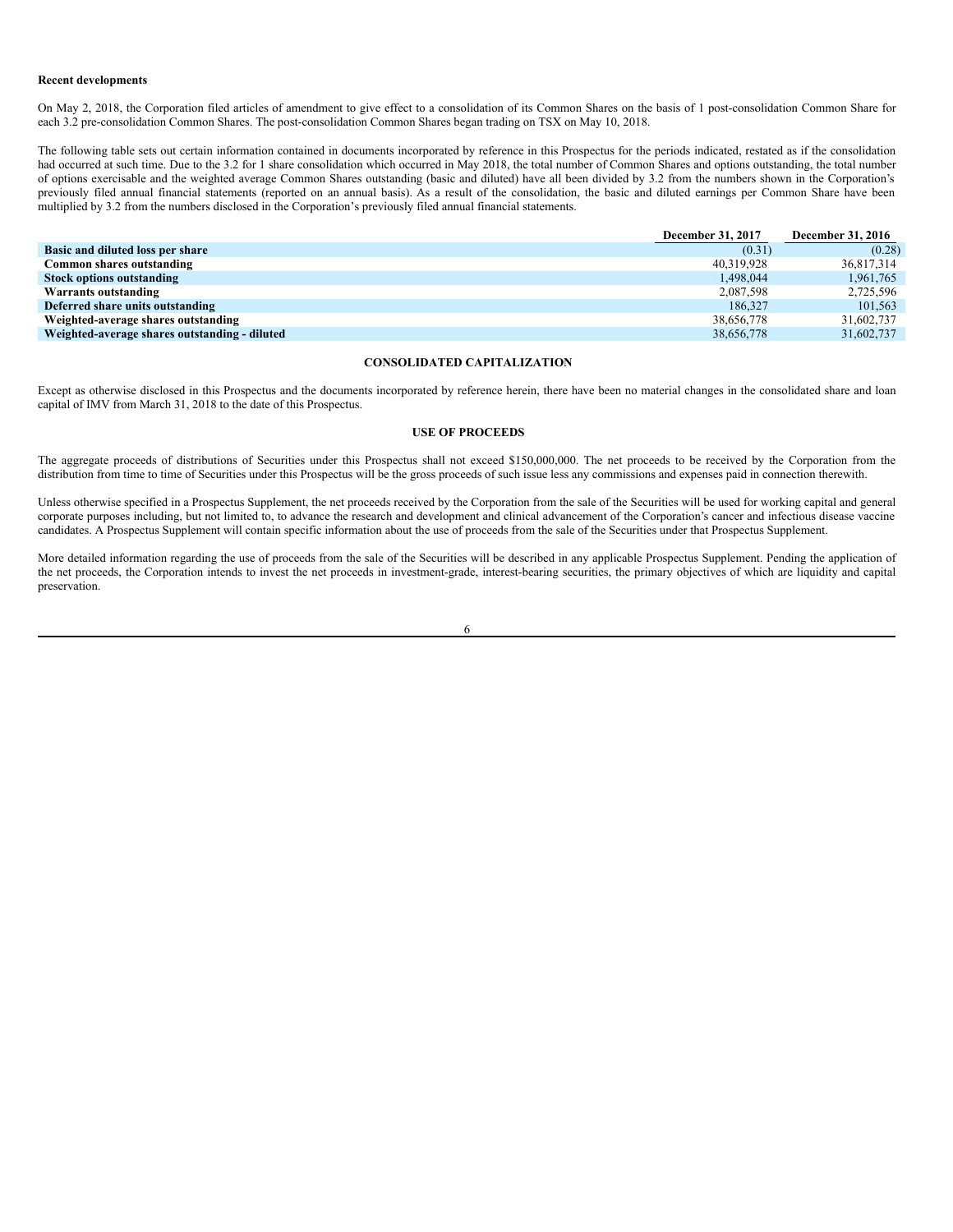#### **Negative Cash Flow**

The Corporation has incurred significant operating losses and negative cash flows from operations since inception and has an accumulated deficit of \$70,820,867 as at December 31, 2017. The ability of the Corporation to continue as a going concern is dependent upon raising additional financing through equity and non-dilutive funding and partnerships. There can be no assurance that the Corporation will have sufficient capital to fund its ongoing operations, develop or commercialize any products without future financings. These material uncertainties cast significant doubt as to the Corporation's ability to meet its obligations as they come due and, accordingly, the appropriateness of the use of accounting principles applicable to a going concern. If the Corporation is unable to obtain additional financing when required, the Corporation may have to substantially reduce or eliminate planned expenditures or the Corporation may be unable to continue operations.

The Corporation's ability to continue as a going concern is dependent upon its ability to fund its research and development programs and defend its patent rights. It is expected that proceeds from the sale of Securities under the Prospectus will be used to fund anticipated negative cash flow from operating activities, as described above.

### <span id="page-12-0"></span>**PLAN OF DISTRIBUTION**

The Corporation may offer and sell its Securities to or through underwriters, dealers, placement agents or other intermediaries and the Corporation may also offer and sell its Securities directly to one or more purchasers or through agents in negotiated transactions, block trades, equity lines of credit or a combination of these methods, subject to obtaining any applicable exemption from registration requirements. The Securities offered pursuant to any Prospectus Supplement may be sold from time to time in one or more transactions at:

- a fixed price or prices, which may be changed from time to time:
- market prices prevailing at the time of sale;
- prices related to such prevailing market prices; or
- other negotiated prices, including sales in transactions that are deemed to be "at-the-market" distribution" as defined in National Instrument 44-102 –*Shelf Distributions*, including sales made directly on the TSX, the NASDAQ or other existing trading markets for the Securities.

The Corporation may only offer and sell the Securities pursuant to a Prospectus Supplement during the 25-month period that this Prospectus, including any amendments hereto, remains effective. The Prospectus Supplements for any of the Securities being offered thereby will set forth the terms of the offering of such Securities, including the type of Securities being offered, the name or names of any underwriters, dealers, placement agents, other intermediaries or agents, the purchase price of such Securities, the proceeds to the Corporation from such sale, any underwriting commissions or discounts and other items constituting compensation and any discounts or concessions allowed or re-allowed or paid to underwriters, dealers, placement agents, other intermediaries or agents. Only underwriters, dealers, placement agents, other intermediaries or agents so named in the Prospectus Supplements are deemed to be underwriters in connection with the Securities offered thereby.

In connection with the sale of Securities, underwriters, dealers, placement agents, other intermediaries or agents may receive compensation from the Corporation or from purchasers of Securities for whom they may act as intermediary or agents in the form of discounts, concessions or commissions. Underwriters, dealers, placement agents, other intermediaries or agents that participate in the distribution of Securities may be deemed to be underwriters and any discounts or commissions received by them from the Corporation and any profit on the resale of securities by them may be deemed to be underwriting discounts and commissions under applicable securities legislation.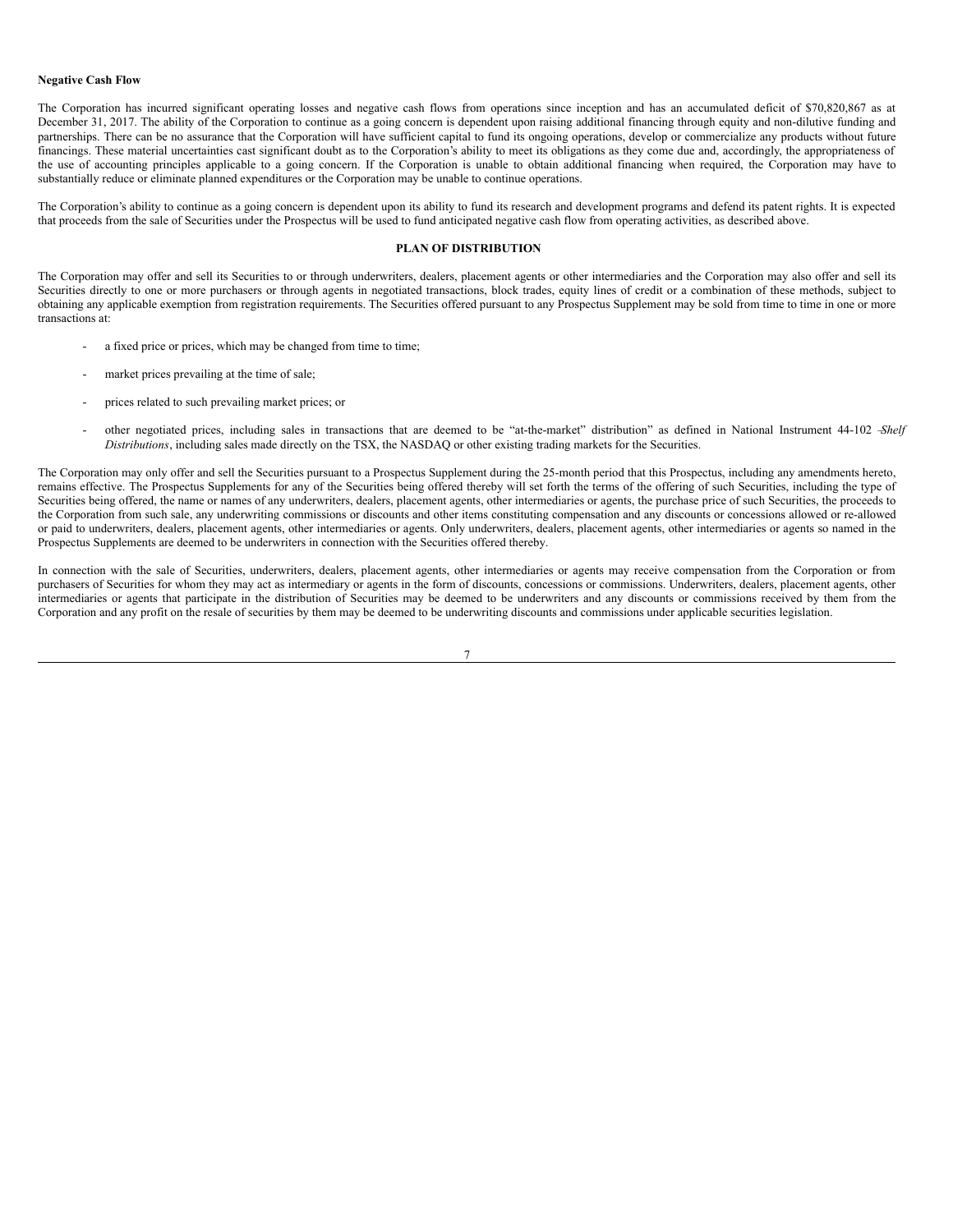If so indicated in the applicable Prospectus Supplements, the Corporation may authorize dealers, placement agents, other intermediaries or other persons acting as its agents to solicit offers by certain institutions to purchase the Securities directly from the Corporation pursuant to contracts providing for payment and delivery on a future date. These contracts will be subject only to the conditions set forth in the applicable Prospectus Supplements, which will also set forth the commission payable for solicitation of these contracts.

Any offering of Preferred Shares, Warrants, Units or Subscription Receipts will be a new issue of securities with no established trading market. Unless otherwise specified in the applicable Prospectus Supplements, the Preferred Shares, Warrants, Units or Subscription Receipts will not be listed on any securities or stock exchange or on any automated dealer quotation system. Unless otherwise specified in the applicable Prospectus Supplements, there is no market through which the Preferred Shares, Warrants, Units or Subscription Receipts may be sold and purchasers may not be able to resell Preferred Shares, Warrants, Units or Subscription Receipts purchased under this Prospectus or any Prospectus Supplement. This may affect the pricing of the Preferred Shares, Warrants, Units or Subscription Receipts in the secondary market, the transparency and availability of trading prices, the liquidity of the Securities, and the extent of issuer regulation. Certain dealers may make a market in the Preferred Shares, Warrants, Units or Subscription Receipts.

The Prospectus Supplements will set forth the terms of the offering of Securities, including:

- the name or the names of any underwriters, dealers, placement agents, other intermediaries or agents, if any;
- the purchase price of, and form of consideration for, the Securities and the proceeds;
- any delayed delivery arrangements;
- any underwriting commissions, fees, discounts and other items constituting underwriters' compensation;
- the offering price;
- any discounts or concessions allowed or re-allowed or paid to dealers; and
- any other securities exchanges on which the Securities may be listed, if any.

Only the underwriters, dealers, placement agents, other intermediaries or agents named in a Prospectus Supplement are deemed to be underwriters in connection with the Securities offered by that Prospectus Supplement.

The Common Shares may be sold, from time to time in one or more transactions at a fixed price or prices that may be changed or at market prices prevailing at the time of sale, at prices related to such prevailing market price or at negotiated prices.

Under agreements that may be entered into by IMV, underwriters, dealers, placement agents, other intermediaries or agents who participate in the distribution of Securities may be entitled to indemnification by the Corporation against certain liabilities, including liabilities under any applicable Canadian provincial securities legislation, or to contributions with respect to payments that such underwriters, dealers or agents may be required to make in that respect.

In connection with an offering, the underwriters, dealers, placement agents, other intermediaries or agents, if any, may over-allot or effect transactions that stabilize or maintain the market price of the Common Shares at a level above that which might otherwise prevail in the open market. Such transactions, if commenced, may be discontinued at any time and would be subject to applicable law.

| I<br>I<br>I |        |  |
|-------------|--------|--|
|             |        |  |
|             |        |  |
|             | ×<br>w |  |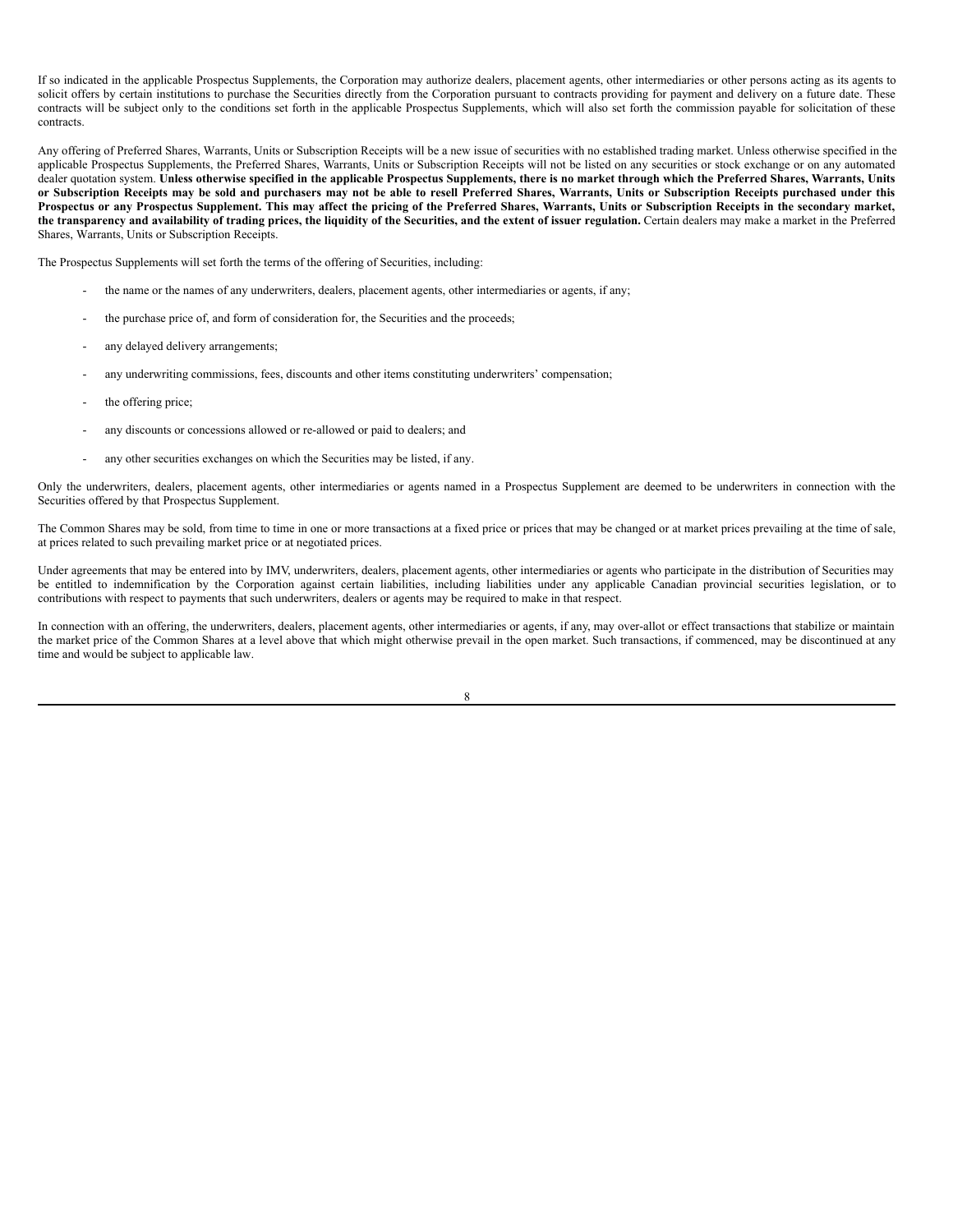#### **By Underwriters, Dealers, Placement Agents or Other Intermediaries**

If underwriters, dealers, placement agents or other intermediaries are used in the sale, the Securities will be acquired by such underwriters, dealers, placement agents or other intermediaries for their own account, as principals, and may be resold from time to time in one or more transactions, including negotiated transactions, at a fixed public offering price or at varying prices determined at the time of sale. Any public offering price and any discounts or concessions allowed or re-allowed or paid to underwriters, dealers, placement agents or other intermediaries may be changed from time to time. Unless otherwise set forth in the Prospectus Supplements relating thereto, the obligations of underwriters, dealers, placement agents or other intermediaries to purchase the Securities will be subject to certain conditions, but the underwriters, dealers, placement agents or other intermediaries will be obligated to purchase all of the Securities offered by the Prospectus Supplements if any of such Securities are purchased. The Corporation may agree to pay the underwriters, dealers, placement agents or other intermediaries a fee or commission for various services relating to the offering of any Securities. Any such fees or commissions will be paid out of the general corporate funds of the Corporation.

In compliance with the guidelines of the Financial Regulatory Authority Inc. ("**FINRA**") and subject to the approval of FINRA, the maximum aggregate value of all compensation to be received by any FINRA member or independent broker-dealer will not exceed 8% of the gross proceeds from the sale of Securities pursuant to this Prospectus and any applicable Prospectus Supplement. If 5% or more of the net proceeds of any offering of Securities made under this Prospectus will be received by a FINRA member participating in the offering or affiliates or associated persons of such FINRA member, the offering will be conducted in accordance with FINRA Rule 5121 (or any successor rule).

#### **By Agents**

The Securities may also be sold through agents designated by the Corporation. Any agent involved will be named, and any fees or commissions payable by the Corporation to such agent will be set forth, in the applicable Prospectus Supplements. Any such fees or commissions will be paid out of the general corporate funds of the Corporation. Unless otherwise indicated in the Prospectus Supplements, any agent will be acting on a best efforts basis for the period of its appointment.

#### **Direct Sales**

Securities may also be sold directly by the Corporation at such prices and upon such terms as agreed to by the Corporation and the purchaser. In this case, no underwriters, dealers, placement agents, other intermediaries or agents would be involved in the offering.

#### **General Information**

Underwriters, dealers and agents that participate in the distribution of Securities may be deemed to be underwriters and any commissions received by them from the Corporation and any profit on the resale of Securities by them may be deemed to be underwriting commissions under the U.S. Securities Act of 1933, as amended.

Underwriters or agents who participate in the distribution of Securities may be entitled under agreements to be entered into with the Corporation to indemnification by the Corporation against certain liabilities, including liabilities under Canadian provincial and United States securities legislation, or to contribution with respect to payments which such underwriters or agents may be required to make in respect thereof. Such underwriters or agents may be customers of, engage in transactions with, or perform services for, us in the ordinary course of business.

The Corporation may enter into derivative transactions with third parties, or sell securities not covered by this Prospectus to third parties in privately negotiated transactions. If the applicable Prospectus Supplement indicates, in connection with those derivatives, the third parties may sell Securities covered by this Prospectus and the applicable Prospectus Supplement, including in short sale transactions. If so, the third parties may use Securities pledged by the Corporation or borrowed from the Corporation or others to settle those sales or to close out any related open borrowings of stock, and may use Securities received from the Corporation in settlement of those derivatives to close out any related open borrowings of stock. The third parties in such sale transactions will be identified in the applicable Prospectus Supplement.

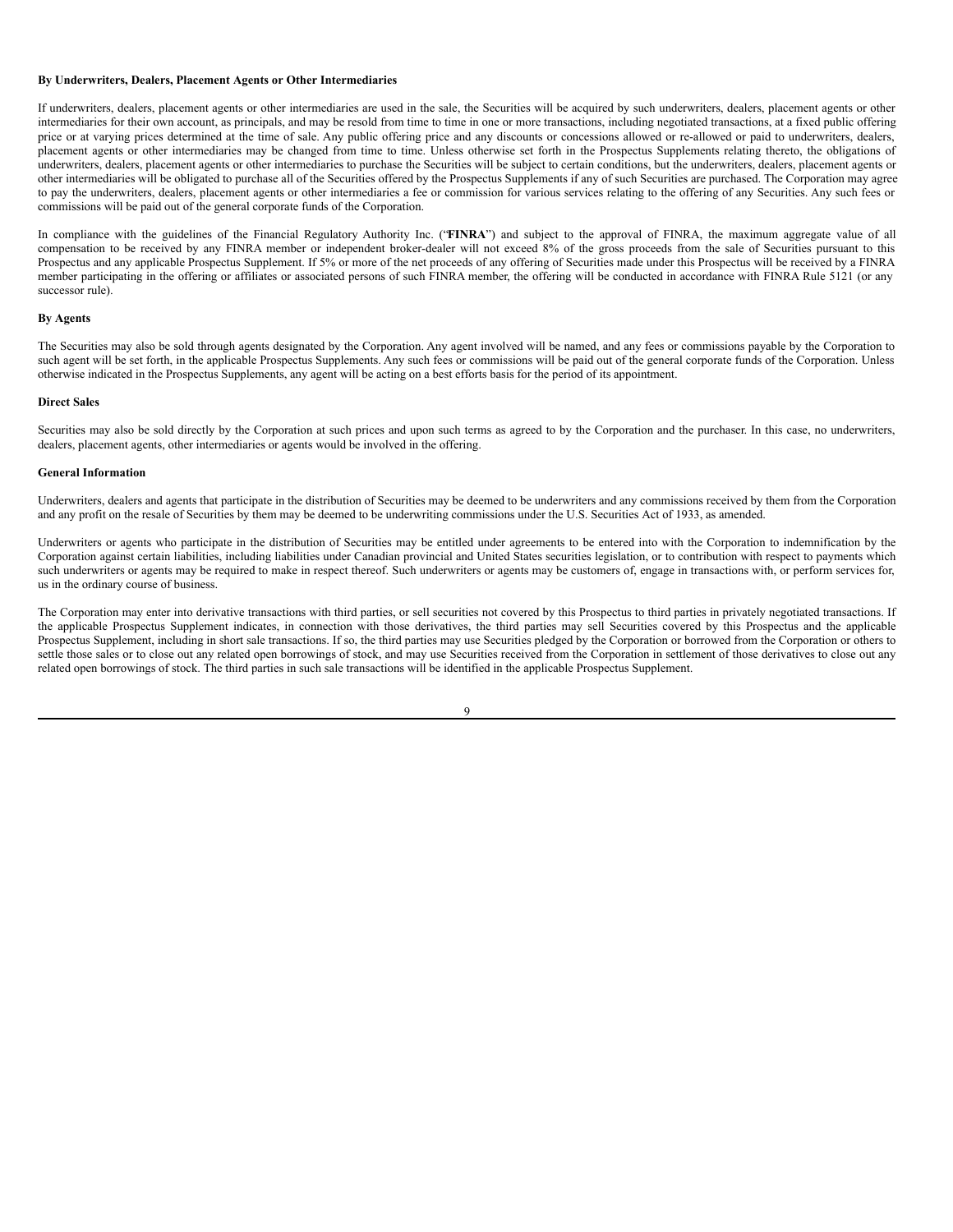One or more firms, referred to as "remarketing firms", may also offer or sell the Securities, if the Prospectus Supplement so indicates, in connection with a remarketing arrangement upon their purchase. Remarketing firms will act as principals for their own accounts or as agents for the Corporation. These remarketing firms will offer or sell the Securities in accordance with the terms of the Securities. The Prospectus Supplement will identify any remarketing firm and the terms of its agreement, if any, with the Corporation and will describe the remarketing firm's compensation. Remarketing firms may be deemed to be underwriters in connection with the Securities they remarket.

In connection with any offering of Securities, other than an "at-the-market" distribution, underwriters may over-allot or effect transactions which stabilize or maintain the market price of the Securities offered at a level above that which might otherwise prevail in the open market. Such transactions may be commenced, interrupted or discontinued at any time. With respect to an "at-the-market" distribution, no underwriter or dealer involved in the distribution, no affiliate of such an underwriter or dealer and no person or company acting jointly or in concert with such an underwriter or dealer will over-allot Securities in connection with the distribution or effect any other transactions that are intended to stabilize or maintain the market price of the Securities.

#### <span id="page-15-0"></span>**DESCRIPTION OF SHARE CAPITAL**

IMV's authorized share capital consists of an unlimited number of Common Shares and Preferred Shares issuable in series, all without par value. As of the date hereof, a total of 43,045,068 Common Shares and no Preferred Shares are issued and outstanding.

On May 2, 2018, the Corporation filed articles of amendment to give effect to a consolidation of its Common Shares on the basis of 1 post-consolidation Common Share for each 3.2 pre-consolidation Common Shares.

#### **Common Shares**

The Common Shares of the Corporation rank junior to the Preferred Shares with respect to the payment of dividends, return of capital and distribution of assets in the event of liquidation, dissolution or winding-up of the Corporation. Subject to the prior rights of the holders of Preferred Shares, the holders of Common Shares are entitled to receive dividends as and when declared by the Board of Directors of the Corporation. In the event of liquidation, dissolution or winding-up of the Corporation, subject to the prior rights of the holders of Preferred Shares, the holders of Common Shares are entitled to receive all the remaining property and assets of the Corporation. The holders of Common Shares are entitled to receive notice of and to attend and to vote at all meetings of the shareholders of the Corporation and each Common Share, when represented at any meeting of the shareholders of the Corporation, carries the right to one vote.

#### **Preferred Shares**

The Preferred Shares of the Corporation are issuable from time to time in one or more series as determined by the Board of Directors of the Corporation. The Board of Directors of the Corporation may determine, before issuance, the designation, rights, privileges and restrictions attached to each series of Preferred Shares including the rate of preferential dividends, the dates of payment thereof, the redemption price and the terms of redemption, voting rights and conversion rights (if any), the whole subject to the filing of articles of amendment setting forth the designation, rights, privileges, restrictions, conditions and limitations attaching to the Preferred Shares of such series and the issuance of a certificate of amendment in respect thereof. If any cumulative dividends or amounts payable on return of capital in respect of a series of Preferred Shares are not paid in full, the Preferred Shares of all series shall participate rateably in respect of accumulated dividends and return of capital. The holders of Preferred Shares are entitled to priority over holders of any Common Shares of the Corporation with respect to the payment of dividends or the distribution of assets in the event of liquidation, dissolution or winding-up of the Corporation. Except as required by law or in accordance with any voting rights which may from time to time be attached to any series of Preferred Shares, the holders of the Preferred Shares as a class shall not be entitled to receive notice of, to attend or to vote at any meetings of the shareholders of the Corporation.

#### <span id="page-15-1"></span>**DESCRIPTION OF SUBSCRIPTION RECEIPTS**

The following description of the terms of Subscription Receipts sets forth certain general terms and provisions of Subscription Receipts in respect of which a Prospectus Supplement may be filed. The particular terms and provisions of Subscription Receipts offered by any Prospectus Supplement, and the extent to which the general terms and provisions described below may apply thereto, will be described in the Prospectus Supplement filed in respect of such Subscription Receipts.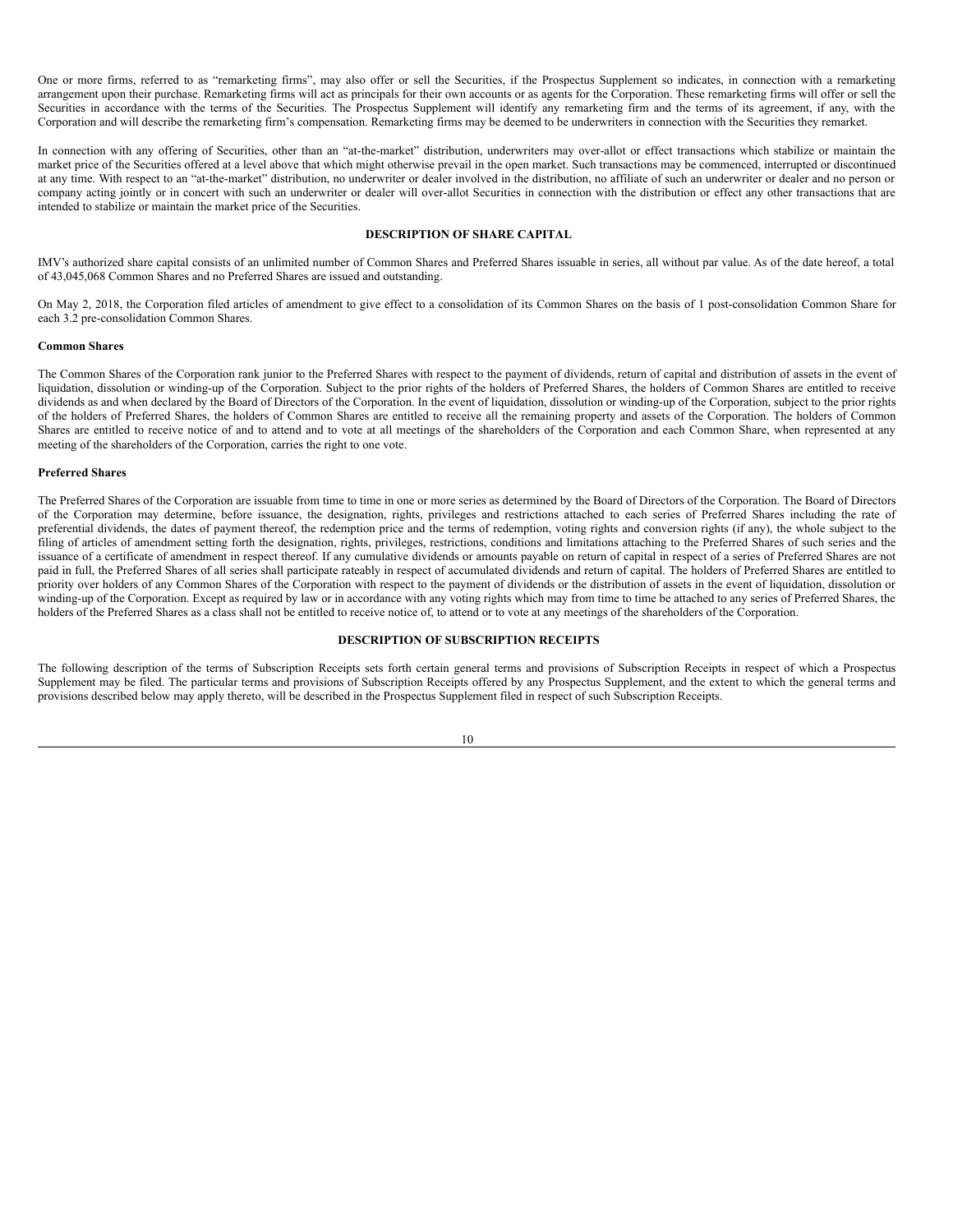Subscription Receipts may be offered separately or in combination with one or more other Securities. The Subscription Receipts will be issued under a subscription receipt agreement. A copy of the subscription receipt agreement will be filed by the Corporation with the applicable securities commission or similar regulatory authorities after it has been entered into by IMV and will be available electronically at www.sedar.com. Pursuant to the subscription receipt agreement, original purchasers of Subscription Receipts will have a contractual right of rescission against the Corporation, following the issuance of the underlying Common Shares or other securities to such purchasers upon the surrender or deemed surrender of the Subscription Receipts, to receive the amount paid for the Subscription Receipts in the event that this Prospectus and any amendment thereto contains a misrepresentation or is not delivered to such purchaser, provided such remedy for rescission is exercised within 180 days from the closing date of the offering of Subscription Receipts.

The description of general terms and provisions of Subscription Receipts described in any Prospectus Supplement will include, where applicable:

- the number of Subscription Receipts offered;
- the price at which the Subscription Receipts will be offered;
- if other than Canadian dollars, the currency or currency unit in which the Subscription Receipts are denominated;
- the procedures for the exchange of the Subscription Receipts into Common Shares or other securities;
- the number of Common Shares or other securities that may be obtained upon exchange of each Subscription Receipt;
- the designation and terms of any other Securities with which the Subscription Receipts will be offered, if any, and the number of Subscription Receipts that will be offered with each Security;
- the terms applicable to the gross proceeds from the sale of the Subscription Receipts plus any interest earned thereon;
- the material tax consequences of owning the Subscription Receipts; and
- any other material terms, conditions and rights (or limitations on such rights) of the Subscription Receipts.

The Corporation reserves the right to set forth in a Prospectus Supplement specific terms of the Subscription Receipts that are not within the options and parameters set forth in this Prospectus. In addition, to the extent that any particular terms of the Subscription Receipts described in a Prospectus Supplement differ from any of the terms described in this Prospectus, the description of such terms set forth in this Prospectus shall be deemed to have been superseded by the description of such differing terms set forth in such Prospectus Supplement with respect to such Subscription Receipts.

#### <span id="page-16-0"></span>**DESCRIPTION OF WARRANTS**

The following description, together with the additional information the Corporation may include in any applicable Prospectus Supplement, summarizes the material terms and provisions of the Warrants that the Corporation may offer under this Prospectus in one or more series. While the terms the Corporation has summarized below will apply generally to any Warrants that it may offer under this Prospectus, the Corporation will describe the particular terms of any series of Warrants that it may offer in more detail in the applicable Prospectus Supplement.

Unless the applicable Prospectus Supplement otherwise indicates. Warrants will be issued under and governed by the terms of one or more warrant indentures (each a "**Warrant Indenture**") between the Corporation and a warrant trustee that the Corporation will name in the relevant Prospectus Supplements. Each warrant trustee will be a financial institution organized under the laws of Canada or any province thereof and authorized to carry on business as a trustee.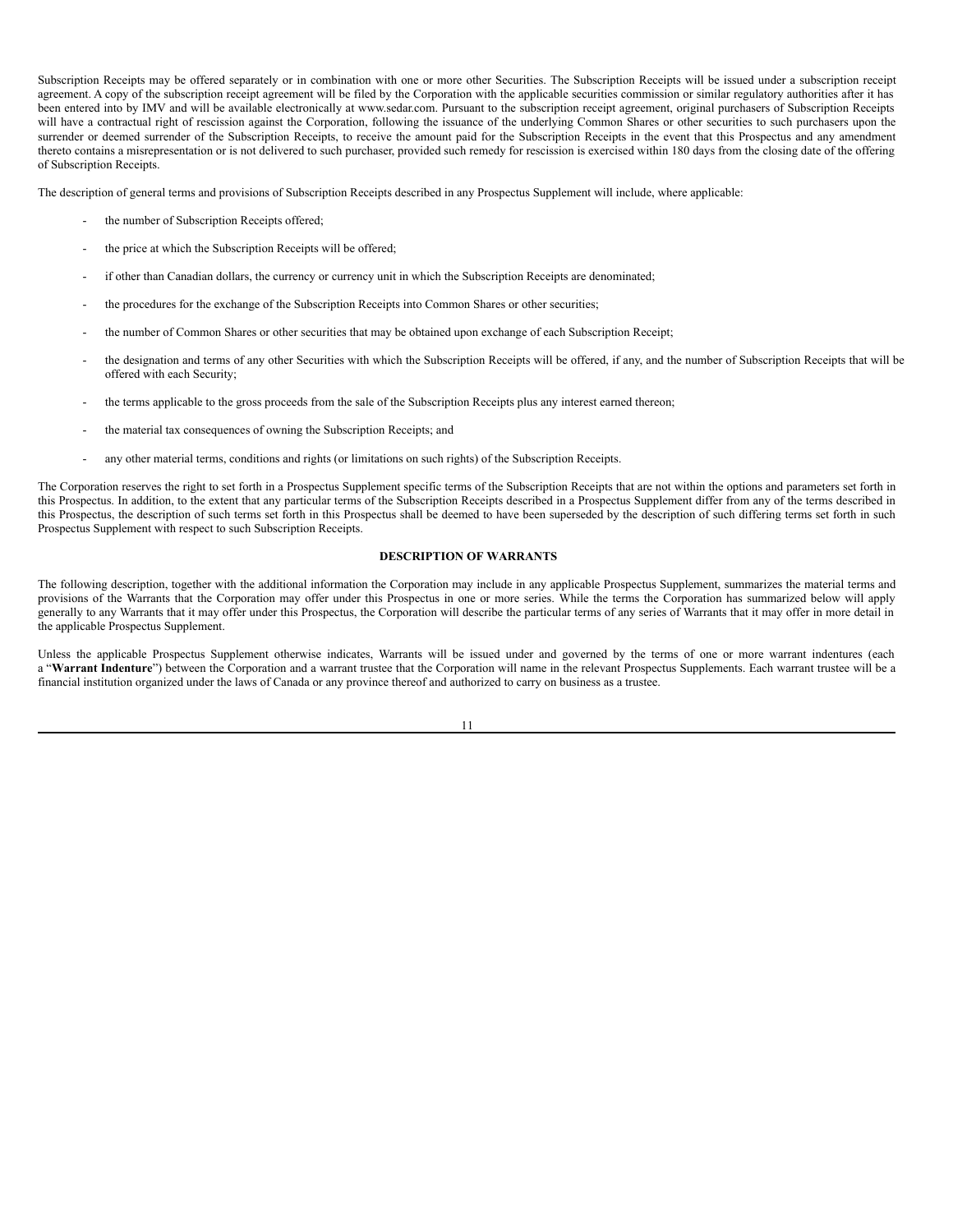This summary of some of the provisions of the Warrants is not complete. The statements made in this Prospectus relating to any Warrant Indenture and Warrants to be issued under this Prospectus are summaries of certain anticipated provisions thereof and do not purport to be complete and are subject to, and are qualified in their entirety by reference to, all provisions of the applicable Warrant Indenture or Prospectus Supplement. Prospective purchasers should refer to the Prospectus Supplement and Warrant Indenture, if applicable, relating to the specific Warrants being offered for the complete terms of the Warrants. A copy of any Warrant Indenture relating to an offering of Warrants will be filed by the Corporation with the applicable securities regulatory authorities in Canada after the Corporation has entered into it and will be available electronically at www.sedar.com.

The applicable Prospectus Supplements relating to any Warrants offered by the Corporation will describe the particular terms of those Warrants and include specific terms relating to the offering. This description will include, where applicable:

- the designation and aggregate number of Warrants;
- the price at which the Warrants will be offered;
- the date on which the right to exercise the Warrants will commence and the date on which the right will expire;
- the number of securities that may be purchased upon exercise of each Warrant and the price at which and currency or currencies in which the securities may be purchased upon exercise of each Warrant;
- the designation and terms of any Securities with which the Warrants will be offered, if any, and the number of Warrants that will be offered with each Security;
- the date or dates, if any, on or after which the Warrants and the other Securities with which the Warrants will be offered will be transferable separately;
- whether the Warrants will be subject to redemption and, if so, the terms of such redemption provisions;
- whether the Corporation will issue the Warrants as global securities and, if so, the identity of the depositary of the global securities;
- whether the Warrants will be listed on any exchange;
- material United States and Canadian federal income tax consequences of owning the Warrants; and
- any other material terms or conditions of the Warrants.

The Corporation reserves the right to set forth in a Prospectus Supplement specific terms of the Warrants that are not within the options and parameters set forth in this Prospectus. In addition, to the extent that any particular terms of the Warrants described in a Prospectus Supplement differ from any of the terms described in this Prospectus, the description of such terms set forth in this Prospectus shall be deemed to have been superseded by the description of such differing terms set forth in such Prospectus Supplement with respect to such Warrants.

#### <span id="page-17-0"></span>**DESCRIPTION OF UNITS**

The Corporation may issue Units comprised of one or more of the other Securities described in this Prospectus in any combination. Each Unit will be issued so that the holder of the Unit is also the holder of each Security included in the Unit. Thus, the holder of a Unit will have the rights and obligations of a holder of each included Security. The unit agreement, if any, under which a Unit is issued may provide that the Securities included in the Unit may not be held or transferred separately, at any time or at any time before a specified date.

The particular terms and provisions of Units offered by any Prospectus Supplement, and the extent to which the general terms and provisions described above may apply thereto, will be described in the Prospectus Supplement filed in respect of such Units.

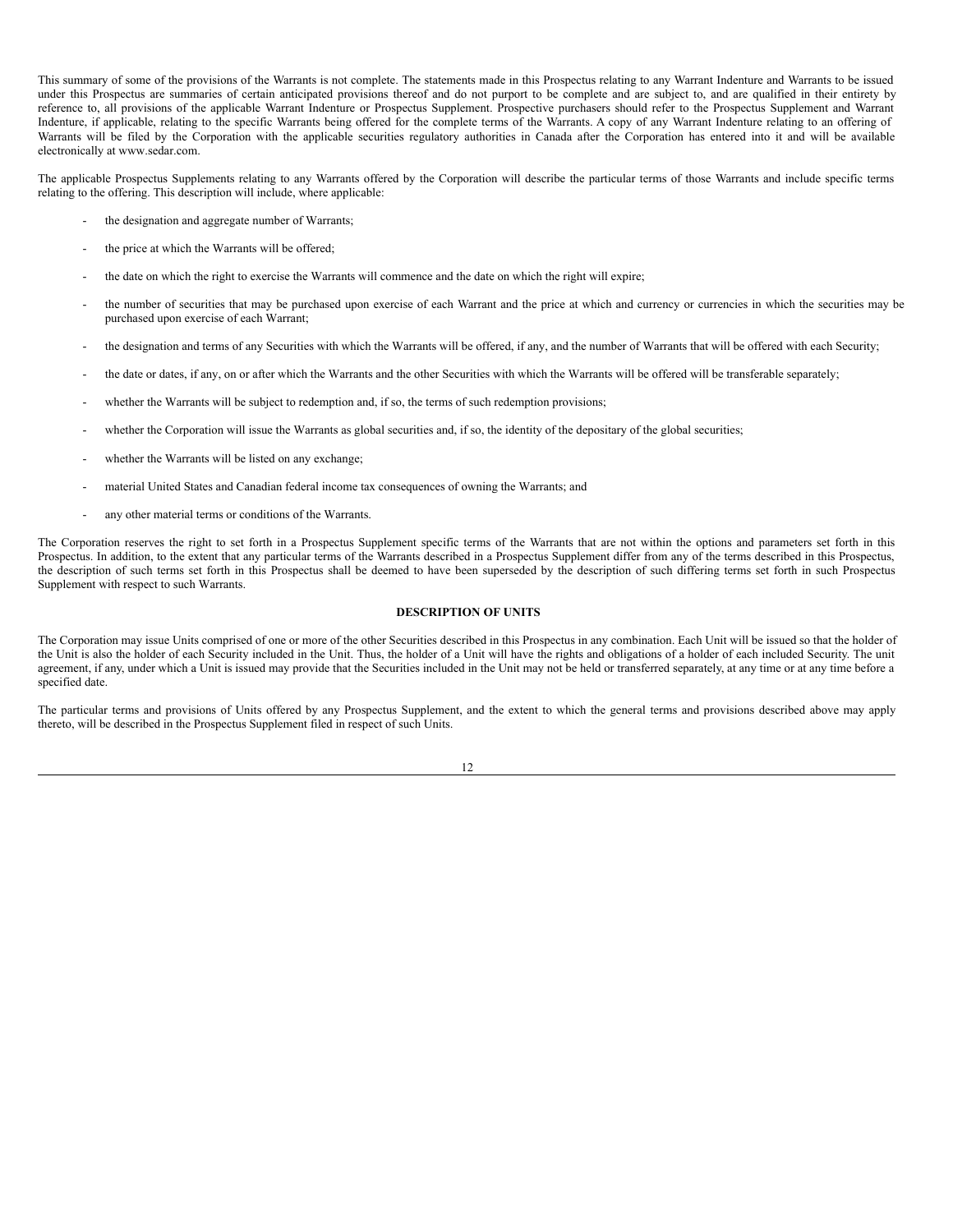# <span id="page-18-0"></span>**PRIOR SALES**

The following table sets out the details of the issuance by the Corporation of Common Shares, options to purchase Common Shares, warrants to purchase Common Shares, deferred share units, if any, during the 12-month period before the date of this Prospectus:

| Security                                  | Number <sup>(1)</sup> |               | $\mathbf{Price}^{(1)}$ | <b>Issuance Date</b>                   |
|-------------------------------------------|-----------------------|---------------|------------------------|----------------------------------------|
| Common Shares <sup>(2)</sup>              | 2,403,846             | $\mathbb{S}$  | 4.16                   | June 21, 2017                          |
| Compensation options $(3)$                | 144,231               | $\mathbb{S}$  | 4.22                   | June 21, 2017                          |
| Common Shares <sup>(4)</sup>              | 408                   |               | N/A <sup>(5)</sup>     | June 26, 2017                          |
| Deferred share units <sup>(6)</sup>       | 24,202                | \$            | 3.68                   | June 30, 2017                          |
| Common Shares <sup>(7)</sup>              | 18,438                | $\mathbb{S}$  | 2.30                   | July 10, 2017                          |
| Common Shares <sup>(7)</sup>              | 15,156                | $\mathbb{S}$  | 2.30                   | July 19, 2017                          |
| Deferred share units $(8)$                | 25,074                | $\mathbb{S}$  | 3.552                  | September 30, 2017                     |
| Common Shares <sup>(9)</sup>              | 73,736                | \$            | 1.92                   | September 30, 2017                     |
| Common Shares <sup>(7)</sup>              | 8,906                 | $\mathbb S$   | 2.30                   | October 19, 2017                       |
| Common Shares <sup>(4)</sup>              | 3,953                 |               | N/A(10)                | November 15, 2017                      |
| Common Shares <sup>(9)</sup>              | 31,250                | $\mathbb{S}$  | 1.92                   | November 24, 2017                      |
| Common Shares <sup>(7)</sup>              | 78,125                | $\mathbb{S}$  | 2.30                   | November 24, 2017                      |
| Common Shares <sup>(4)</sup>              | 1,022                 |               | N/A <sup>(11)</sup>    | December 1, 2017                       |
| Common Shares <sup>(9)</sup>              | 104,986               | \$            | 1.92                   | December 5, 2017                       |
| Common Shares <sup><math>(7)</math></sup> | 46,875                | $\mathbb{S}$  | 2.30                   | December 5, 2017                       |
| Common Shares <sup>(7)</sup>              | 46,875                | $\mathbb{S}$  | 2.30                   | December 6, 2017                       |
| Common Shares <sup><math>(7)</math></sup> | 11,250                | $\mathbb{S}$  | 2.30                   | December 12, 2017                      |
| Common Shares <sup><math>(4)</math></sup> | 6,323                 |               | N/A <sup>(12)</sup>    | December 19, 2017                      |
| Deferred share units <sup>(13)</sup>      | 12,101                | $\mathbb S$   | 2.30                   | December 31, 2017                      |
| Common Shares <sup>(4)</sup>              | 54,852                |               | N/A(14)                | January 3, 2018                        |
| Common Shares <sup>(4)</sup>              | 9,656                 |               | N/A(15)                | January 8, 2018                        |
| Stock Options <sup>(16)</sup>             | 116,063               | $\mathbb{S}$  | 7.04                   | January 16, 2018                       |
| Common Shares <sup>(4)</sup>              | 1,692                 |               | N/A <sup>(5)</sup>     | January 17, 2018                       |
| Common Shares <sup><math>(4)</math></sup> | 7,631                 |               | N/A(17)                | January 19, 2018                       |
| Stock options <sup>(18)</sup>             | 78,125                | $\mathbb S$   | 7.04                   | January 22, 2018                       |
| Common Shares <sup><math>(4)</math></sup> | 9,148                 |               | N/A(19)                | January 22, 2018                       |
| Common Shares <sup>(20)</sup>             | 2,246,094             | $\$$          | 6.40                   | February 15, 2018                      |
| Common Shares <sup><math>(4)</math></sup> | 190,871               |               | N/A <sup>(21)</sup>    |                                        |
| Common Shares <sup><math>(4)</math></sup> | 6,019                 |               | N/A(22)                | February 26, 2018<br>February 28, 2018 |
| Stock Options <sup>(31)</sup>             |                       |               |                        |                                        |
| Common Shares <sup>(4)</sup>              | 390,625               | \$            | 6.40                   | March 21, 2018                         |
| Common Shares <sup>(4)</sup>              | 625                   | $\mathbb{S}$  | 3.20                   | March 22, 2018                         |
|                                           | 3,025                 | $\mathbb{S}$  | 0.90                   | March 22, 2018                         |
| Common Shares <sup><math>(4)</math></sup> | 773                   |               | N/A <sup>(23)</sup>    | March 26, 2018                         |
| Common Shares <sup>(4)</sup>              | 3,125                 | ${\mathbb S}$ | 3.20                   | March 27, 2018                         |
| Deferred share units <sup>(27)</sup>      | 15,675                | $\mathbb{S}$  | 6.24                   | March 31, 2018                         |
| Stock options <sup>(32)</sup>             | 4,688                 | \$            | 6.40                   | April 1, 2018                          |
| Common Shares <sup><math>(4)</math></sup> | 5,084                 |               | N/A(24)                | April 3, 2018                          |
| Common Shares <sup>(4)</sup>              | 1,702                 |               | $N/A^{(25)}$           | April 4, 2018                          |
| Common Shares <sup><math>(4)</math></sup> | 1,972                 |               | N/A(26)                | April 5, 2018                          |
| Common Shares <sup><math>(4)</math></sup> | 10,144                | \$            | 0.90                   | April 11, 2018                         |
| Common Shares <sup>(7)</sup>              | 22,891                | $\mathbb{S}$  | 2.30                   | April 19, 2018                         |
| Common Shares <sup>(7)</sup>              | 17,469                | $\mathbb{S}$  | 2.30                   | April 23, 2018                         |
| Common Shares <sup>(7)</sup>              | 15,625                | $\mathbb{S}$  | 2.30                   | April 24, 2018                         |
| Common Shares <sup>(4)</sup>              | 1,721                 |               | N/A(28)                | April 27, 2018                         |
| Common Shares <sup>(4)</sup>              | 10,938                | $\$$          | 0.90                   | April 30, 2018                         |
| Common Shares <sup>(29)</sup>             | 15,625                | ${\mathbb S}$ | 2.53                   | May 1, 2018                            |
| Common Shares <sup>(7)</sup>              | 2,344                 | $\mathbb{S}$  | 2.30                   | May 1, 2018                            |
| Common Shares <sup>(7)</sup>              | 4,250                 | $\mathbb{S}$  | 2.30                   | May 3, 2018                            |
| Common Shares <sup>(30)</sup>             | 12,839                |               | N/A(30)                | May 15, 2018                           |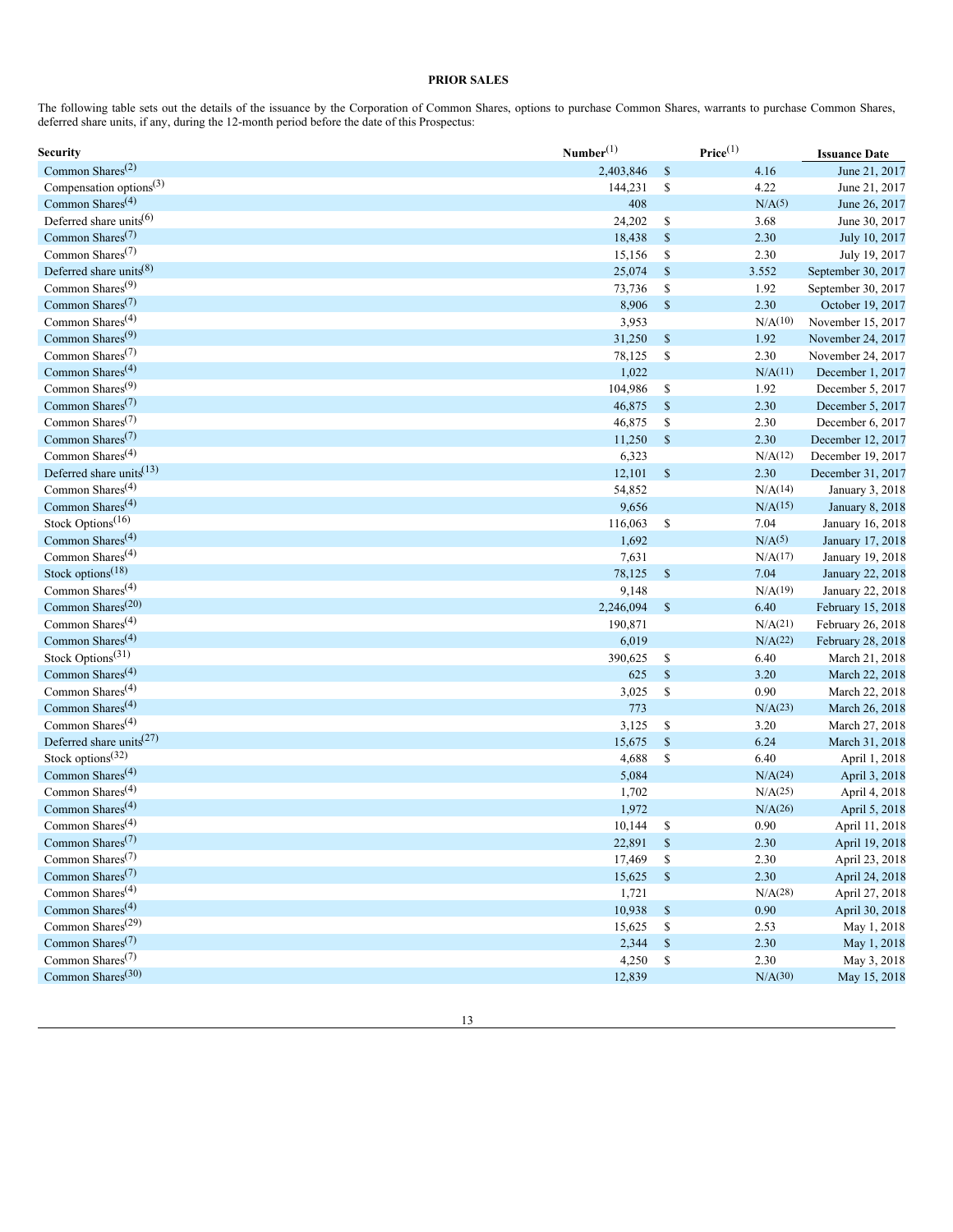| <b>Security</b>                           | Number <sup>(1)</sup> |              | Price <sup>(1)</sup> | <b>Issuance Date</b> |
|-------------------------------------------|-----------------------|--------------|----------------------|----------------------|
| Common Shares <sup><math>(7)</math></sup> | 62,500                | - \$         | 2.30                 | May 17, 2018         |
| Common Shares <sup><math>(7)</math></sup> | 7,812 \$              |              | 2.30                 | May 18, 2018         |
| Common Shares <sup><math>(7)</math></sup> | 18,467 \$             |              | 2.30                 | May 23, 2018         |
| Common Shares <sup><math>(4)</math></sup> | 15,625                | - S          | 2.53                 | May 23, 2018         |
| Common Shares <sup><math>(4)</math></sup> | $15,625$ \$           |              | 2.11                 | May 23, 2018         |
| Common Shares <sup><math>(4)</math></sup> | $3,125$ \$            |              | 3.20                 | May 23, 2018         |
| Common Shares <sup><math>(4)</math></sup> | $15,625$ \$           |              | 2.37                 | May 23, 2018         |
| Common Shares <sup><math>(4)</math></sup> | 15,625                | - S          | 2.11                 | May 23, 2018         |
| Common Shares <sup><math>(7)</math></sup> | 18,467 \$             |              | 2.30                 | May 23, 2018         |
| Common Shares <sup><math>(7)</math></sup> | 10,812 \$             |              | 2.30                 | May 24, 2018         |
| Common Shares <sup><math>(7)</math></sup> | $4,250$ \$            |              | 2.30                 | May 25, 2018         |
| Common Shares <sup><math>(7)</math></sup> | 4,109                 | <sup>S</sup> | 2.30                 | May 28, 2018         |
| Common Shares <sup><math>(7)</math></sup> | 31,250                | $\mathbf{s}$ | 2.30                 | May 30, 2018         |
| Common Shares <sup><math>(7)</math></sup> | 16,328                |              | 2.30                 | May 31, 2018         |

(1) On May 2, 2018, the Corporation filed articles of amendment to give effect to a consolidation of its Common Shares on the basis of 1 post-consolidation Common Share for each 3.2 pre-consolidation Common Shares. Historical information with regards to issuance of Common Shares, options to purchase Common Shares, warrants to purchase Common Shares and Deferred share units ("**DSUs**") has been amended to reflect the 3.2 to 1 consolidation. Fractions have been rounded up or down to the nearest whole number and prices have been rounded up or down to the nearest cent.

- (2) Common Shares issued pursuant to a bought-deal public offering of Common Shares (the "**June 2017 Public Offering**").
- (3) Compensation options exercisable at a price of \$4.22 per Common Share until June 21, 2019 issued as consideration to the underwriters of the June 2017 Public Offering.
- (4) Common Shares issued upon exercise of stock options.
- (5) Cashless exercise of 3,125 options.
- (6) DSUs issued pursuant to the Corporation's deferred share unit plan (the "**DSU Plan**") at a deemed price of \$3.68 per DSU. Each DSU entitles the holder thereof to receive one Common Share on the terms and conditions set forth in the DSU Plan.
- (7) Common Shares issued upon exercise of common share purchase warrants (the "**2016 Warrants**") being part of units issued pursuant to a bought-deal private placement of units (the "**June 2016 Private Placement**"). Each 2016 Warrant entitles its holder to purchase one Common Share at a price of \$2.30 per Common Share until June 8, 2018.
- (8) DSUs issued pursuant to the DSU Plan at a deemed price of \$3.55 per DSU. Each DSU entitles the holder thereof to receive one Common Share on the terms and conditions set forth in the DSU Plan.
- (9) Common Shares issued upon exercise of non-transferable compensation options exercisable at a price of \$1.92 per Common Share until June 8, 2018 issued as a consideration to the underwriters of the June 2016 Private Placement.
- (10) Cashless exercise of 7,813 options.
- (11) Cashless exercise of 1,885 options.
- (12) Cashless exercise of 9,375 options.
- (13) DSUs issued pursuant to the DSU Plan at a deemed price of \$7.36 per DSU. Each DSU entitles the holder thereof to receive one Common Share on the terms and conditions set forth in the DSU Plan.
- (14) Cashless exercise of 78,188 options.
- (15) Cashless exercise of 10,938 options.<br>(16) Grant of stock options governed by t
- (16) Grant of stock options governed by the Corporation's stock option plan exercisable at a price of \$7.04 per Common Share until January 16, 2023.
- (17) Cashless exercise of 8,738 options.<br>(18) Grant of stock options governed by
- (18) Grant of stock options governed by the Corporation's stock option plan exercisable at a price of \$7.04 per Common Share until January 22, 2023.
- (19) Cashless exercise of 13,438 options.
- (20) Common Shares issued pursuant to the February 2018 Public Offering.
- (21) Cashless exercise of 293,438 options.<br>(22) Cashless exercise of 9,750 options.
- Cashless exercise of 9,750 options.
- (23) Cashless exercise of 1,563 options.
- (24) Cashless exercise of 7,813 options.
- (25) Cashless exercise of 1,992 options.
- (26) Cashless exercise of 2,306 options.<br>(27) DSUs issued pursuant to the DSU
- DSUs issued pursuant to the DSU Plan at a deemed price of \$6.24 per DSU. Each DSU entitles the holder thereof to receive one Common Share on the terms and conditions set forth in the DSU Plan.
- (28) Cashless exercise of 2,020 options.<br>(29) Compensation options exercisable
- (29) Compensation options exercisable at a price of \$2.528 per Common Share until December 9, 2018 issued as consideration to the underwriters of the December 2016 Private Placement.
- (30) Common shares issued upon redemption of 26,051 DSUs in accordance with the terms of the DSU Plan.
- (31) Grant of stock options governed by the Corporation's stock option plan exercisable at a price of \$6.40 per Common Share until March 21, 2023.
- (32) Grant of stock options governed by the Corporation's stock option plan exercisable at a price of \$6.40 per Common Share until April 1, 2023.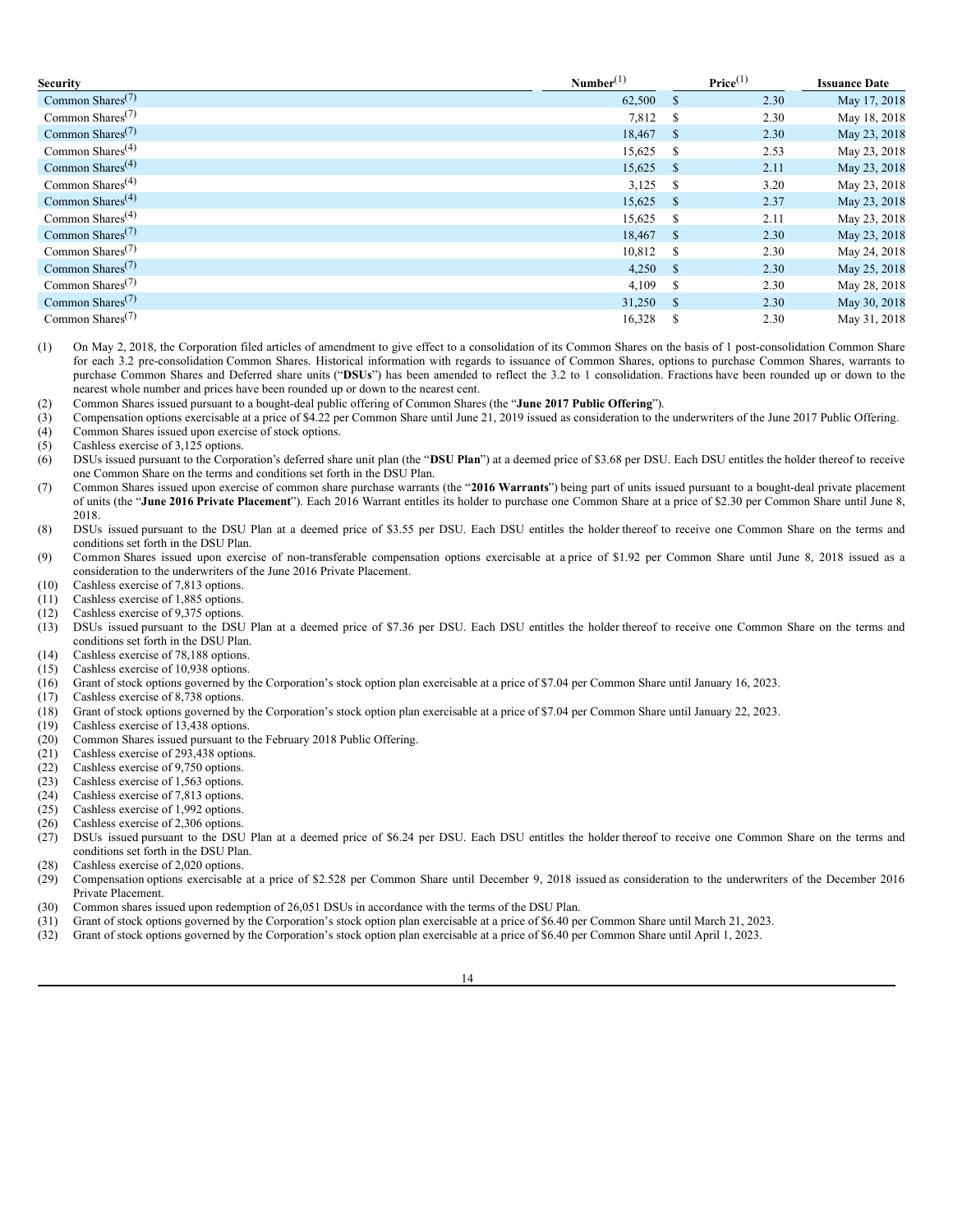#### <span id="page-20-0"></span>**TRADING PRICE AND VOLUME**

The Common Shares are currently listed on the TSX under the symbol "IMV" and NASDAQ under the symbol "IMV".

The following table provides the price ranges and trading volume of the Common Shares on the TSX for the periods indicated below:

|                  |    | Price Ranges $^{(1)}$ |             |      | Total Cumulative Volume <sup>(1)</sup> |
|------------------|----|-----------------------|-------------|------|----------------------------------------|
|                  |    | <b>High</b>           |             | Low  |                                        |
|                  |    | <b>(\$)</b>           |             | (S)  |                                        |
| May 2017         |    | 5.44                  |             | 4.00 | 1,159,566                              |
| June 2017        | ۰D | 4.26                  | -S          | 3.58 | 429,493                                |
| <b>July 2017</b> |    | 4.48                  | - \$        | 3.46 | 621,775                                |
| August 2017      |    | 3.94                  | -S          | 3.55 | 370,905                                |
| September 2017   | ъ  | 3.87                  | - \$        | 3.36 | 528,076                                |
| October 2017     |    | 4.96                  | - \$        | 3.33 | 1,342,138                              |
| November 2017    |    | 5.38                  | - \$        | 4.32 | 1,008,102                              |
| December 2017    |    | 8.16                  | - \$        | 5.06 | 1,514,423                              |
| January 2018     |    | 8.03                  | - \$        | 5.98 | 1,103,615                              |
| February 2018    |    | 6.98                  | -S          | 5.82 | 589,178                                |
| March 2018       |    | 6.66                  | - \$        | 5.92 | 361,870                                |
| April 2018       |    | 7.10                  | -S          | 5.18 | 551,825                                |
| May 1-30, 2018   |    | 9.24                  | $\mathbf S$ | 6.11 | 639,188                                |

(1) On May 2, 2018, the Corporation filed articles of amendment to give effect to a consolidation of its Common Shares on the basis of 1 post-consolidation Common Share for each 3.2 pre-consolidation Common Shares. The post-consolidation Common Shares began trading on TSX on May 10, 2018. Historical trading prices and volumes have been amended to reflect the 3.2 for 1 consolidation. Fractions have been rounded up or down to the nearest whole number and prices have been rounded up or down to the nearest cent.

#### <span id="page-20-1"></span>**RISK FACTORS**

An investment in the Corporation's securities involves risk. Before you invest in the Securities, you should carefully consider the risks contained in or incorporated by reference into this Prospectus and any applicable Prospectus Supplement, including the risks described below and in the AIF and Annual MD&A, which are **incorporated by reference into this Prospectus.** The discussion of risks related to the business of the Corporation contained in or incorporated by reference into this Prospectus comprises material risks of which the Corporation is aware. If any of the events or developments described actually occurs, the business, financial condition or results of operations of the Corporation would likely be adversely affected.

#### **Risks Relating to the Securities**

The share price has been and is likely to continue to be volatile and an investment in Common Shares may suffer a decline in value.

You should consider an investment in Common Shares as risky and invest only if you can withstand a significant loss and wide fluctuations in the market value of your investment. The Corporation receives only limited attention by securities analysts and frequently experience an imbalance between supply and demand for Common Shares. The market price of the Common Shares has been highly volatile and is likely to continue to be volatile. This leads to a heightened risk of securities litigation pertaining to such volatility. Factors such as the financial position of the Corporation and the ability of the Corporation to continue as a going concern; the ability to raise additional capital; the progress of the clinical trials; the ability to obtain partners and collaborators to assist with the future development of the products; general market conditions; announcements of technological innovations or new product candidates by the Corporation, the Corporation collaborators or its competitors; published reports by securities analysts; developments in patent or other intellectual property rights; public concern as to the safety and efficacy of drugs that the Corporation and its competitors develop; and shareholder interest in the Common Shares all contribute to the volatility of the share price.

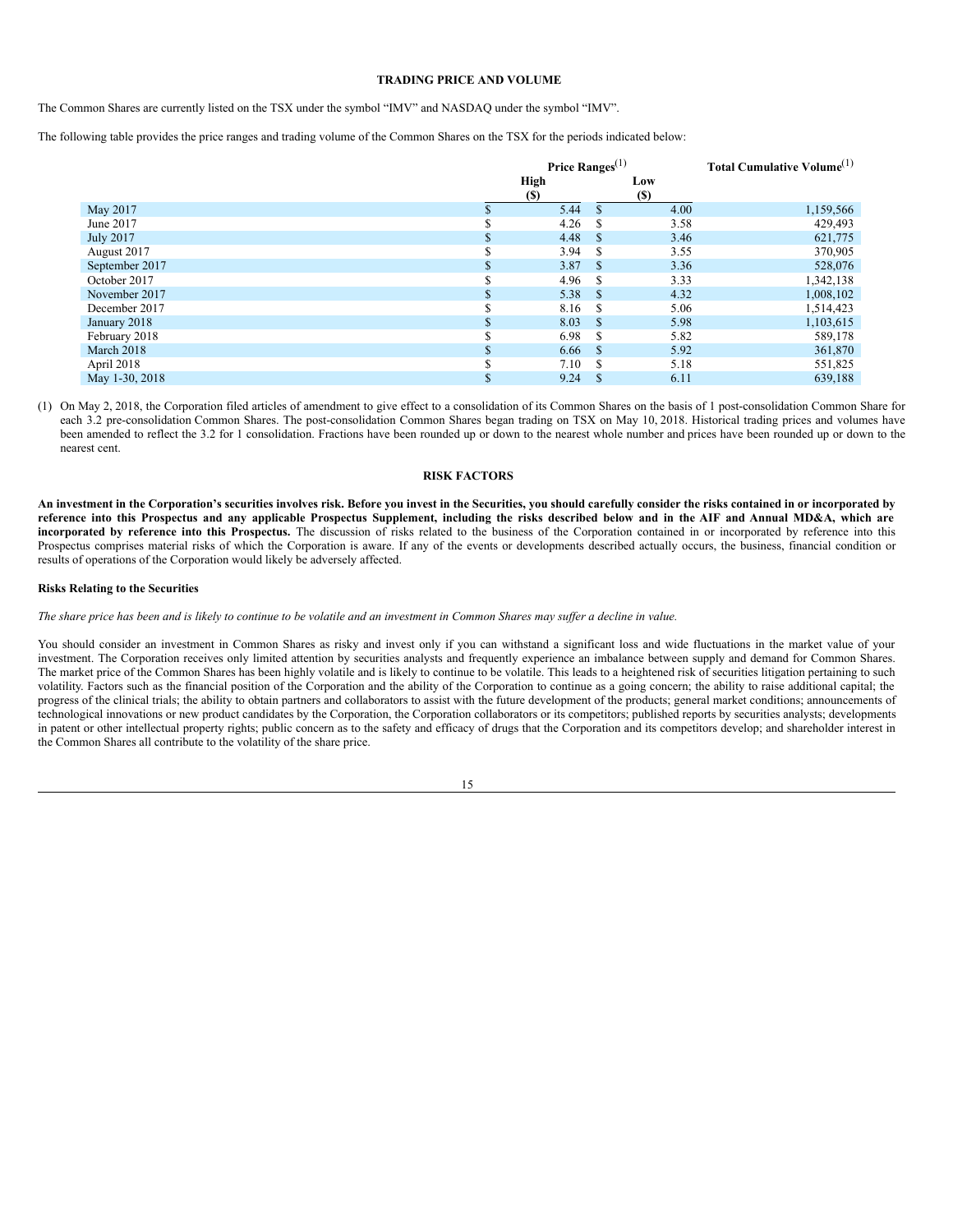#### Future sales of Common Shares by the Corporation or by its existing shareholders could cause share price to fall.

The issuance of Common Shares by the Corporation could result in significant dilution in the equity interest of existing shareholders and adversely affect the market price of the Common Shares. Sales by existing shareholders of a large number of Common Shares in the public market and the issuance of Common Shares issued in connection with strategic alliances, or the perception that such additional sales could occur, could cause the market price of the Common Shares to decline and have an undesirable impact on the Corporation's ability to raise capital.

#### *Dilution of purchasers.*

Purchasers who purchase Securities offered pursuant to this Prospectus may pay more for the Common Shares than the amounts paid by existing shareholders or security holders of the Corporation for their Common Shares. As a result, such purchasers may incur immediate and substantial dilution. Convertible securities have been issued and may be issued in the future by the Corporation at a lower price than the current market value of the Common Shares, consequently, purchasers who purchase Common Shares under the offering of Securities hereunder may incur substantial dilution in the near future.

#### *No dividends have been paid on the Common Shares.*

The Corporation has paid no cash dividends on any of its Common Shares to date and currently intends to retain its future earnings, if any, to fund the development growth of its businesses. In addition, the terms of any future debt or credit facility may preclude the Corporation from paying any dividends unless certain consents are obtained and certain conditions are met.

#### *United States investors may not be able to obtain enforcement of civil liabilities against the Corporation.*

The enforcement by investors of civil liabilities under the United States federal or state securities laws may be affected adversely by the fact that the Corporation is governed by the *Canada Business Corporations Act*, that the majority of the Corporation officers and directors are residents of Canada, and that all, or a substantial portion of their assets and a substantial portion of the Corporation assets, are located outside the United States. It may not be possible for investors to effect service of process within the United States on certain of its directors and officers or enforce judgments obtained in the United States courts against the Corporation or certain of the Corporation directors and officers based upon the civil liability provisions of United States federal securities laws or the securities laws of any state of the United States.

There is some doubt as to whether a judgment of a United States court based solely upon the civil liability provisions of United States federal or state securities laws would be enforceable in Canada against the Corporation or its directors and officers. There is also doubt as to whether an original action could be brought in Canada against the Corporation or its directors and officers to enforce liabilities based solely upon United States federal or state securities laws.

#### If the Corporation is characterized as a passive foreign investment company, U.S. holders may be subject to adverse U.S. federal income tax consequences.

U.S. investors should be aware that they could be subject to certain adverse U.S. federal income tax consequences in the event that the Corporation is classified as a "passive foreign investment company" ("PFIC") for U.S. federal income tax purposes. The determination of whether the Corporation is a PFIC for a taxable year depends, in part, on the application of complex U.S. federal income tax rules, which are subject to differing interpretations, and the determination will depend on the composition of the Corporation's income, expenses and assets from time to time and the nature of the activities performed by the Corporation's officers and employees. The Corporation may be a PFIC in one or more prior tax years, in the current tax year and in subsequent tax years. Prospective investors should carefully read the tax discussion in any applicable Prospectus Supplement for more information and consult their own tax advisers regarding the likelihood and consequences of the Corporation being treated as a PFIC for U.S. federal income tax purposes, including the advisability of making certain elections that may mitigate certain possible adverse U.S. federal income tax consequences that may result in an inclusion in gross income without receipt of such income.

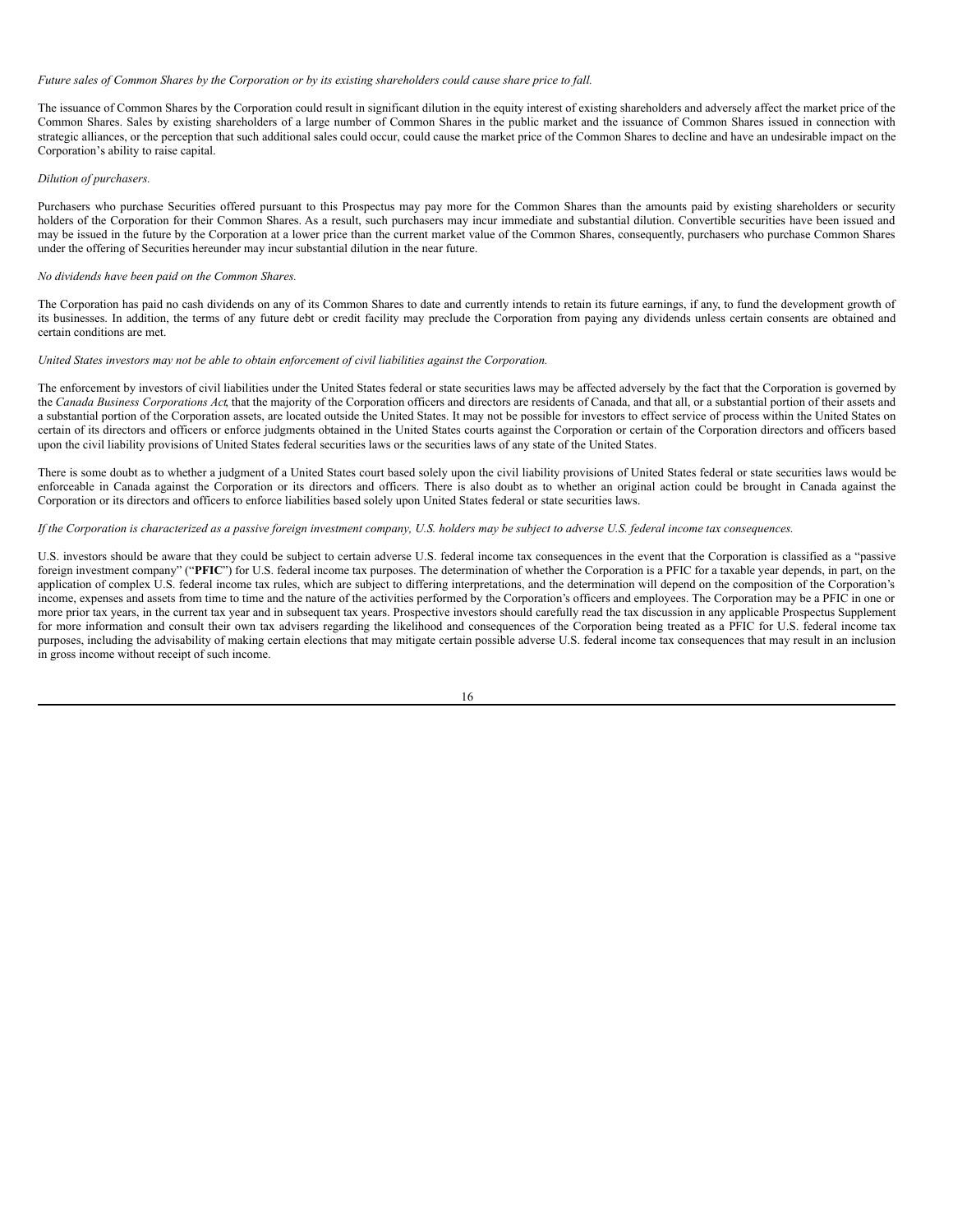As a foreign private issuer, the Corporation is subject to different U.S. securities laws and rules than a domestic U.S. issuer, which may limit the information publicly available *to its U.S. shareholders.*

The Corporation is a foreign private issuer under applicable U.S. federal securities laws and, therefore, is not required to comply with all of the periodic disclosure and current reporting requirements of the Exchange Act and related rules and regulations. As a result, the Corporation does not file the same reports that a U.S. domestic issuer would file with the SEC, although it will be required to file with or furnish to the SEC the continuous disclosure documents that the Corporation is required to file in Canada under Canadian securities laws. In addition, the Corporation's officers, directors and principal shareholders are exempt from the reporting and "short swing" profit recovery provisions of Section 16 of the Exchange Act. Therefore, the Corporation's shareholders may not know on as timely a basis when its officers, directors and principal shareholders purchase or sell securities of IMV as the reporting periods under the corresponding Canadian insider reporting requirements are longer. In addition, as a foreign private issuer, the Corporation is exempt from the proxy rules under the Exchange Act.

#### The Corporation may lose its foreign private issuer status in the future, which could result in significant additional costs and expenses to the Corporation.

In order to maintain its current status as a foreign private issuer, a majority of the Corporation's Common Shares must be either directly or indirectly owned of record by nonresidents of the United States unless the Corporation also satisfies one of the additional requirements necessary to preserve this status. The Corporation may in the future lose its foreign private issuer status if a majority of the Common Shares are owned of record in the United States and the Corporation fails to meet the additional requirements necessary to avoid loss of foreign private issuer status. The regulatory and compliance costs to the Corporation under U.S. federal securities laws as a U.S. domestic issuer may be significantly more than the costs the Corporation incurs as a Canadian foreign private issuer eligible to use MJDS. If the Corporation is not a foreign private issuer, it would not be eligible to use the MJDS or other foreign issuer forms and would be required to file periodic and current reports and registration statements on U.S. domestic issuer forms with the SEC, which are more detailed and extensive than the forms available to a foreign private issuer. In addition, the Corporation may lose the ability to rely upon exemptions from NASDAQ corporate governance requirements that are available to foreign private issuers.

#### <span id="page-22-0"></span>**CERTAIN CANADIAN FEDERAL INCOME TAX CONSIDERATIONS**

The applicable Prospectus Supplement will describe certain Canadian federal income tax consequences to an investor who is a non-resident of Canada of acquiring any Securities offered thereunder, including whether the payments of distributions on the Securities will be subject to Canadian non-resident withholding tax.

#### <span id="page-22-1"></span>**CERTAIN U.S. FEDERAL INCOME TAX CONSIDERATIONS**

The following is a general summary of certain material U.S. federal income tax considerations relevant to a U.S. Holder (as defined below) arising from and relating to the acquisition, ownership, and disposition of Common Shares acquired pursuant to this Prospectus.

This summary is for general information purposes only and does not purport to be a complete analysis or listing of all potential U.S. federal income tax consequences that may apply to a U.S. Holder arising from and relating to the acquisition, ownership, and disposition of Common Shares. In addition, this summary does not take into account the individual facts and circumstances of any particular U.S. Holder that may affect the U.S. federal income tax consequences to such U.S. Holder. Accordingly, this summary is not intended to be, and should not be construed as, legal or U.S. federal income tax advice with respect to any U.S. Holder. Except as discussed below, this summary does not discuss applicable income tax reporting requirements. This summary does not address the U.S. federal alternative minimum, U.S. federal estate and gift, U.S. state and local, and non U.S. tax consequences to U.S. Holders of the acquisition, ownership, and disposition of Common Shares. Each prospective U.S. Holder should consult its own tax advisor regarding the U.S. federal, U.S. federal alternative minimum, U.S. federal estate and gift, U.S. state and local, and non-U.S. tax consequences relating to the acquisition, ownership, and disposition of Common Shares.

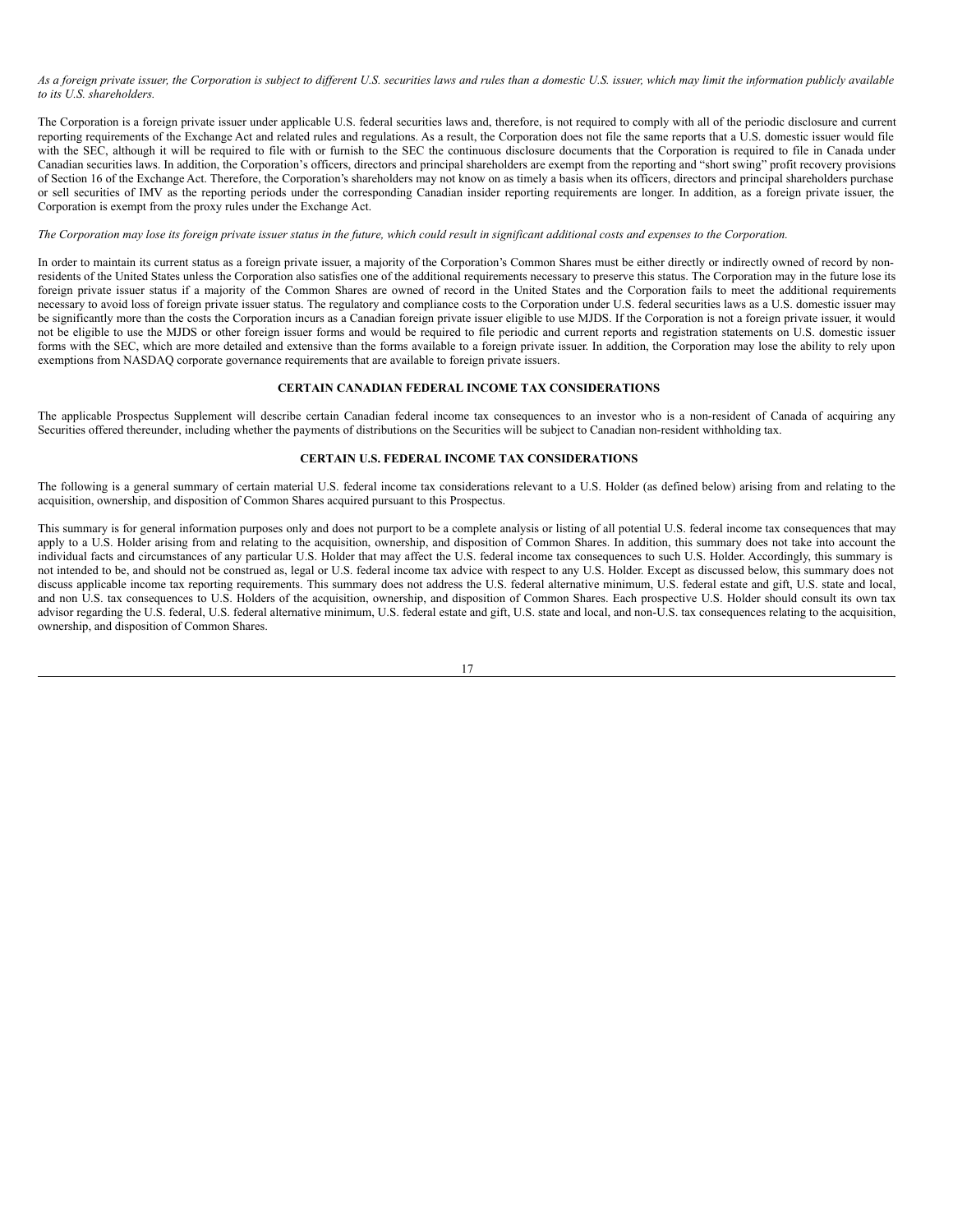No legal opinion from U.S. legal counsel or ruling from the Internal Revenue Service (the **TRS**") has been requested, or will be obtained, regarding the U.S. federal income tax consequences of the acquisition, ownership, and disposition of Common Shares. This summary is not binding on the IRS, and the IRS is not precluded from taking a position that is different from, and contrary to, the positions taken in this summary. In addition, because the authorities upon which this summary is based are subject to various interpretations, the IRS and the U.S. courts could disagree with one or more of the positions taken in this summary.

#### **Scope of this Summary**

#### *Authorities*

This summary is based on the *Internal Revenue Code of 1986*, as amended (the "**Code**"), Treasury Regulations (whether final, temporary, or proposed), published rulings of the IRS, published administrative positions of the IRS, the Convention Between Canada and the United States of America with Respect to Taxes on Income and on Capital signed September 26, 1980, as amended (the "**Canada-U.S. Tax Convention**"), and U.S. court decisions that are applicable and, in each case, as in effect and available, as of the date of this document. Any of the authorities on which this summary is based could be changed in a material and adverse manner at any time, and any such change could be applied on a retroactive or prospective basis. This summary does not discuss the potential effects, whether adverse or beneficial, of any proposed legislation that, if enacted, could be applied on a retroactive or prospective basis.

#### *U.S. Holders*

For purposes of this summary, the term "**U.S. Holder**" means a beneficial owner of Common Shares acquired pursuant to this Prospectus that is for U.S. federal income tax purposes:

- an individual who is a citizen or resident of the U.S.;
- a corporation (or other entity treated as a corporation for U.S. federal income tax purposes) organized under the laws of the U.S., any state thereof or the District of Columbia;
- an estate whose income is subject to U.S. federal income taxation regardless of its source; or
- a trust that (a) is subject to the primary supervision of a court within the U.S. and one or more U.S. persons has the authority to make all substantial decisions of the trust or (b) has a valid election in effect under applicable Treasury Regulations to be treated as a U.S. person.

#### *Non-U.S. Holders*

For purposes of this summary, a "non-U.S. Holder" is a beneficial owner of Common Shares that is not a U.S. Holder and is not a partnership for U.S. federal income tax purposes. This summary does not address the U.S. federal income tax consequences to non-U.S. Holders arising from and relating to the acquisition, ownership, and disposition of Common Shares. Accordingly, a non-U.S. Holder should consult its own tax advisor regarding the U.S. federal, U.S. federal alternative minimum, U.S. federal estate and gift, U.S. state and local, and foreign tax consequences (including the potential application of and operation of any income tax treaties) relating to the acquisition, ownership, and disposition of Common Shares.

$$
18\\
$$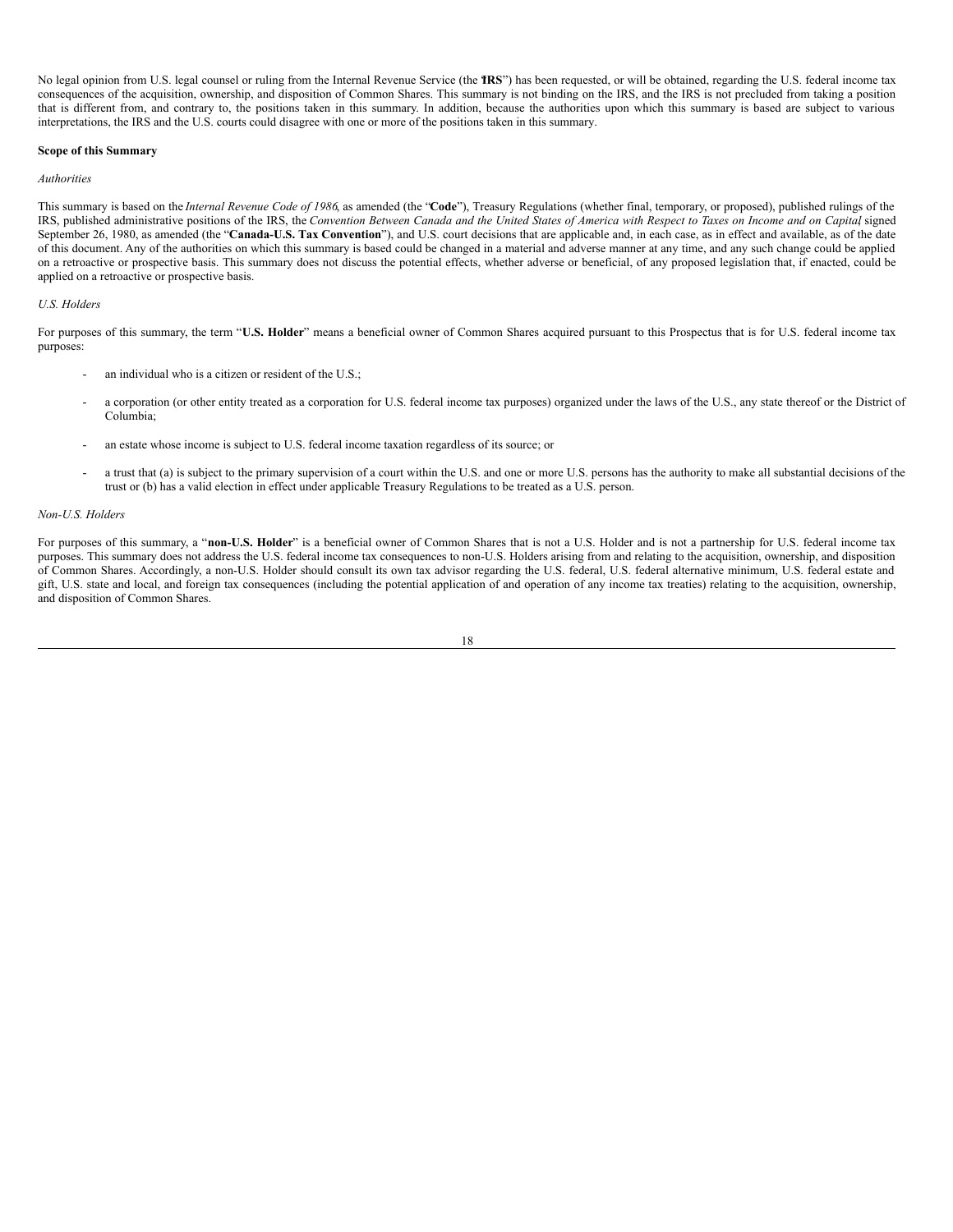#### *U.S. Holders Subject to Special U.S. Federal Income Tax Rules Not Addressed*

This summary does not address the U.S. federal income tax considerations applicable to U.S. Holders that are subject to special provisions under the Code, including, but not limited to, the following: (a) U.S. Holders that are tax-exempt organizations, qualified retirement plans, individual retirement accounts, or other tax-deferred accounts; (b) U.S. Holders that are financial institutions, underwriters, insurance companies, real estate investment trusts, or regulated investment companies; (c) U.S. Holders that are brokerdealers, dealers, or traders in securities or currencies that elect to apply a mark-to-market accounting method; (d) U.S. Holders that have a "functional currency" other than the U.S. dollar; (e) U.S. Holders that own Common Shares as part of a straddle, hedging transaction, conversion transaction, constructive sale, or other arrangement involving more than one position; (f) U.S. Holders that acquired Common Shares in connection with the exercise of employee stock options or otherwise as compensation for services; (g) U.S. Holders that hold Common Shares other than as a capital asset within the meaning of Section 1221 of the Code (generally, property held for investment purposes); or (h) U.S. Holders that own, have owned or will own (directly, indirectly, or by attribution) 10% or more of the total combined voting power of the outstanding Common Shares of the Corporation. This summary also does not address the U.S. federal income tax considerations applicable to U.S. Holders who are: (a) U.S. expatriates or former long-term residents of the U.S.; (b) persons that have been, are, or will be a resident or deemed to be a resident in Canada for purposes of the Tax Act; (c) persons that use or hold, will use or hold, or that are or will be deemed to use or hold Common Shares in connection with carrying on a business in Canada; (d) persons whose Common Shares constitute "taxable Canadian property" under the Tax Act; or (e) persons that have a permanent establishment in Canada for the purposes of the Canada-U.S. Tax Convention. U.S. Holders that are subject to special provisions under the Code, including, but not limited to, U.S. Holders described immediately above, should consult their own tax advisor regarding the U.S. federal, U.S. federal alternative minimum, U.S. federal estate and gift, U.S. state and local, and non-U.S. tax consequences relating to the acquisition, ownership and disposition of Common Shares.

If an entity or arrangement that is classified as a partnership for U.S. federal income tax purposes holds Common Shares, the U.S. federal income tax consequences to such entity and the partners (or other owners) of such partnership generally will depend on the activities of the partnership and the status of such partners. This summary does not address the tax consequences to any such owner. Partners of entities or arrangements that are classified as partnerships for U.S. federal income tax purposes should consult their own tax advisors regarding the U.S. federal income tax consequences arising from and relating to the acquisition, ownership, and disposition of Common Shares.

#### **Ownership and Disposition of Common Shares**

The following discussion is subject in its entirety to the rules described below under the heading "Passive Foreign Investment Company Rules".

#### *Taxation of Distributions*

A U.S. Holder that receives a distribution, including a constructive distribution, with respect to a Common Share will be required to include the amount of such distribution in gross income as a dividend (without reduction for any Canadian or foreign income tax withheld from such distribution) to the extent of the current or accumulated "earnings and profits" of the Corporation, as computed for U.S. federal income tax purposes. To the extent that a distribution exceeds the current and accumulated "earnings and profits" of the Corporation, such distribution will be treated first as a tax-free return of capital to the extent of a U.S. Holder's tax basis in the Common Shares and thereafter as gain from the sale or exchange of such Common Shares (see "Sale or Other Taxable Disposition of Common Shares"). However, the Corporation may not maintain the calculations of earnings and profits in accordance with U.S. federal income tax principles, and each U.S. Holder should therefore assume that any distribution by the Corporation with respect to the Common Shares will constitute ordinary dividend income. Dividends received on Common Shares generally will not be eligible for the "dividends received deduction" available to U.S. corporate shareholders receiving dividends from U.S. corporations.

Subject to applicable limitations and provided the Corporation is eligible for the benefits of the Canada – U.S. Tax Convention or the Common Shares are readily tradable on a United States securities market, dividends paid by the Corporation to non-corporate U.S. Holders, including individuals, generally will be eligible for the preferential tax rates applicable to long-term capital gains for dividends provided certain holding period and other conditions are satisfied, including that the Corporation not be classified as a PFIC in the tax year of distribution or in the preceding tax year. The dividend rules are complex, and each U.S. Holder should consult its own tax advisor regarding the application of such rules.

#### *Sale or Other Taxable Disposition of Common Shares*

A U.S. Holder will recognize gain or loss on the sale or other taxable disposition of Common Shares in an amount equal to the difference, if any, between (a) the amount of cash plus the fair market value of any property received and (b) such U.S. Holder's tax basis in such Common Shares sold or otherwise disposed of. Any such gain or loss generally will be capital gain or loss, which will be long-term capital gain or loss if, at the time of the sale or other disposition, such Common Shares are held for more than one year.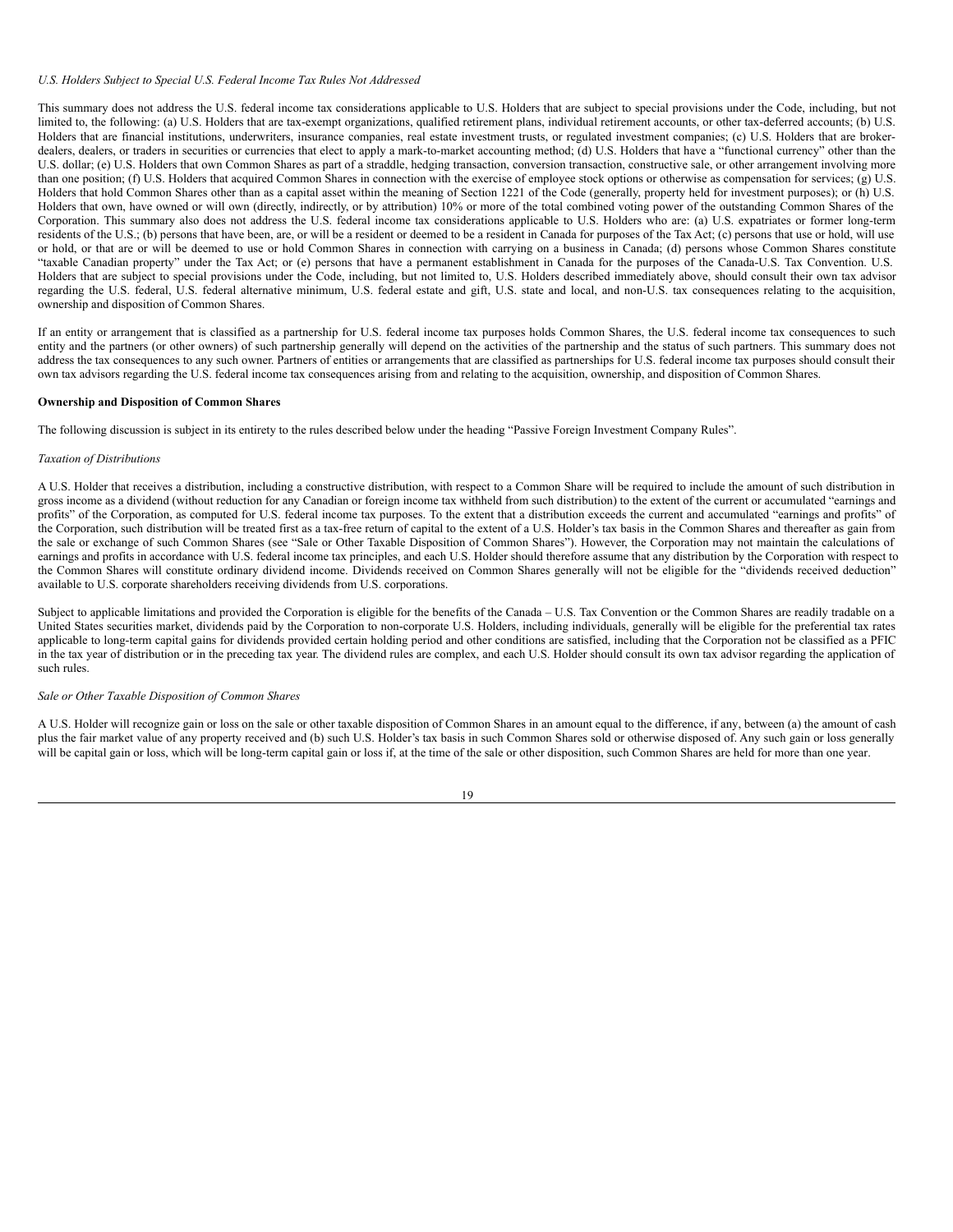Preferential tax rates apply to long-term capital gains of non-corporate U.S. Holders. There are currently no preferential tax rates for long-term capital gains of a U.S. Holder that is a corporation. Deductions for capital losses are subject to significant limitations under the Code. A U.S. Holder's tax basis in Common Shares generally will be such U.S. Holder's U.S. dollar cost for such Common Shares.

#### *PFIC Status of the Corporation*

If the Corporation is or becomes a PFIC, the preceding sections of this summary may not describe the U.S. federal income tax consequences to U.S. Holders of the ownership and disposition of Common Shares. The U.S. federal income tax consequences of owning and disposing of Common Shares if the Corporation is or becomes a PFIC are described below under the heading "Tax Consequences if the Corporation is a PFIC".

A non-U.S. corporation is a PFIC for each tax year in which (i) 75% or more of its gross income is passive income (as defined for U.S. federal income tax purposes) (the "**income test**") or (ii) on average for such tax year, 50% or more (by value) of its assets either produces or is held for the production of passive income (the **a**"**sset test**"). For purposes of the PFIC provisions, "gross income" generally includes sales revenues less cost of goods sold, plus income from investments and from incidental or outside operations or sources, and "passive income" generally includes dividends, interest, certain rents and royalties, and certain gains from commodities or securities transactions. In determining whether or not it is a PFIC, a non-U.S. corporation is required to take into account its pro rata portion of the income and assets of each corporation in which it owns, directly or indirectly, at least a 25% interest (by value).

Under certain attribution and indirect ownership rules, if the Corporation is a PFIC, U.S. Holders will generally be deemed to own their proportionate shares of the Corporation's direct or indirect equity interests in any company that is also a PFIC (a "**Subsidiary PFIC**"), and will be subject to U.S. federal income tax on their proportionate share of (a) any "excess distributions", as described below, on the stock of a Subsidiary PFIC and (b) a disposition or deemed disposition of the stock of a Subsidiary PFIC by the Corporation or another Subsidiary PFIC, both as if such U.S. Holders directly held the shares of such Subsidiary PFIC. In addition, U.S. Holders may be subject to U.S. federal income tax on any indirect gain realized on the stock of a Subsidiary PFIC on the sale or disposition of Common Shares. Accordingly, U.S. Holders should be aware that they could be subject to tax even if no distributions are received and no redemptions or other dispositions of the Corporation's Common Shares are made.

The determination of PFIC status is inherently factual, is subject to a number of uncertainties, and can be determined only annually at the close of the tax year in question. Additionally, the analysis depends, in part, on the application of complex U.S. federal income tax rules, which are subject to differing interpretations. **There can be no** assurance that the Corporation will or will not be determined to be a PFIC for the current tax year or any prior or future tax year, and no opinion of legal counsel or ruling from the IRS concerning the status of the Corporation as a PFIC has been obtained or will be requested. U.S. Holders should consult their own U.S. tax **advisors regarding the PFIC status of the Corporation.**

#### *Tax Consequences if the Corporation is a PFIC*

If the Corporation is a PFIC for any tax year during which a U.S. Holder holds Common Shares, special rules may increase such U.S. Holder's U.S. federal income tax liability with respect to the ownership and disposition of such shares. If the Corporation meets the income test or the asset test for any tax year during which a U.S. Holder owns Common Shares, the Corporation will be treated as a PFIC with respect to such U.S. Holder for that tax year and for all subsequent tax years, regardless of whether the Corporation meets the income test or the asset test for such subsequent tax years, unless the U.S. Holder elects to recognize any unrealized gain in the Common Shares or makes a timely and effective QEF Election or Mark-to-Market Election.

Under the default PFIC rules:

any gain realized on the sale or other disposition (including dispositions and certain other events that would not otherwise be treated as taxable events) of Common Shares (including an indirect disposition of the stock of any Subsidiary PFIC) and any "excess distribution" (defined as a distribution to the extent it (together with all other distributions received in the relevant tax year) exceeds 125% of the average annual distributions received during the preceding three years) received on Common Shares or with respect to the stock of a Subsidiary PFIC will be allocated ratably to each day of such U.S. Holder's holding period for the Common Shares;

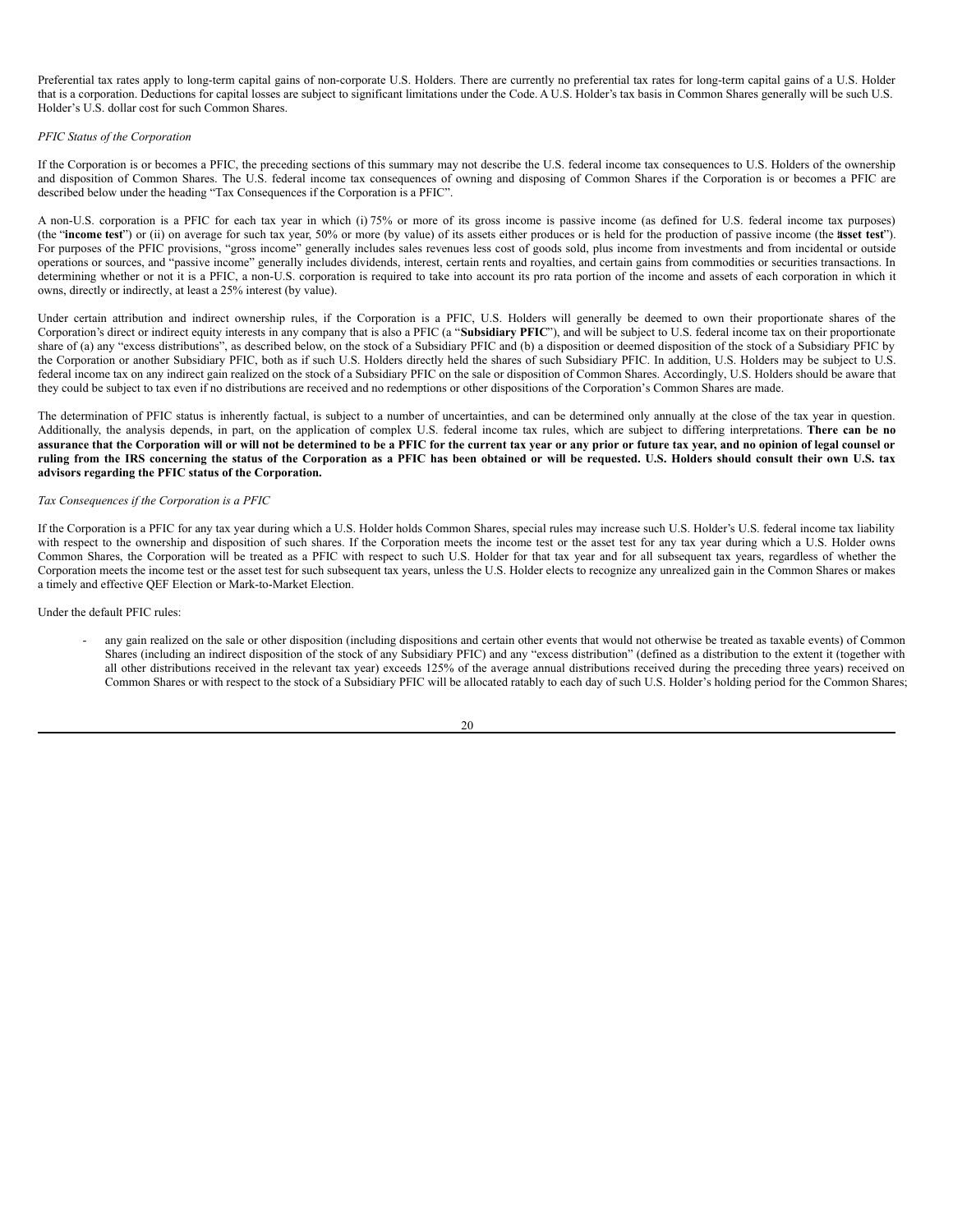- the amount allocated to the current tax year and any year prior to the first year in which the Corporation was a PFIC will be taxed as ordinary income in the current year; the amount allocated to each of the other tax years (the "**Prior PFIC Years**") will be subject to tax at the highest ordinary income tax rate in effect for the applicable class of taxpayer for that year; and
- an interest charge will be imposed with respect to the resulting tax attributable to each Prior PFIC Year, which interest charge is not deductible by non-corporate U.S. Holders.

A U.S. Holder that makes a timely and effective "mark-to-market" election under Section 1296 of the Code (a "**Mark-to-Market Election**") or a timely and effective election to treat the Corporation and each Subsidiary PFIC as a "qualified electing fund" (a "**QEF**") under Section 1295 of the Code (a "**QEF Election**") may generally mitigate or avoid the PFIC consequences described above with respect to Common Shares.

U.S. Holders should be aware that, for each tax year, if any, that the Corporation is a PFIC, the Corporation can provide no assurances that it will satisfy the record keeping requirements of a PFIC, or that it will make available to U.S. Holders the information such U.S. Holders require to make a QEF Election with respect to the Corporation or any Subsidiary PFIC. U.S. Holders are urged to consult their own tax advisors regarding the potential application of the PFIC rules to the ownership and disposition of Common Shares, and the availability of certain U.S. tax elections under the PFIC rules.

A timely and effective QEF Election requires a U.S. Holder to include currently in gross income each year its pro rata share of the Corporation's ordinary earnings and net capital gains, regardless of whether such earnings and gains are actually distributed. Thus, a U.S. Holder could have a tax liability with respect to such ordinary earnings or gains without a corresponding receipt of cash from the Corporation. If the Corporation is a QEF with respect to a U.S. Holder, the U.S. Holder's basis in the Common Shares will be increased to reflect the amount of the taxed but undistributed income. Distributions of income that had previously been taxed will result in a corresponding reduction of basis in the Common Shares and will not be taxed again as a distribution to a U.S. Holder. Taxable gains on the disposition of Common Shares by a U.S. Holder that has made a timely and effective QEF Election are generally capital gains. A U.S. Holder must make a QEF Election for the Corporation and each Subsidiary PFIC if it wishes to have this treatment. To make a QEF Election, a U.S. Holder will need to have an annual information statement from the Corporation setting forth the ordinary earnings and net capital gains for the year. In general, a U.S. Holder must make a QEF Election on or before the due date for filing its income tax return for the first year to which the QEF Election will apply. Under applicable Treasury Regulations, a U.S. Holder will be permitted to make retroactive elections in particular circumstances, including if it had a reasonable belief that the Corporation was not a PFIC and filed a protective statement. If a U.S. Holder owns PFIC stock indirectly through another PFIC, separate QEF Elections must be made for the PFIC in which the U.S. Holder is a direct shareholder and the Subsidiary PFIC for the QEF rules to apply to both PFICs. Each U.S. Holder should consult its own tax advisor regarding the availability and desirability of, and procedure for, making a timely and effective QEF Election for the Corporation and any Subsidiary PFIC.

A Mark-to-Market Election may be made with respect to stock in a PFIC if such stock is "regularly traded" on a "qualified exchange or other market" (within the meaning of the Code and the applicable Treasury Regulations). A class of stock that is traded on one or more qualified exchanges or other markets is considered to be "regularly traded" for any calendar year during which such class of stock is traded in other than de minimis quantities on at least 15 days during each calendar quarter. If the Common Shares are considered to be "regularly traded" within this meaning, then a U.S. Holder generally will be eligible to make a Mark-to-Market Election with respect to its shares. However, there is no assurance that the Common Shares will be or remain "regularly traded" for this purpose. A Mark-to-Market Election may not be made with respect to the stock of any Subsidiary PFIC because such stock is not marketable. Hence, a Mark-to-Market Election will not be effective to eliminate the application of the default rules of Section 1291 of the Code, described above, with respect to deemed dispositions of Subsidiary PFIC stock or excess distributions with respect to a Subsidiary PFIC. A U.S. Holder that makes a timely and effective Mark-to-Market Election with respect to Common Shares generally will be required to recognize as ordinary income in each tax year in which the Corporation is a PFIC an amount equal to the excess, if any, of the fair market value of such shares as of the close of such taxable year over the U.S. Holder's adjusted tax basis in such shares as of the close of such taxable year. A U.S. Holder's adjusted tax basis in the Common Shares generally will be increased by the amount of ordinary income recognized with respect to such shares. If the U.S. Holder's adjusted tax basis in the Common Shares as of the close of a tax year exceeds the fair market value of such shares as of the close of such taxable year, the U.S. Holder generally will recognize an ordinary loss, but only to the extent of net mark-to-market income recognized with respect to such shares for all prior taxable years. A U.S. Holder's adjusted tax basis in its Common Shares generally will be decreased by the amount of ordinary loss recognized with respect to such shares. Any gain recognized upon a disposition of the Common Shares generally will be treated as ordinary income, and any loss recognized upon a disposition generally will be treated as an ordinary loss to the extent of net mark-to-market income recognized for all prior taxable years. Any loss recognized in excess thereof will be taxed as a capital loss. Capital losses are subject to significant limitations under the Code.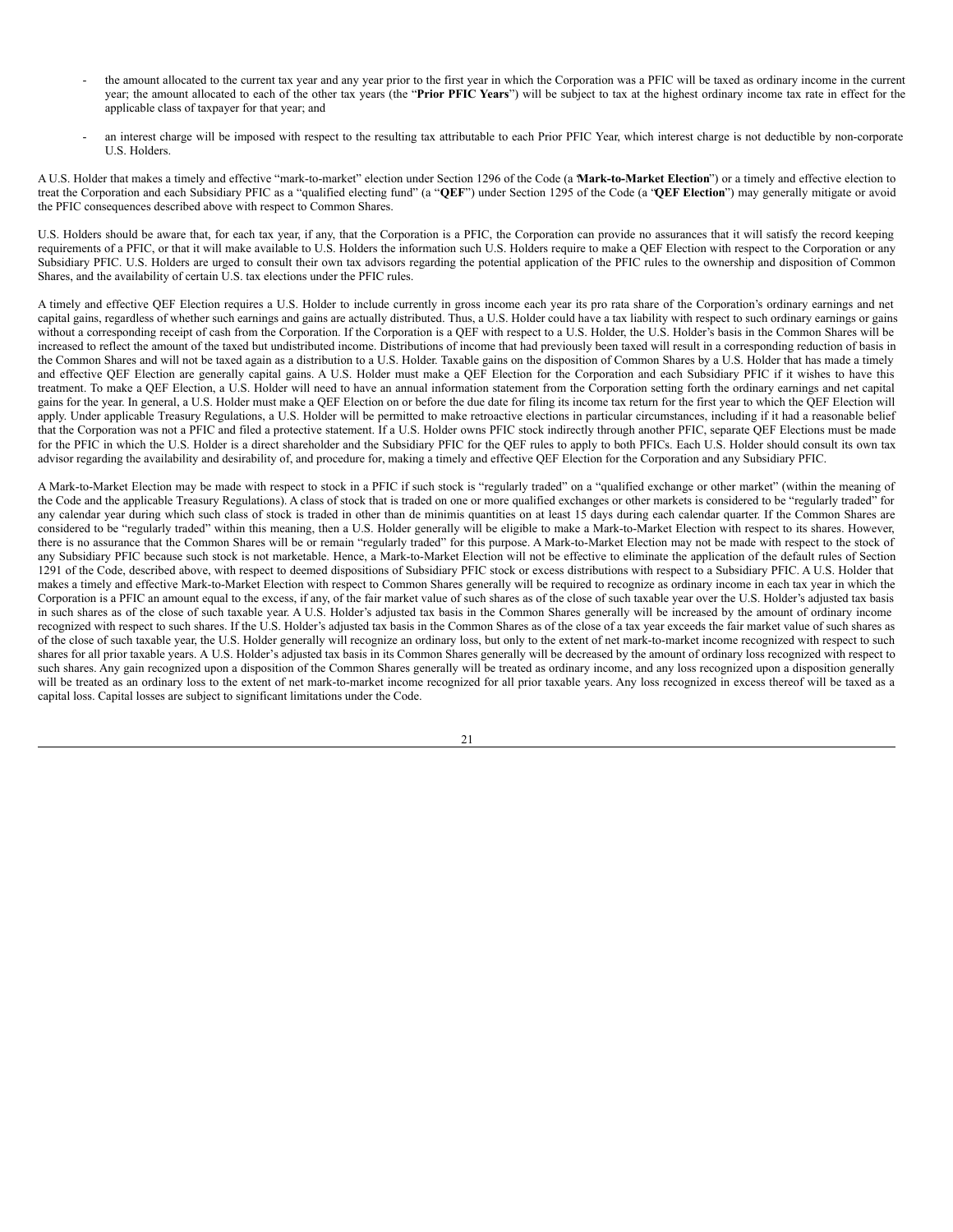Each U.S. Holder should consult its own tax advisor regarding the availability and desirability of, and procedure for, making a timely and effective Mark-to-Market Election with respect to the Common Shares.

#### **Additional Considerations**

#### *Additional Tax on Passive Income*

Individuals, estates and certain trusts whose income exceeds certain thresholds will be required to pay a 3.8% Medicare surtax on "net investment income" including, among other things, dividends and net gain from disposition of property (other than property held in certain trades or businesses). Special rules apply to PFICs. U.S. Holders should consult with their own tax advisors regarding the effect, if any, of this tax on their ownership and disposition of Common Shares.

#### *Receipt of Foreign Currency*

The amount of any distribution paid in Canadian dollars to a U.S. Holder in connection with the ownership of the Common Shares, or on the sale, exchange or other taxable disposition of Common Shares, will be included in the gross income of a U.S. Holder as translated into U.S. dollars calculated by reference to the exchange rate prevailing on the date of actual or constructive receipt of the payment, regardless of whether the Canadian dollars are converted into U.S. dollars at that time. If the Canadian dollars received are not converted into U.S. dollars on the date of receipt, a U.S. Holder will have a basis in the Canadian dollars equal to their U.S. dollar value on the date of receipt. Any U.S. Holder who receives payment in Canadian dollars and engages in a subsequent conversion or other disposition of the Canadian dollars may have a foreign currency exchange gain or loss that would be treated as ordinary income or loss, and generally will be U.S. source income or loss for foreign tax credit purposes. Different rules apply to U.S. Holders who use the accrual method with respect to foreign currency. Each U.S. Holder should consult its own U.S. tax advisor regarding the U.S. federal income tax consequences of receiving, owning, and disposing of Canadian dollars.

#### *Foreign Tax Credit*

Subject to the PFIC rules discussed above, a U.S. Holder that pays (whether directly or through withholding) Canadian income tax with respect to dividends paid on the Common Shares generally will be entitled, at the election of such U.S. Holder, to receive either a deduction or a credit for such Canadian income tax paid. Generally, a credit will reduce a U.S. Holder's U.S. federal income tax liability on a dollar-for-dollar basis, whereas a deduction will reduce a U.S. Holder's income subject to U.S. federal income tax. This election is made on a year-by-year basis and applies to all foreign taxes paid (whether directly or through withholding) by a U.S. Holder during a year. Complex limitations apply to the foreign tax credit, including the general limitation that the credit cannot exceed the proportionate share of a U.S. Holder's U.S. federal income tax liability that such U.S. Holder's "foreign source" taxable income bears to such U.S. Holder's worldwide taxable income. In applying this limitation, a U.S. Holder's various items of income and deduction must be classified, under complex rules, as either "foreign source" or "U.S. source". Generally, dividends paid by a foreign corporation should be treated as foreign source for this purpose, and gains recognized on the sale of stock of a foreign corporation by a U.S. Holder should be treated as U.S. source for this purpose, except as otherwise provided in an applicable income tax treaty, and if an election is properly made under the Code. However, the amount of a distribution with respect to the Common Shares that is treated as a "dividend" may be lower for U.S. federal income tax purposes than it is for Canadian federal income tax purposes, resulting in a reduced foreign tax credit allowance to a U.S. Holder. In addition, this limitation is calculated separately with respect to specific categories of income. The foreign tax credit rules are complex, and each U.S. Holder should consult its own U.S. tax advisor regarding the foreign tax credit rules.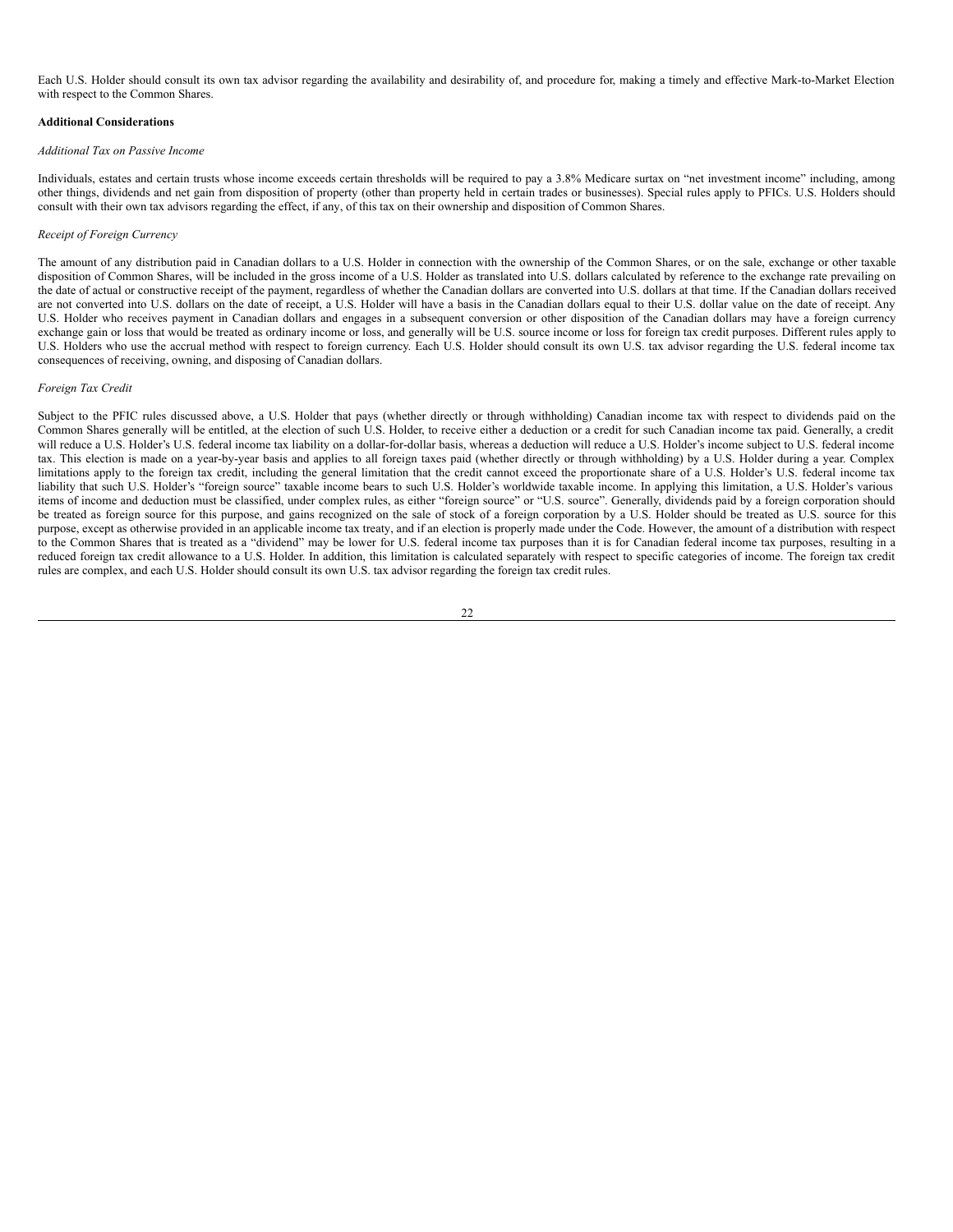Special rules apply to the amount of foreign tax credit that a U.S. Holder may claim on a distribution from a PFIC. Subject to such special rules, non-U.S. taxes paid with respect to any distribution in respect of stock in a PFIC are generally eligible for the foreign tax credit. The rules relating to distributions by a PFIC and their eligibility for the foreign tax credit are complex, and a U.S. Holder should consult its own tax advisor regarding their application to the U.S. Holder.

#### *Backup Withholding and Information Reporting*

Under U.S. federal income tax law and Treasury Regulations, certain categories of U.S. Holders must file information returns with respect to their investment in, or involvement in, a non-U.S. corporation. For example, U.S. return disclosure obligations (and related penalties) are imposed on U.S. Holders that hold certain specified foreign financial assets in excess of certain threshold amounts. The definition of "specified foreign financial assets" includes not only financial accounts maintained in foreign financial institutions, but also, if held for investment and not in an account maintained by certain financial institutions, any stock or security issued by a non-U.S. person, any financial instrument or contract held for investment that has an issuer or counterparty other than a U.S. person and any interest in a foreign entity. U.S. Holders may be subject to these reporting requirements unless their Common Shares are held in an account at certain financial institutions. Penalties for failure to file certain of these information returns are substantial. U.S. Holders should consult with their own tax advisors regarding the requirements of filing information returns on IRS Form 8938, and, if applicable, filing obligations relating to the PFIC rules, including possible reporting on IRS Form 8621.

Payments made within the U.S. or by a U.S. payor or U.S. middleman of (a) distributions on the Common Shares, and (b) proceeds arising from the sale or other taxable disposition of Common Shares generally will be subject to information reporting. In addition, backup withholding, currently at a rate of 24% for the 2018 to 2025 tax years (increasing to 28% for tax years after 2025), may apply to such payments if a U.S. Holder (a) fails to furnish such U.S. Holder's correct U.S. taxpayer identification number (generally on IRS Form W-9), (b) furnishes an incorrect U.S. taxpayer identification number, (c) is notified by the IRS that such U.S. Holder has previously failed to properly report items subject to backup withholding, or (d) fails to certify, under penalty of perjury, that such U.S. Holder has furnished its correct U.S. taxpayer identification number and that the IRS has not notified such U.S. Holder that it is subject to backup withholding. Certain exempt persons generally are excluded from these information reporting and backup withholding rules. Backup withholding is not an additional tax. Any amounts withheld under the U.S. backup withholding rules will be allowed as a credit against a U.S. Holder's U.S. federal income tax liability, if any, or will be refunded, if such U.S. Holder furnishes required information to the IRS in a timely manner. The information reporting and backup withholding rules may apply even if, under the Canada-U.S. Tax Convention, payments are exempt from the dividend withholding tax or otherwise eligible for a reduced withholding rate. This discussion of reporting requirements set forth above is not intended to constitute an exhaustive description of all reporting requirements that may apply to a U.S. Holder. A failure to satisfy certain reporting requirements may result in an extension of the time period during which the IRS can assess a tax, and under certain circumstances, such an extension may apply to assessments of amounts unrelated to any unsatisfied reporting requirements. Each U.S. Holder should consult its own tax advisor regarding the information reporting and backup withholding rules.

#### THE ABOVE SUMMARY IS NOT INTENDED TO CONSTITUTE A COMPLETE ANALYSIS OF ALL U.S. TAX CONSIDERATIONS APPLICABLE TO U.S. HOLDERS WITH RESPECT TO THE OWNERSHIP AND DISPOSITION OF COMMON SHARES. U.S. HOLDERS SHOULD CONSULT THEIR OWN TAX **ADVISORS AS TO THE TAX CONSIDERATIONS APPLICABLE TO THEM IN THEIR PARTICULAR CIRCUMSTANCES.**

#### <span id="page-28-0"></span>**LEGAL MATTERS**

Unless specified in the applicable Prospectus Supplement, certain Canadian legal matters will be passed upon on behalf of the Corporation by McCarthy Tétrault LLP. Certain legal matters relating to United States law will be passed upon on behalf of the Corporation by Troutman Sanders LLP. As of the date hereof, the partners and associates of McCarthy Tétrault LLP, as a group, and the partners and associates of Troutman Sanders LLP, as a group, beneficially own, directly or indirectly, less than 1% of the outstanding Common Shares.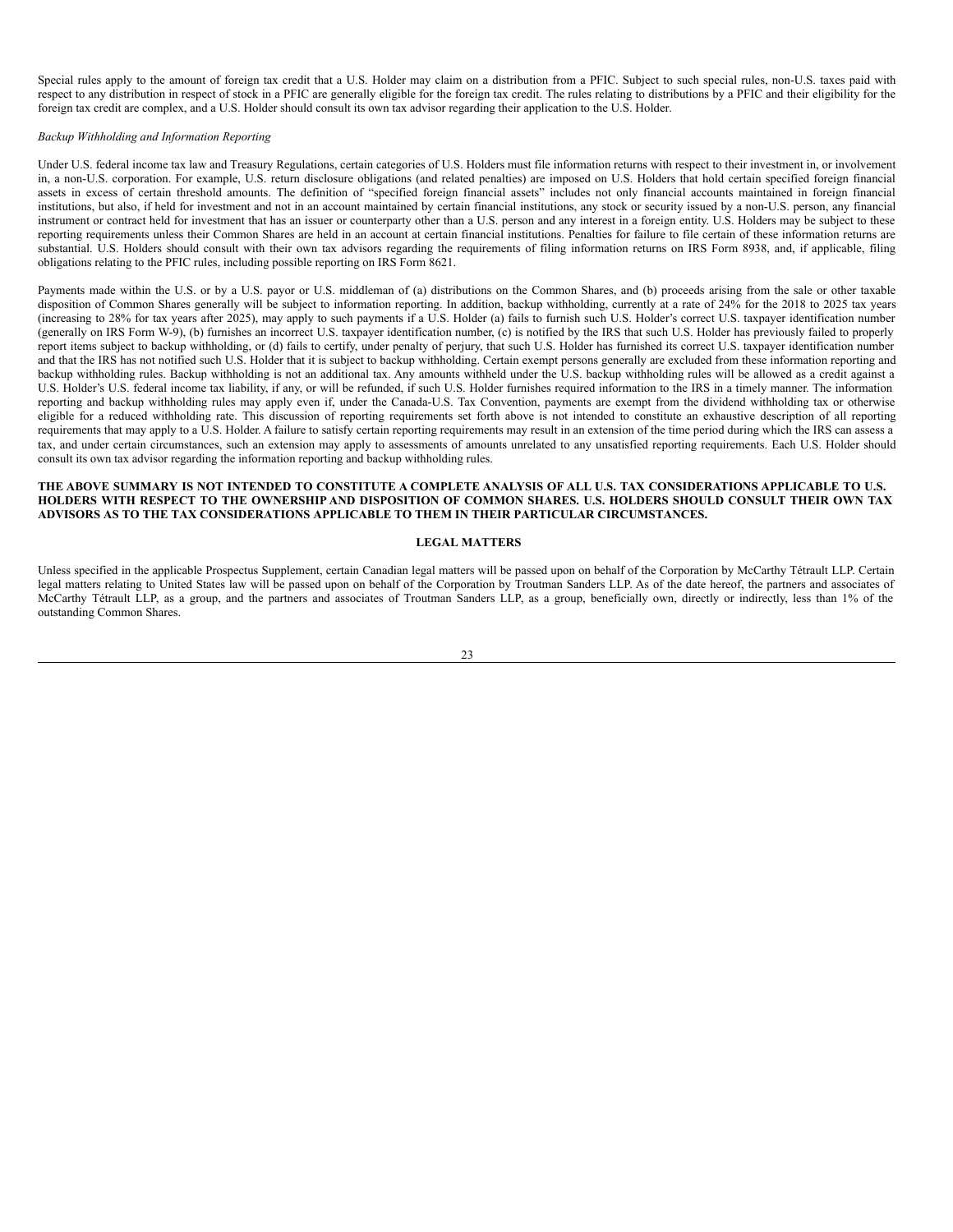Any Securities offered pursuant to this Prospectus, including by way of at-the-market offerings, will be conducted in accordance with applicable securities legislation in Canada and the United States, and, if applicable, will be subject to regulatory approval or exemptive relief.

#### <span id="page-29-0"></span>**AUDITOR, TRANSFER AGENT AND REGISTRAR**

The auditor of the Corporation is PricewaterhouseCoopers LLP, Chartered Professional Accountants, Halifax, Nova Scotia, Canada.

The transfer agent and registrar for the Common Shares is Computershare Investor Services Inc., at its principal offices located in Toronto, Ontario, Canada or Montréal, Québec, Canada.

#### <span id="page-29-1"></span>**AGENT FOR SERVICE OF PROCESS**

Albert Scardino and Wayne Pisano, directors of the Corporation, both reside outside of Canada and have appointed IMV Inc., #53-1344 Summer Street, Suite 412, Halifax, Nova Scotia, Canada, BH3 0A8, as agent for service of process.

Purchasers are advised that it may not be possible for investors to enforce judgments obtained in Canada against any person or company that is incorporated, continued or otherwise organized under the laws of a foreign jurisdiction or resides outside of Canada, even if the party has appointed an agent for service of process.

#### <span id="page-29-2"></span>**STATUTORY RIGHTS OF WITHDRAWAL AND RESCISSION**

Securities legislation in certain of the provinces of Canada provides purchasers with the right to withdraw from an agreement to purchase securities. This right may be exercised within two business days after receipt or deemed receipt of a short form prospectus and any amendment. In several of the provinces of Canada, the securities legislation further provides a purchaser with remedies for rescission or, in some jurisdictions, revisions of the price or damages if the short form prospectus and any amendment contains a misrepresentation or is not delivered to the purchaser, provided that the remedies for rescission, revision of the price or damages are exercised by the purchaser within the time limit prescribed by the securities legislation of the purchaser's province. The purchaser should refer to any applicable provisions of the securities legislation of the purchaser's province for the particulars of these rights or consult with a legal advisor.

In an offering of Preferred Shares, Subscription Receipts, Warrants and Units (collectively, "**Convertible Securities**"), investors are cautioned that the statutory right of action for damages for a misrepresentation contained in the Prospectus and the accompanying Prospectus Supplements is limited, in certain provincial securities legislation, to the price at which such security is offered to the public under the prospectus offering. This means that, under the securities legislation of certain provinces, if the purchaser pays additional amounts upon conversion, exchange or exercise of the security, those amounts may not be recoverable under the statutory right of action for damages that applies in those provinces. The purchaser should refer to any applicable provisions of the securities legislation of the purchaser's province for the particulars of this right of action for damages or consult with a legal advisor. By virtue of their purchase of Convertible Securities, original purchasers will have a contractual right of rescission against the Corporation in respect of the conversion, exchange or exercise of such Convertible Securities. The contractual right of rescission will entitle such original purchasers to receive the amount paid upon conversion, exchange or exercise, upon surrender of the securities issued to such purchaser upon conversion of such Convertible Securities, in the event that this Prospectus, as supplemented by an applicable Prospectus Supplement relating to such Convertible Securities, as amended, contains a misrepresentation, provided that the right of rescission is exercised within 180 days of the date of the purchase of the Convertible Securities. This contractual right of rescission will be consistent with the statutory right of rescission described under section 137 of the *Securities Act* (Nova Scotia), and is in addition to any other right or remedy available to original purchasers under section 137 the *Securities Act* (Nova Scotia) or otherwise to law. The purchaser should refer to any applicable provisions of the securities legislation of the province in which the purchaser resides for the particulars of these rights, or consult with a legal advisor.

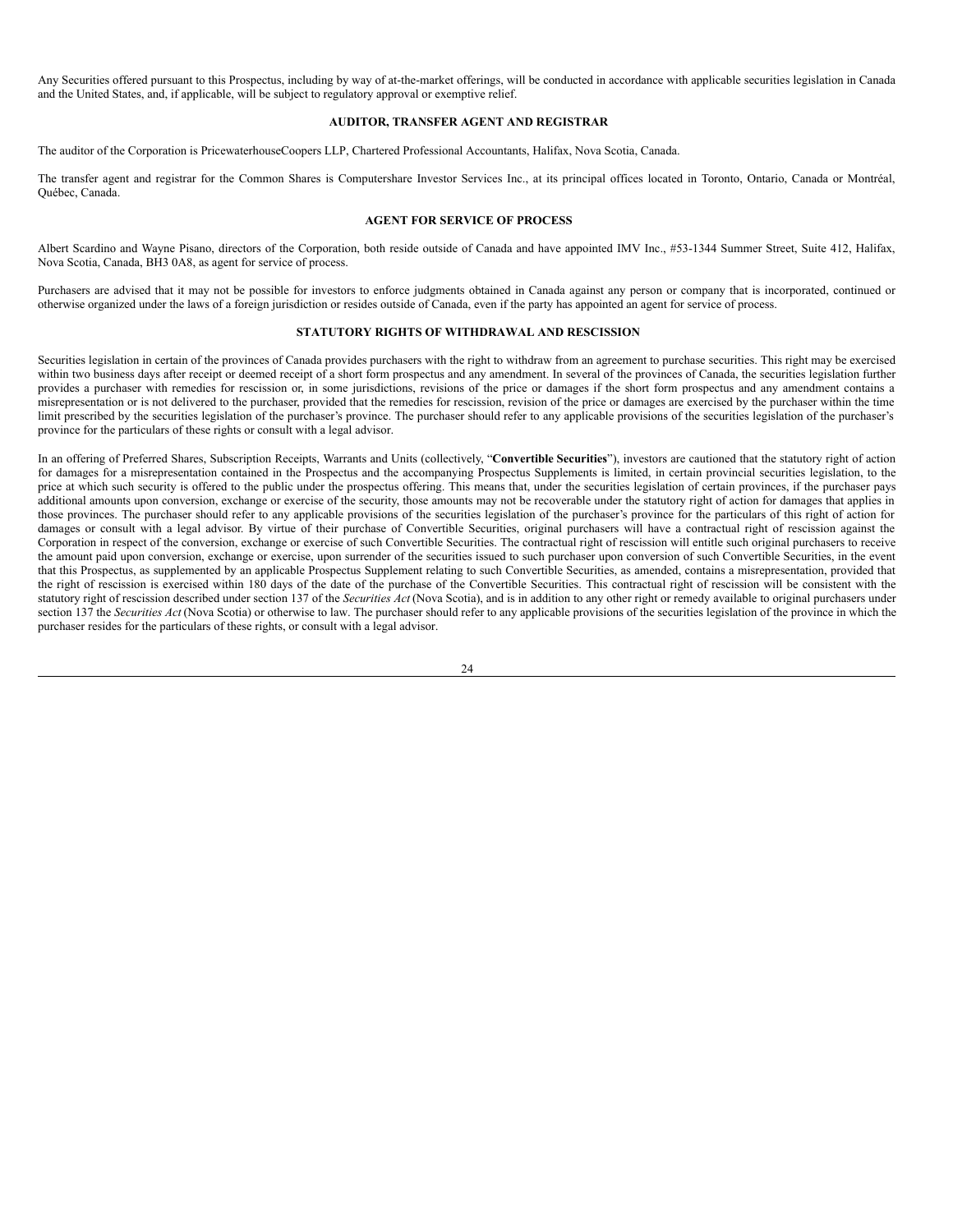#### <span id="page-30-0"></span>**ENFORCEABILITY OF JUDGMENTS**

The Corporation is incorporated under, and governed by, the laws of Canada. Many of its officers and directors and experts named in this Prospectus are resident outside of the United States, and a majority of their assets, and the assets of IMV, are located outside the United States. As a result, it may be difficult for U.S. investors to effect service of process within the United States upon those directors, officers or experts who are not residents of the United States, or to realize in the United States upon judgments of courts of the United States predicated upon civil liability of such directors, officers or experts under U.S. federal securities laws.

IMV has filed with the SEC, concurrently with the filing of its U.S. Registration Statement on Form F-10 of which this Prospectus forms a part, an appointment of agent for service of process on Form F-X. Under the Form F-X, IMV appointed C T Corporation System as its agent for service of process in the United States in connection with any investigation or administrative proceeding conducted by the SEC, and any civil suit or action brought against or involving IMV in a U.S. court arising out of or related to or concerning the offering of Securities under the U.S. Registration Statement. However, it may not be possible for investors to enforce outside the United States judgments against IMV obtained in the United States in any such actions, including actions predicated upon the civil liability provisions of the United States federal and state securities laws.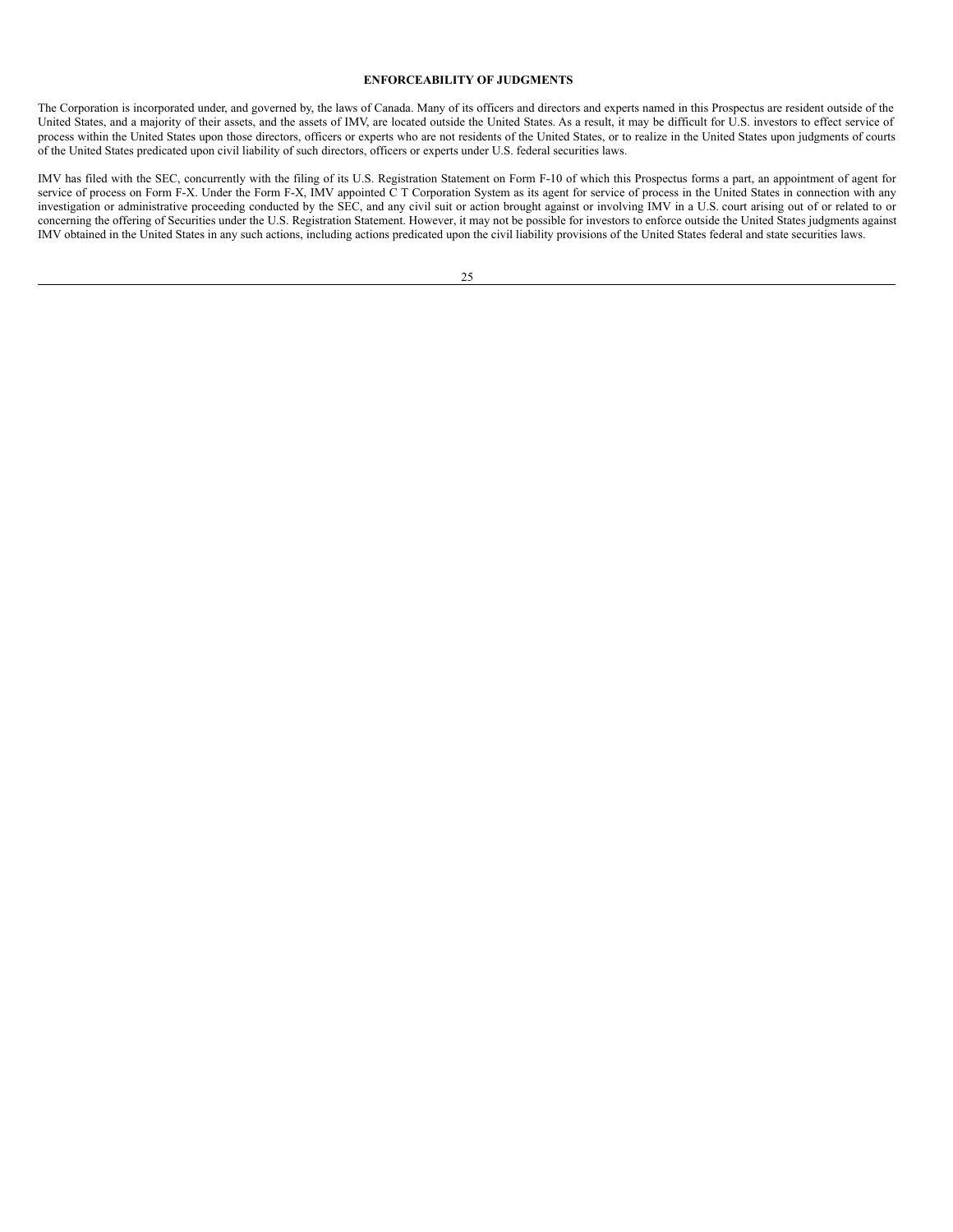# <span id="page-31-0"></span>**CERTIFICATE OF THE CORPORATION**

Dated: May 31, 2018

This short form base shelf prospectus, together with the documents incorporated by reference, constitutes full, true and plain disclosure of all material facts relating to the securities offered in this prospectus as required by the securities legislation of British Columbia, Alberta, Saskatchewan, Manitoba, Ontario, Québec, Nova Scotia and Newfoundland and Labrador.

| /s/ Frederic Ors        | /s/ Pierre Labbé                    |
|-------------------------|-------------------------------------|
| Frederic Ors            | Pierre Labbé                        |
| Chief Executive Officer | Chief Financial Officer             |
|                         | On behalf of the Board of Directors |
| /s/ James Hall          | /s/ Shermaine Tilley                |
| James Hall              | Shermaine Tilley                    |
| Director                | Director                            |
| $C-1$                   |                                     |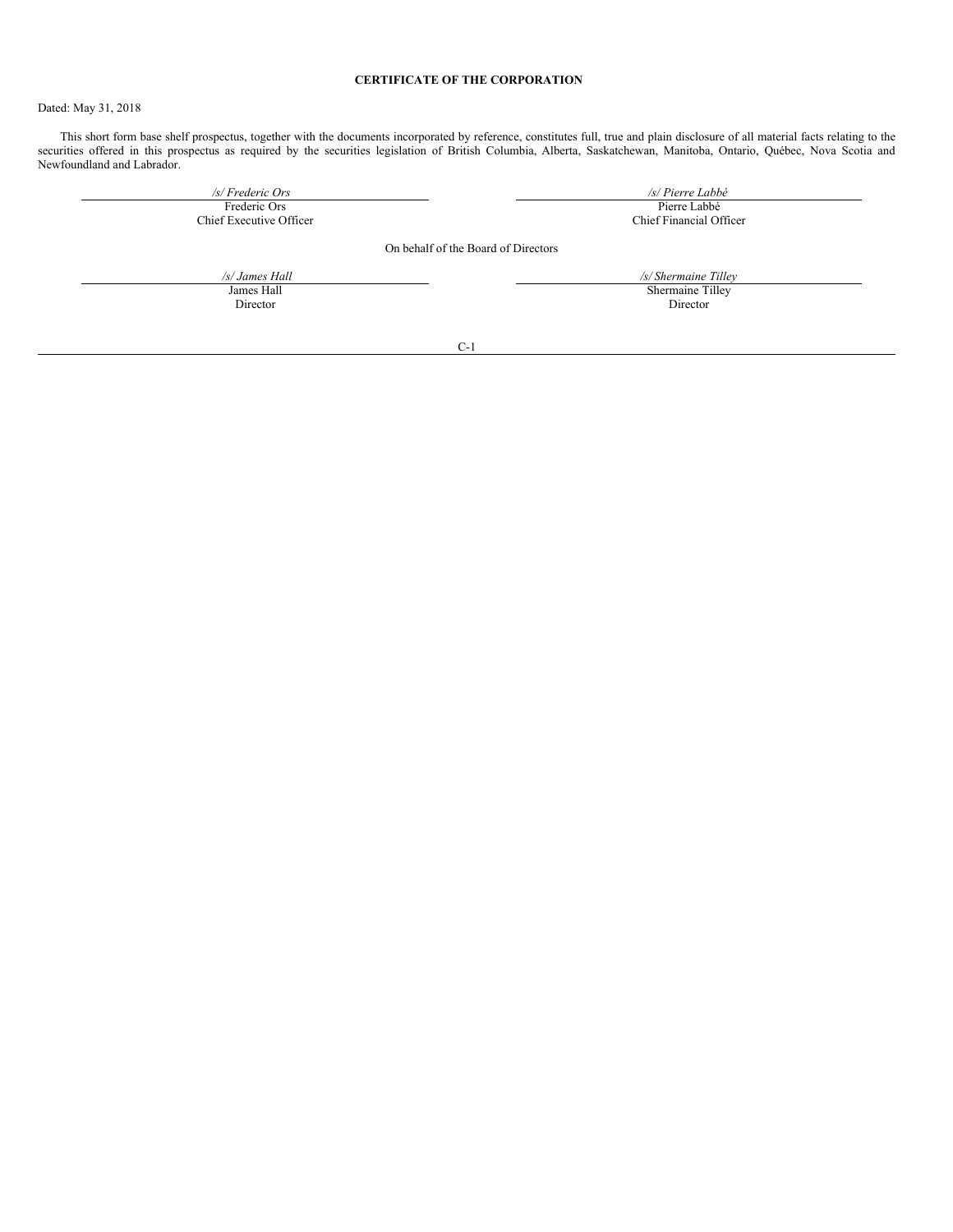#### **PART II**

### **INFORMATION NOT REQUIRED TO BE DELIVERED TO OFFEREES OR PURCHASERS**

# **INDEMNIFICATION OF DIRECTORS AND OFFICERS**

Under the *Canada Business Corporations Act* (the "**CBCA**"), the Registrant may indemnify a present or former director or officer of the Registrant or another individual who acts or acted at the Registrant's request as a director or officer, or an individual acting in a similar capacity, of another entity, against all costs, charges and expenses, including an amount paid to settle an action or satisfy a judgment, reasonably incurred by the individual in respect of any civil, criminal, administrative, investigative or other proceeding in which the individual is involved because of that association with the Registrant or other entity. The Registrant may not indemnify an individual unless the individual acted honestly and in good faith with a view to the best interests of the Registrant, or, as the case may be, to the best interests of the other entity for which the individual acted as a director or officer or in a similar capacity at the Registrant's request, and, in the case of a criminal or administrative action or proceeding that is enforced by a monetary penalty, the individual had reasonable grounds for believing that the individual's conduct was lawful. The CBCA also provides that the Registrant may with the approval of a court, indemnify such an individual or advance moneys against all costs, charges and expenses reasonably incurred by the individual in connection with an action by or on behalf of the Registrant or other entity to procure a judgment in its favour, to which the individual is made a party because of the individual's association with the Registrant or other entity at the Registrant's request. The aforementioned individuals are entitled to indemnification from the Registrant if they were not judged by the court or other competent authority to have committed any fault or omitted to do anything that the individual ought to have done and the individual acted honestly and in good faith with a view to the best interests of the Registrant, or, as the case may be, to the best interests of the other entity for which the individual acted as a director or officer or in a similar capacity at the Registrant's request, and, in the case of a criminal or administrative action or proceeding that is enforced by a monetary penalty, the individual had reasonable grounds for believing that the individual's conduct was lawful. The Registrant may advance moneys to the individual for the costs, charges and expenses of the proceeding; however, the individual shall repay the moneys if the individual does not fulfill the conditions set out above.

The by-laws of the Registrant provide that, in accordance with the provisions of the CBCA and to the full extent provided therein, the Registrant shall indemnify a director or officer of the Registrant, a former director or officer of the Registrant or another individual who acts or acted at the Registrant's request as a director or officer, or an individual acting in a similar capacity, of another entity, against all costs, charges and expenses, including an amount paid to settle an action or satisfy a judgment, reasonably incurred by the individual in respect of any civil, administrative, investigative or other proceeding in which the individual is involved because of that association with the Registrant or other entity. The Registrant may extend the benefits of the foregoing indemnification to other persons, provided such persons are designated by way of a resolution of the board of directors of the Registrant.

Insofar as the indemnification for liabilities arising under the United States Securities Act of 1933, as amended (the "**Securities Act**"), may be permitted to directors, officers or persons controlling the Registrant pursuant to the foregoing provisions, the Registrant has been informed that in the opinion of the United States Securities and Exchange Commission (the "**SEC**"), such indemnification is against public policy as expressed in the Securities Act and is therefore unenforceable.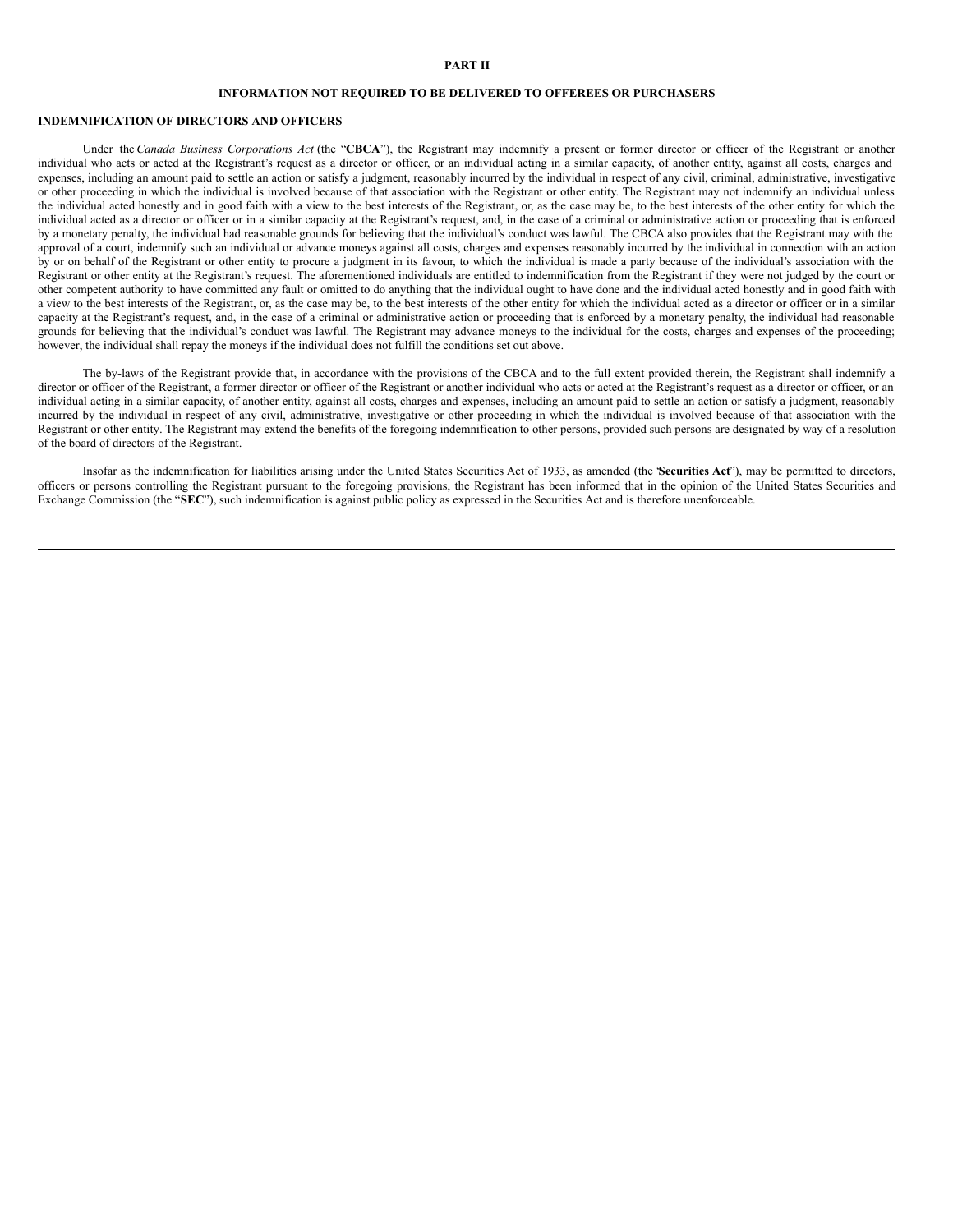# **EXHIBITS**

| Exhibit<br>Number | <b>Description</b>                                                                                                                                                                                                                                                                                     |
|-------------------|--------------------------------------------------------------------------------------------------------------------------------------------------------------------------------------------------------------------------------------------------------------------------------------------------------|
| $4.1*$            | Annual information form of the Registrant for the year ended December 31, 2017 (incorporated by reference to Exhibit 99.81 to the Registrant's Registration<br>Statement on Form 40-F/A filed with the SEC on May 25, 2018)                                                                            |
| $4.2*$            | Annual consolidated financial statements of the Registrant for the year ended December 31, 2017 and 2016, together with the notes thereto (incorporated by<br>reference to Exhibit 99.83 to the Registrant's Registration Statement on Form 40-F/A filed with the SEC on May 25, 2018)                 |
| $4.3*$            | Management's report on financial position and operating results of the Registrant for the year ended December 31, 2017 (incorporated by reference to Exhibit<br>99.85 to the Registrant's Registration Statement on Form 40-F/A filed with the SEC on May 25, 2018)                                    |
| $4.4*$            | Unaudited interim condensed consolidated financial statements of the Registrant and the notes thereto for the three months ended March 31, 2018 and 2017<br>(incorporated by reference to Exhibit 99.101 to the Registrant's Registration Statement on Form 40-F/A filed with the SEC on May 25, 2018) |
| $4.5*$            | Management's report on financial position and operating results of the Registrant for the three months ended March 31, 2018 (incorporated by reference to<br>Exhibit 99.102 to the Registrant's Registration Statement on Form 40-F/A filed with the SEC on May 25, 2018)                              |
| $4.6*$            | Management information circular dated March 29, 2018 for the Registrant's annual and special meeting of shareholders held on May 1, 2018 (incorporated by<br>reference to Exhibit 99.91 to the Registrant's Registration Statement on Form 40-F/A filed with the SEC on May 25, 2018)                  |
| $4.7*$            | Material change report dated February 2, 2018 in respect of the Registrant's bought-deal financing agreement to sell common shares (incorporated by reference<br>to Exhibit 99.70 to the Registrant's Registration Statement on Form 40-F/A filed with the SEC on May 25, 2018)                        |
| $4.8*$            | Material change report dated February 21, 2018 in respect of the closing of the Registrant's bought-deal financing of common shares (incorporated by reference<br>to Exhibit 99.75 to the Registrant's Registration Statement on Form 40-F/A filed with the SEC on May 25, 2018)                       |
| $4.9*$            | Material change report dated May 10, 2018 in respect of the Registrant's Nasdaq listing, the consolidation of the common shares, and the name change<br>(incorporated by reference to Exhibit 99.100 to the Registrant's Registration Statement on Form 40-F/A filed with the SEC on May 25, 2018)     |
| $5.1**$           | Consent of Independent Auditor - PriceWaterhouseCoopers LLP                                                                                                                                                                                                                                            |
| $5.2**$           | Consent of McCarthy Tétrault LLP                                                                                                                                                                                                                                                                       |
| $6.1**$           | Powers of Attorney (included on the signature page of this Registration Statement)                                                                                                                                                                                                                     |

\* Previously filed

\*\* Filed herewith

**Exhibit**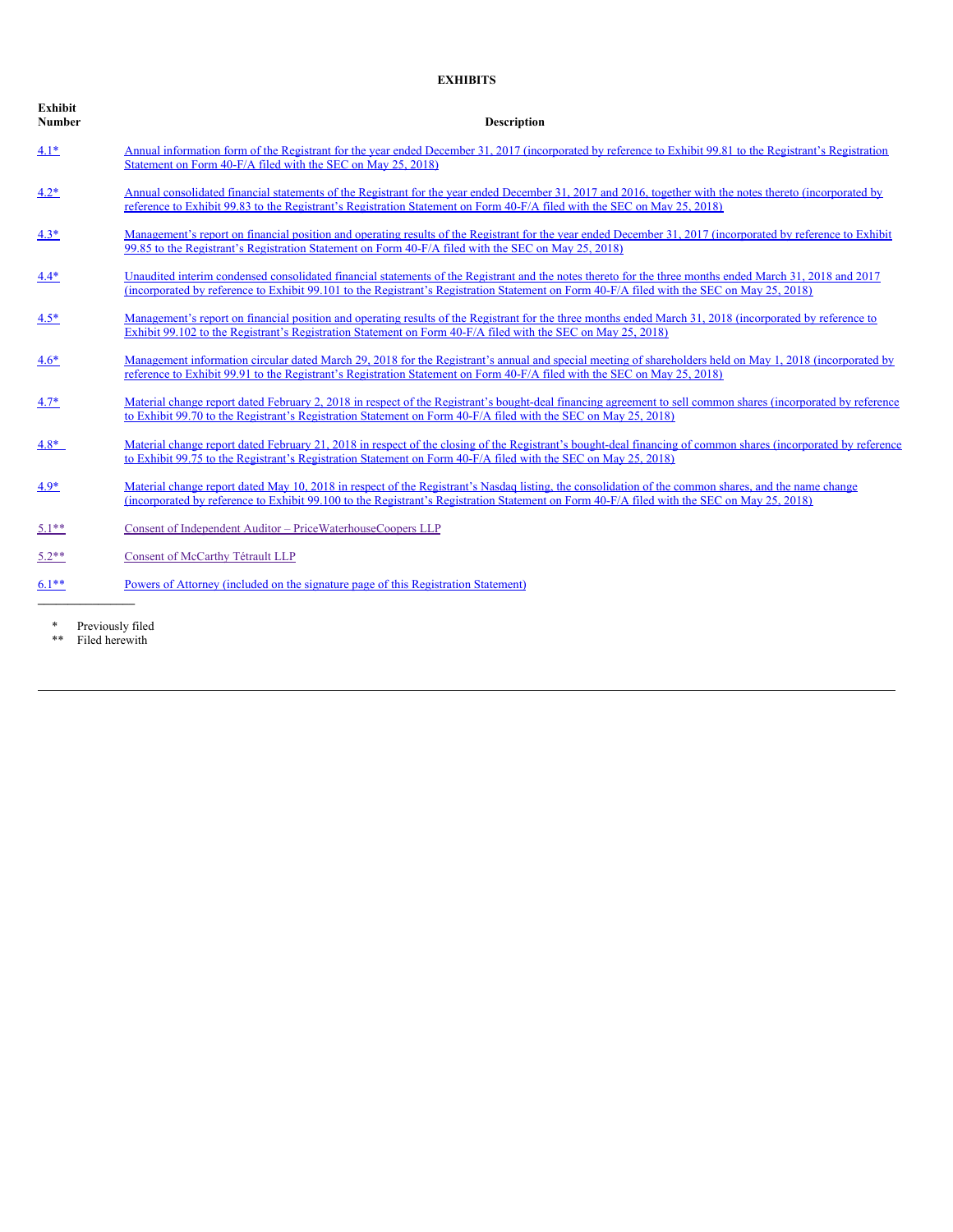# **PART III**

#### **UNDERTAKING AND CONSENT TO SERVICE OF PROCESS**

#### **Item 1. Undertaking**

The Registrant undertakes to make available, in person or by telephone, representatives to respond to inquiries made by the SEC staff, and to furnish promptly, when requested to do so by the SEC staff, information relating to the securities registered pursuant to Form F-10 or to transactions in said securities.

### **Item 2. Consent to Service of Process**

(a) Concurrent with the filing of the Registration Statement on Form F-10, the Registrant is filing with the SEC a written irrevocable consent and power of attorney on Form F-X.

(b) Any change to the name or address of the agent for service of the Registrant shall be communicated promptly to the SEC by amendment to Form F-X referencing the file number of this Registration Statement.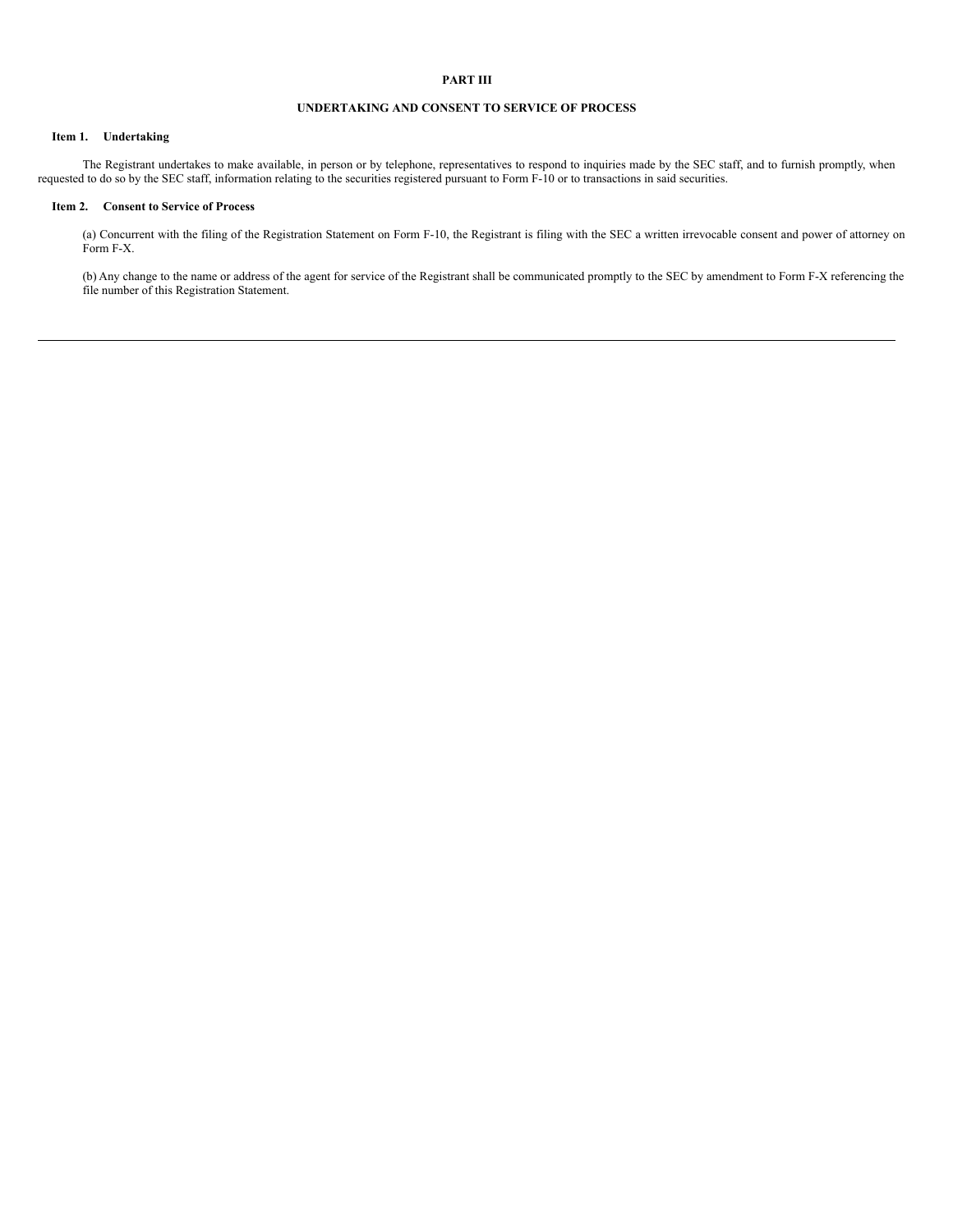# **SIGNATURES**

Pursuant to the requirements of the Securities Act of 1933, as amended, the Registrant certifies that it has reasonable grounds to believe that it meets all of the requirements for filing on Form F-10 and has duly caused this Registration Statement to be signed on its behalf by the undersigned, thereunto duly authorized, in the City of Halifax, Province of Nova Scotia, Canada, on the 31<sup>st</sup> day of May, 2018.

## **IMV INC.**

By: /s/ Pierre Labbé Name: Pierre Labbé Title: Chief Financial Officer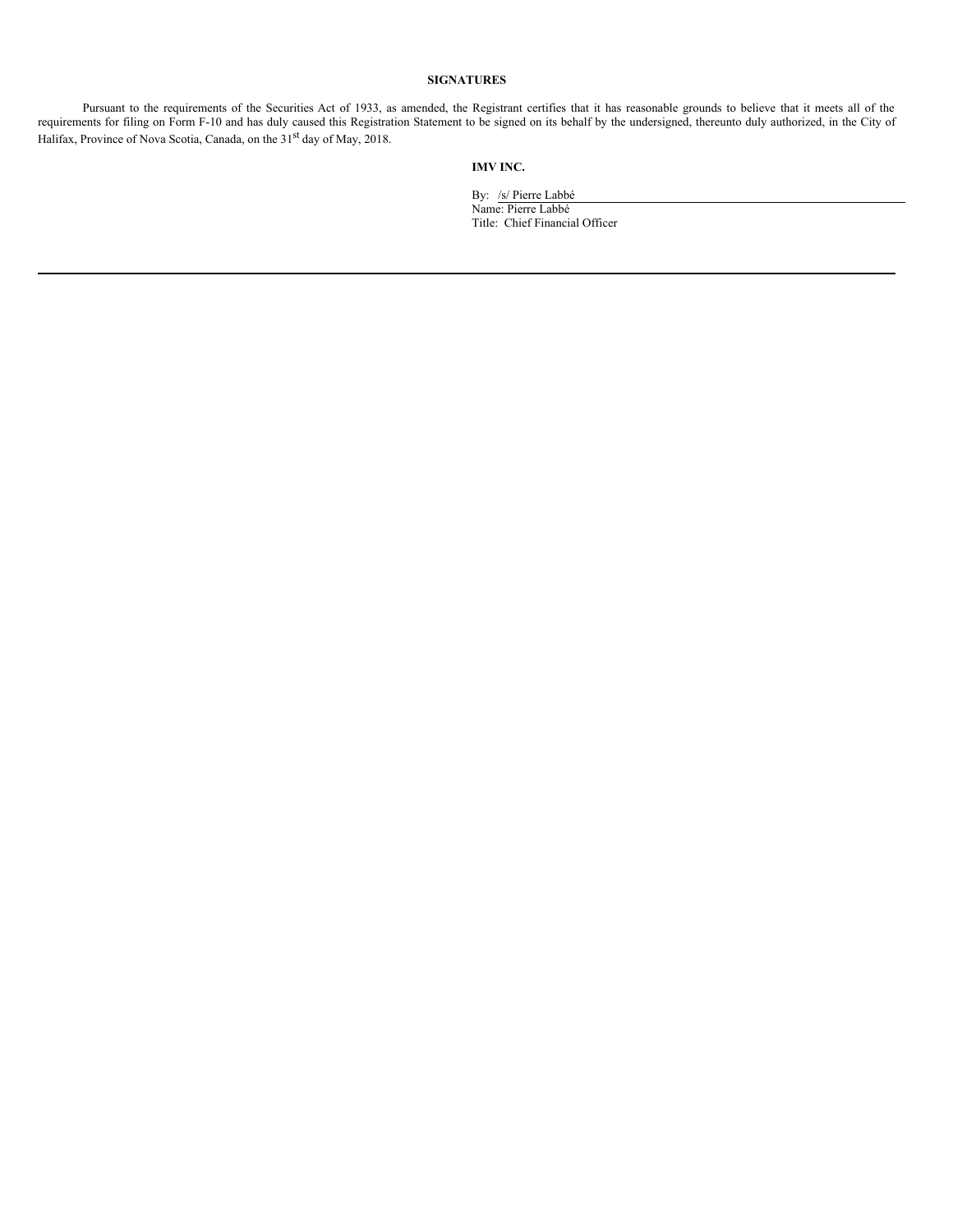#### <span id="page-36-0"></span>**POWER OF ATTORNEY**

Each person whose signature appears below constitutes and appoints Frederic Ors and Pierre Labbé or either of them, his true and lawful attorneys-in-fact and agents, each of whom may act alone, with full powers of substitution and resubstitution, for him and in his name, place and stead, in any and all capacities, to sign any or all amendments to this Registration Statement, including post-effective amendments to this Registration Statement and registration statements filed pursuant to Rule 429 under the Securities Act of 1933, as amended, and to file the same, with all exhibits thereto, and other documents and in connection therewith, with the SEC, granting unto said attorneysin-fact and agents, and each of them full power and authority to do and perform each and every act and thing requisite and necessary to be done in and about the premises, as fully to all intents and purposes as he might or could do in person, and hereby ratifies and confirms all his said attorneys-in-fact and agents or any of them or his substitute or substitutes may lawfully do or cause to be done by virtue hereof.

This Power of Attorney may be executed in multiple counterparts, each of which shall be deemed an original, but which taken together shall constitute one instrument.

Pursuant to the requirements of the Securities Act of 1933, as amended, this Registration Statement has been signed by the following persons in the capacities indicated on May 31, 2018.

| Signature                                | <b>Title</b>                                                            |
|------------------------------------------|-------------------------------------------------------------------------|
| /s/ Frederic Ors<br>Frederic Ors         | Chief Executive Officer and Director<br>(principal executive officer)   |
| /s/ Pierre Labbé<br>Pierre Labbé         | Chief Financial Officer<br>(principal financial and accounting officer) |
| Andrew Sheldon                           | Chairman                                                                |
| /s/ James Hall<br>James Hall             | Director                                                                |
| Wayne Pisano                             | Director                                                                |
| /s/ Albert Scardino<br>Albert Scardino   | Director                                                                |
| /s/ Alfred Smithers<br>Alfred Smithers   | Director                                                                |
| /s/ Shermaine Tilley<br>Shermaine Tilley | Director                                                                |
|                                          |                                                                         |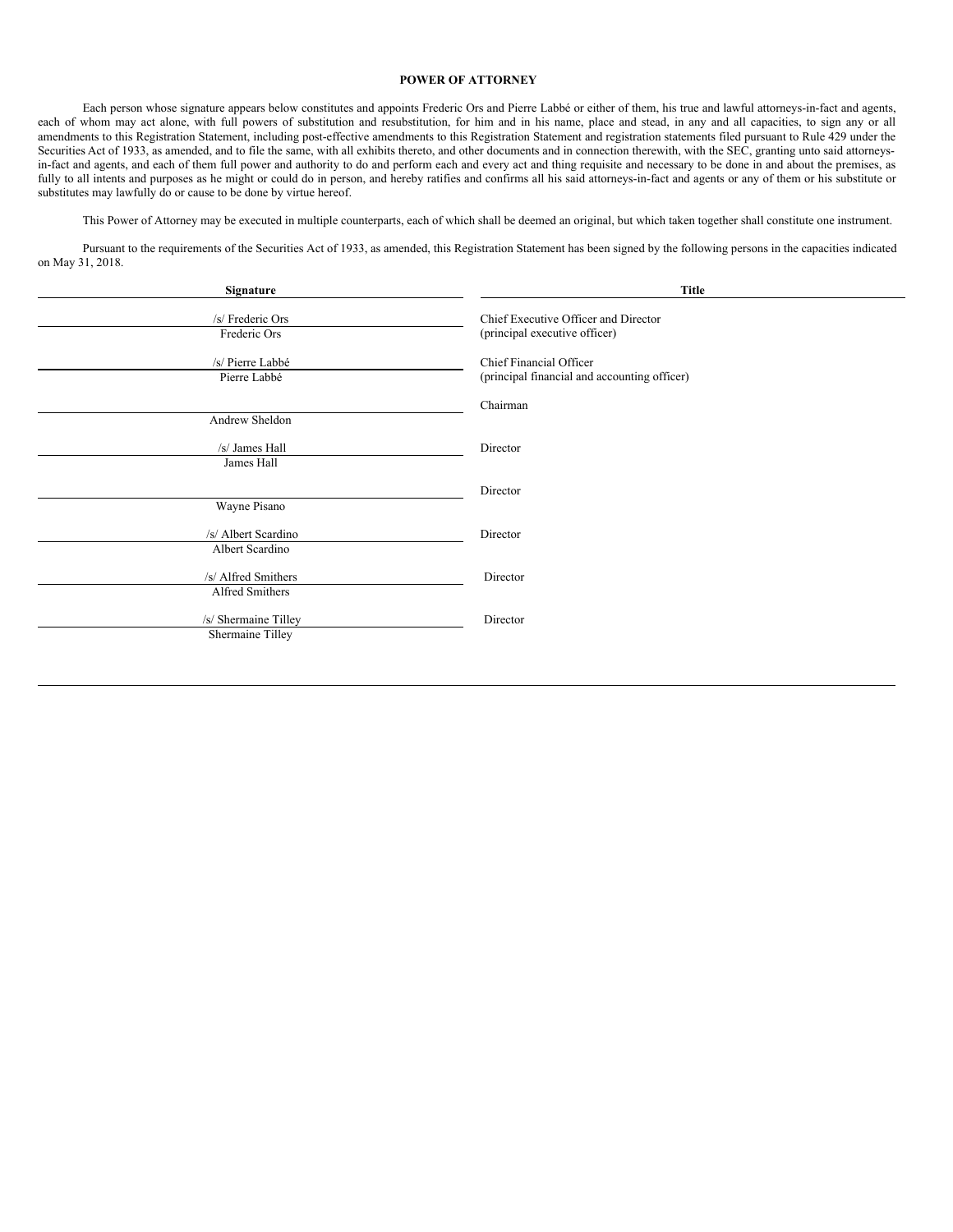# **AUTHORIZED REPRESENTATIVE**

Pursuant to the requirements of Section 6(a) of the Securities Act of 1933, as amended, the undersigned has signed this Registration Statement, solely in the capacity of the duly authorized representative of IMV Inc. in the United States, on the 31<sup>st</sup> day of May, 2018.

# **PUGLISI & ASSOCIATES**

By: /s/ Donald J. Puglisi Name:Donald J. Puglisi Title: Managing Director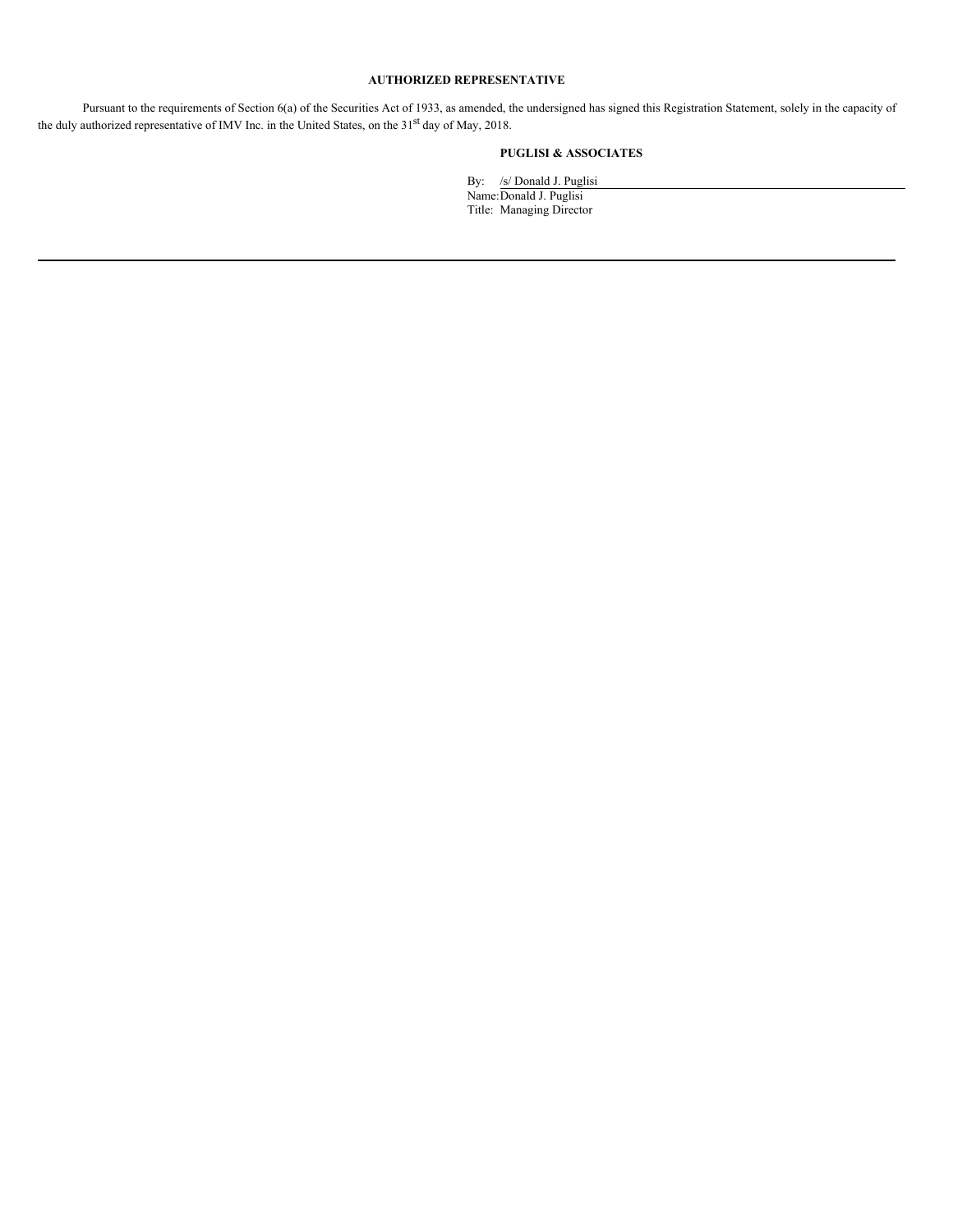#### **Consent of Independent Auditor**

<span id="page-38-0"></span>We consent to the incorporation by reference in this Registration Statement on Form F-10 of our report dated March 20, 2018, with respect to the consolidated financial statements of IMV Inc. as at and for the years ended December 31, 2017 and 2016, which appears in Exhibit 99.83, to the Registration Statement on Form 40-F for the registration of the common shares of IMV Inc., without par value.

/s/ PricewaterhouseCoopers LLP

**Chartered Professional Accountants, Licensed Public Accountants**

Halifax, Nova Scotia, Canada May 31, 2018